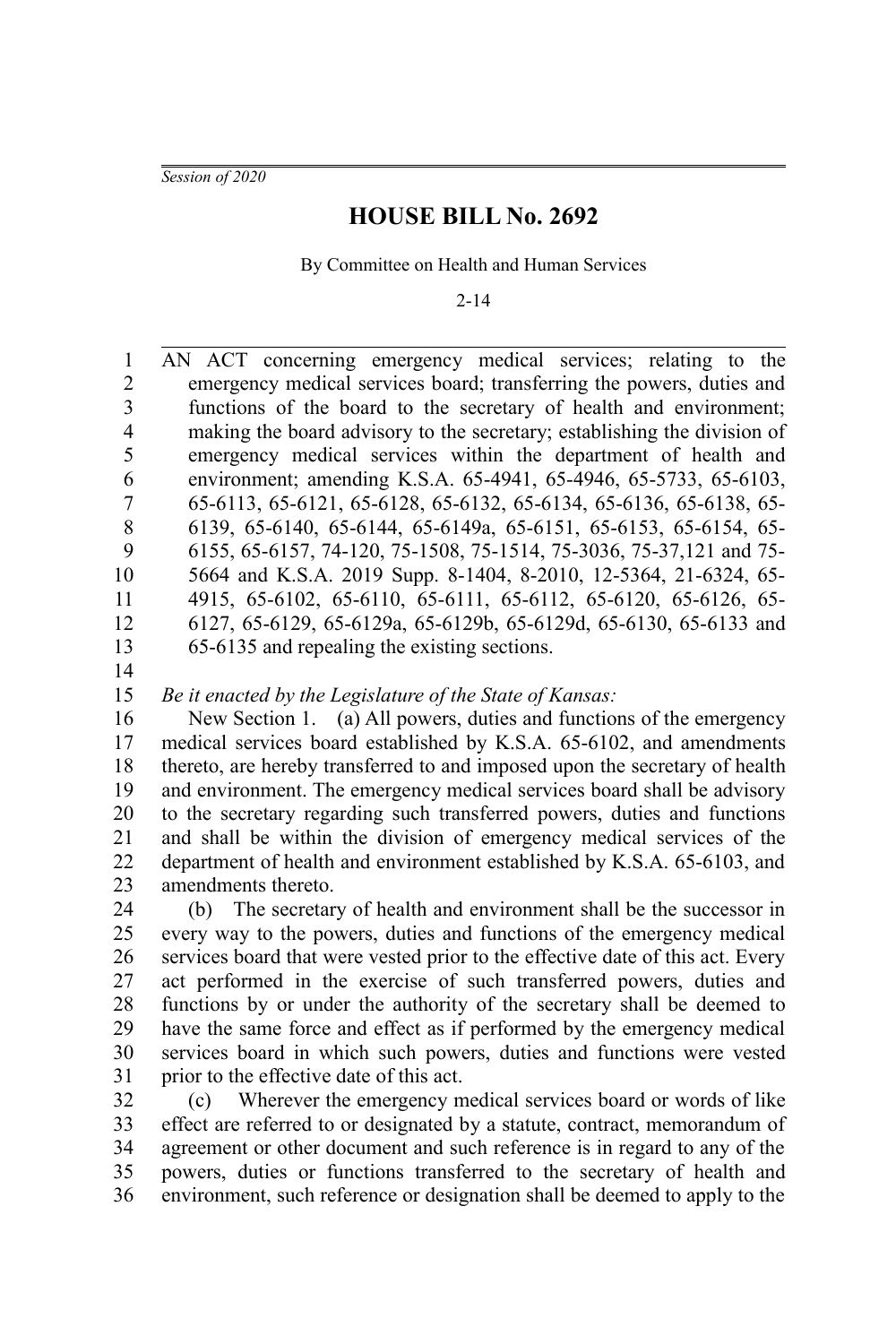secretary. 1

(d) All rules and regulations, orders and directives of the emergency medical services board that relate to the powers, duties and functions transferred by this act that are in effect on the effective date of this act shall continue to be effective and shall be deemed to be rules and regulations, orders and directives of the secretary of health and environment until revised, amended, revoked or nullified pursuant to law. 2 3 4 5 6 7

(e) The balances of all funds or accounts thereof appropriated or reappropriated for the emergency medical services board relating to the powers, duties and functions transferred by this act are hereby transferred within the state treasury to the department of health and environment and shall be used only for the purposes for which the appropriation was originally made. 8 9 10 11 12 13

(f) Liability for all accrued compensation or salaries of officers and employees who are transferred to the department of health and environment under this act shall be assumed and paid by the department of health and environment under this act. 14 15 16 17

(g) When any conflict arises as to the disposition of any property, power, duty or function or the unexpended balance of any appropriation as a result of any transfer made by or under the authority of this act, such conflict shall be resolved by the governor, whose decision shall be final. 18 19 20 21

(h) The secretary of health and environment shall succeed to all property, property rights and records that were used for or pertain to the performance of powers, duties and functions transferred to the secretary. Any conflict as to the proper disposition of property, personnel or records arising under this act shall be resolved by the governor, whose decision shall be final.  $22$ 23 24 25 26 27

(i) No suit, action or other proceeding, whether judicial or administrative, lawfully commenced, or that could have been commenced, by or against any state agency mentioned in this act or by or against any officer of the state in such officer's official duties shall abate by reason of the transfers effected under the provisions of this act. The court may allow any such suit, action or other proceeding to be maintained by or against the successor of any such state agency or any officer affected. 28 29 30 31 32 33 34

(j) No criminal action commenced or that could have been commenced by the state shall abate by the taking effect of this act. 35 36

(k) All officers and employees of the emergency medical services board who, immediately prior to the effective date of this act, are engaged in the exercise and performance of the powers, duties and functions transferred by this act, are determined by the secretary of health and environment to be engaged in providing administrative, technical or other support services that are essential to the exercise and performance of the powers, duties and functions transferred by this act are hereby transferred 37 38 39 40 41 42 43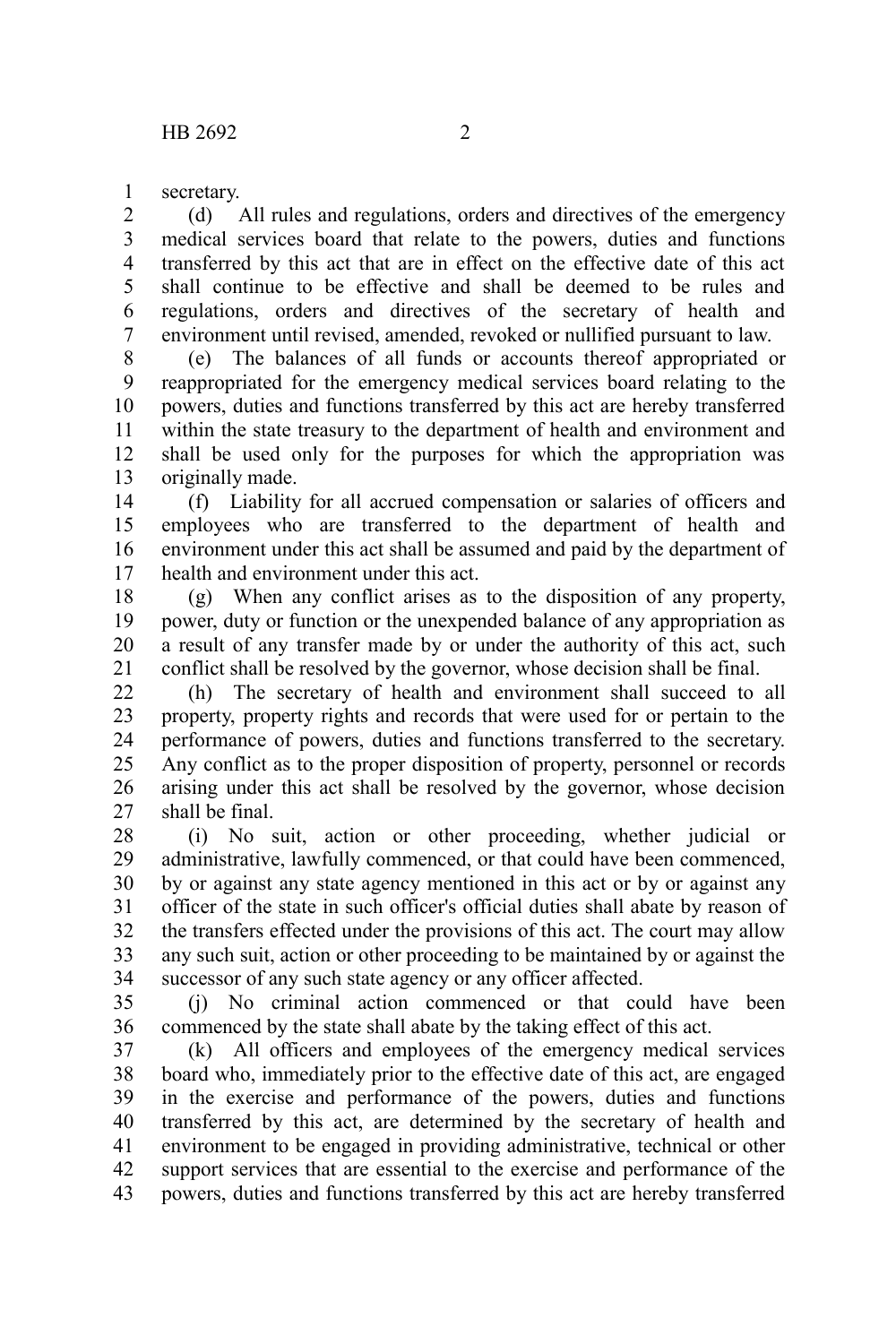to the division of emergency medical services of the department of health and environment. Each classified officer and employee transferred pursuant to this section shall retain such officer's or employee's status as a classified employee. 1 2 3 4

(l) Officers and employees of the emergency medical services board transferred pursuant to this section shall retain all retirement benefits and leave balances and rights that had accrued or vested prior to the date of transfer. The service of each such officer or employee transferred pursuant to this section shall be deemed to have been continuous. Any subsequent transfers, layoffs or abolition of classified service positions under the Kansas civil service act shall be made in accordance with the civil service laws and any rules and regulations adopted thereunder. Nothing in this section shall affect the classified status of any transferred person employed by the emergency medical services board prior to the date of transfer. 5 6 7 8 9 10 11 12 13 14

(m) Notwithstanding the effective date of this section, the date of transfer of officers and employees from the emergency medical services board to the division of emergency medical services of the department of health and environment shall commence at the start of a payroll period. 15 16 17 18

Sec. 2. K.S.A. 2019 Supp. 8-1404 is hereby amended to read as follows: 8-1404. "Authorized emergency vehicle" means*:* Such fire department vehicles or police bicycles or police vehicles which *that* are publicly owned; motor vehicles operated by ambulance services permitted by the emergency medical services board *secretary of health and environment* under the provisions of K.S.A. 65-6101 et seq., and amendments thereto; wreckers, tow trucks or car carriers, as defined by K.S.A. 66-1329, and amendments thereto, and having a certificate of public service from the state corporation commission; and such other publicly or privately owned vehicles which *that* are designated as emergency vehicles pursuant to K.S.A. 8-2010, and amendments thereto. 19 20 21 22 23 24 25 26 27 28 29

Sec. 3. K.S.A. 2019 Supp. 8-2010 is hereby amended to read as follows: 8-2010. (a) Any particular vehicle listed in subsection  $(b)$  of K.S.A. 8-2010a*(b)*, and amendments thereto, shall be designated, by the board of county commissioners in which such vehicle is located, as an authorized emergency vehicle upon the filing of an application pursuant to K.S.A. 8-2010a, and amendments thereto*,* and a finding that designation of such vehicle is necessary to the preservation of life or property or to the execution of emergency governmental functions. The designation shall be in writing and the written designation shall be carried in the vehicle at all times, but failure to carry the written designation shall not affect the status of the vehicle as an authorized emergency vehicle. 30 31 32 33 34 35 36 37 38 39 40

(b) Any vehicle designated as an authorized emergency vehicle prior to the effective date of this act, may continue to operate as an authorized emergency vehicle, as long as: (1) The ownership of such vehicle remains 41 42 43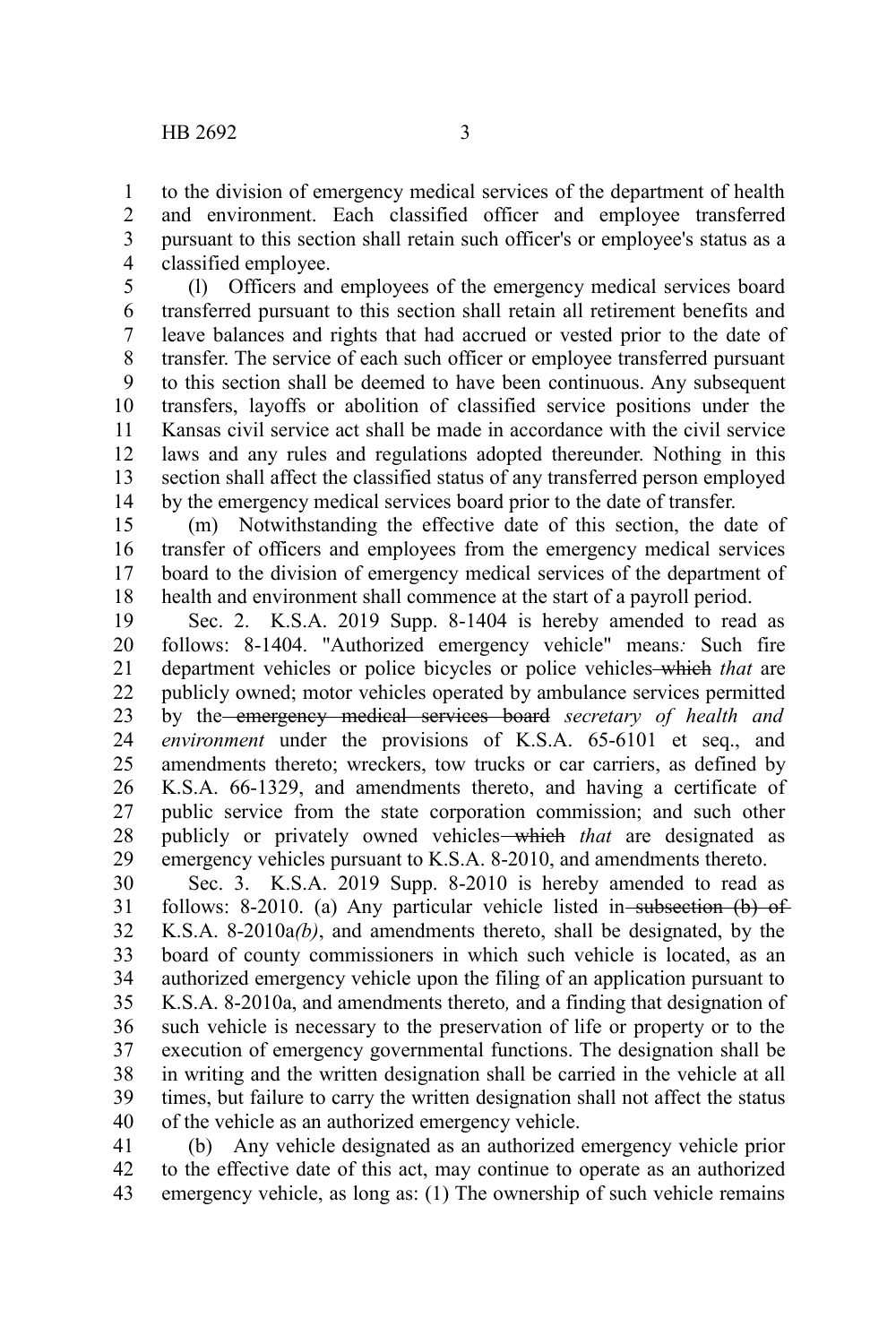unchanged; and (2) the use of such vehicle for purposes for which such vehicle was designated remains unchanged, except that all future operation of such vehicle as an authorized emergency vehicle shall be in accordance with this section and such other applicable provisions of law. 1 2 3 4

(c) The following vehicles shall not be required to be designated by the board of county commissioners as authorized emergency vehicles: 5 6

(1) Fire department vehicles or police vehicles which *that* are publicly owned; 7 8

(2) motor vehicles operated by ambulance services permitted by the emergency medical services board *secretary of health and environment* under the provisions of K.S.A. 65-6101 et seq*.*, and amendments thereto; and 9 10 11 12

(3) wreckers, tow trucks or car carriers, as defined by K.S.A. 66- 1329, and amendments thereto, and having a certificate of public service from the state corporation commission. 13 14 15

(d) Any vehicle designated under the provisions of this section, as an authorized emergency vehicle in the county in which such vehicle is located, shall be a valid designation of such vehicle in any other county*,* and such vehicle shall be authorized to operate as an authorized emergency vehicle without being required to obtain any additional designation in any other county. 16 17 18 19 20 21

Sec. 4. K.S.A. 2019 Supp. 12-5364 is hereby amended to read as follows: 12-5364. (a) (1) There is hereby created the 911 coordinating council which shall *to* monitor the delivery of 911 services, develop strategies for future enhancements to the 911 system and distribute available grant funds to PSAPs. In as much as possible, the council shall include individuals with technical expertise regarding 911 systems, internet technology and GIS technology. 22 23 24 25 26 27 28

(2) The 911 coordinating council shall consist of 13 voting members to be appointed by the governor: Two members representing information technology personnel from government units; one member representing the Kansas sheriff's association; one member representing the Kansas association of chiefs of police; one member representing a fire chief; one member recommended by the adjutant general; one member recommended by the Kansas emergency medical services board *secretary of health and environment*; one member recommended by the Kansas commission for the deaf and hard of hearing; two members representing PSAPs located in counties with less than 75,000 in population; two members representing PSAPs located in counties with greater than 75,000 in population; and one member representing the Kansas chapter of the association of public safety communications officials. At least two of the members representing PSAPs shall be administrators of a PSAP or have extensive prior 911 experience in Kansas. 29 30 31 32 33 34 35 36 37 38 39 40 41 42 43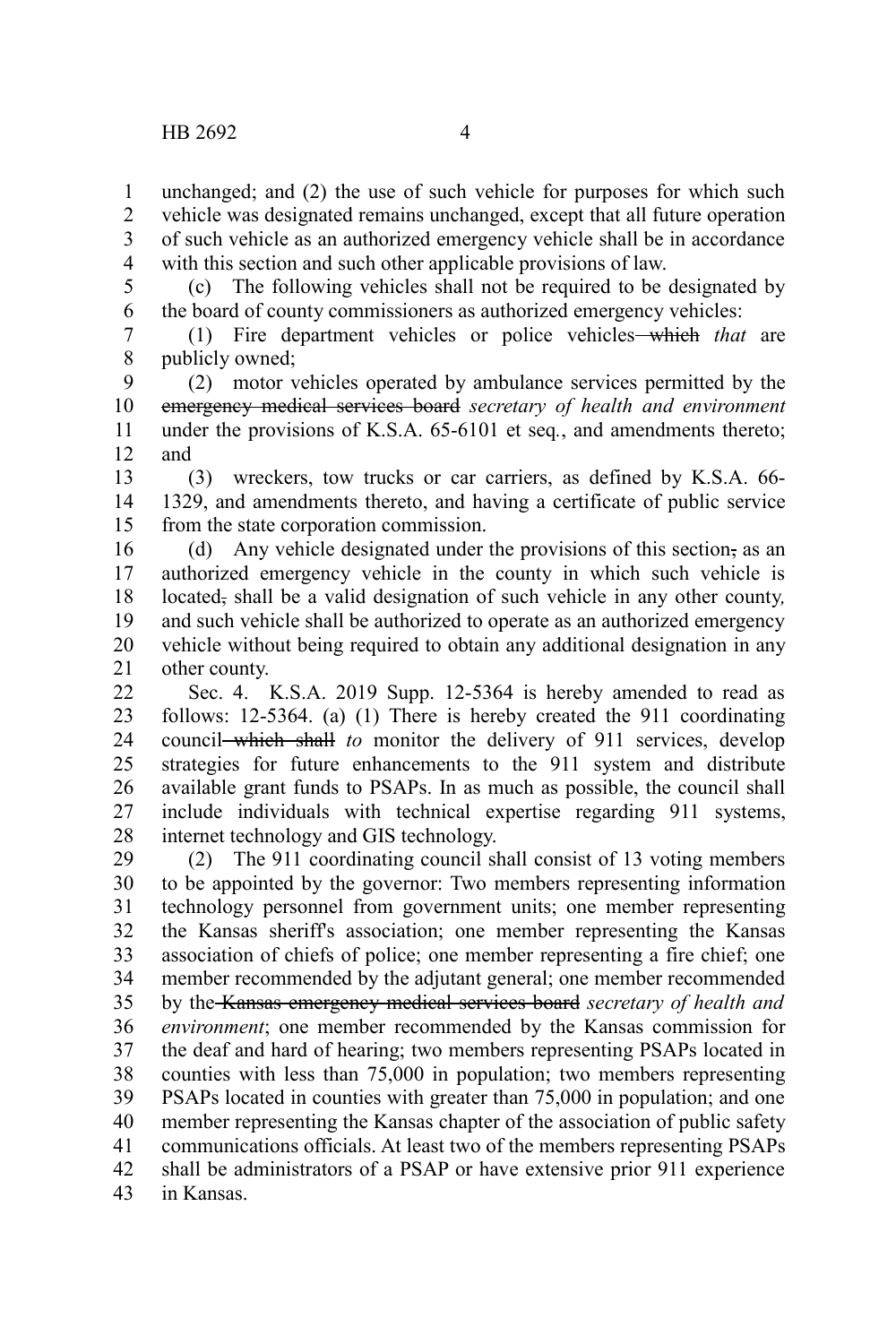(3) Other voting members of the 911 coordinating council shall include: One member of the Kansas house of representatives as appointed by the speaker of the house; one member of the Kansas house of representatives as appointed by the minority leader of the house; one member of the Kansas senate as appointed by the senate president; and one member of the Kansas senate as appointed by the senate minority leader. 1 2 3 4 5 6

(4) The 911 coordinating council shall also include nonvoting members to be appointed by the governor: One member representing rural telecommunications companies recommended by the Kansas rural independent telephone companies; one member representing incumbent local exchange carriers with over 50,000 access lines; one member representing large wireless providers; one member representing VoIP providers; one member recommended by the league of Kansas municipalities; one member recommended by the Kansas association of counties; one member recommended by the Kansas geographic information systems policy board; one member recommended by the Kansas office of information technology services; one member, a Kansas resident, recommended by the Mid-America regional council; and two members representing non-traditional PSAPs, one of whom shall be a representative of tribal government. 7 8 9 10 11 12 13 14 15 16 17 18 19 20

(b) (1) Except as provided in subsection *subsections* (b)(2) and (b)(3), the terms of office for voting members of the 911 coordinating council shall commence on the effective date of this act and shall be subject to reappointment every three years. No voting member shall serve longer than two successive three-year terms. A voting member appointed as a replacement for another voting member may finish the term of the predecessor and may serve two additional successive three-year terms. 21 22 23 24 25 26 27

(2) The following members, whose terms began on the effective date of this act, shall serve initial terms as follows: 28 29

(A) One member representing information technology personnel from government units, one member recommended by the adjutant general, one member representing PSAPs located in counties with less than 75,000 in population and one member representing PSAPs located in counties with 75,000 or more in population shall serve a term of two years; 30 31 32 33 34

(B) one member representing information technology personnel from government units, one member recommended by the Kansas emergency medical services board *secretary of health and environment*, one member representing PSAPs located in counties with less than 75,000 in population and one member representing PSAPs without regard to size shall serve a term of three years; and 35 36 37 38 39 40

(C) one member representing a fire chief, one member recommended by the Kansas commission for the deaf and hard of hearing, one member representing the Kansas association of chiefs of police and one member 41 42 43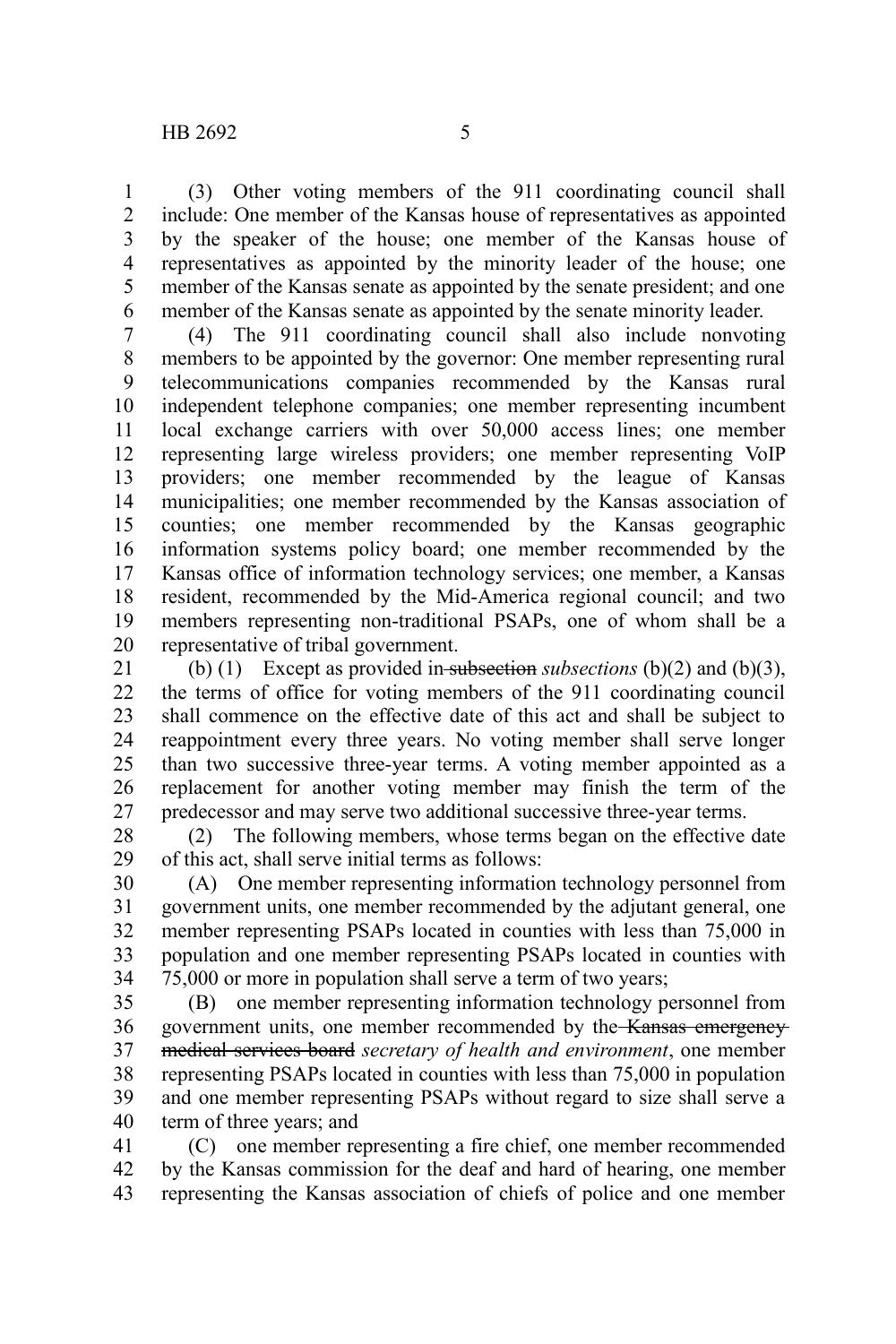representing PSAPs located in counties with 75,000 or more in population shall serve a term of four years. 1 2

(3) The initial term for one member representing the Kansas sheriff's association shall begin on July 1, 2014, and be for a period of three years. 3 4

(4) The terms of members specified in this subsection shall expire on June 30 in the last year of such member's term. 5 6

(c) (1) The governor shall select the chair of the 911 coordinating council, who shall serve at the pleasure of the governor and have extensive prior 911 experience in Kansas. 7 8 9

(2) The chair shall serve as the coordinator of E-911 services and next generation 911 services in the state, implement statewide 911 planning, have the authority to sign all certifications required under 47 C.F.R. part 400 and administer the 911 federal grant fund and 911 state maintenance fund. The chair shall serve subject to the direction of the council and ensure that policies adopted by the council are carried out. The chair shall serve as the liaison between the council and the LCPA. The chair shall preside over all meetings of the council and assist the council in effectuating the provisions of this act. 10 11 12 13 14 15 16 17 18

(d) The 911 coordinating council, by an affirmative vote of nine voting members, shall select the local collection point administrator, pursuant to K.S.A. 2019 Supp. 12-5367, and amendments thereto, to collect 911 fees and to distribute such fees to PSAPs and to distribute 911 operations fund moneys and 911 state grant fund moneys as directed by the council. The council shall adopt rules and regulations for the terms of the contract with the LCPA. All contract terms and conditions shall satisfy all contract requirements as established by the secretary of administration. The council shall determine the compensation of the LCPA who shall provide the council with any staffing necessary in carrying out the business of the council or effectuating the provisions of this act. The moneys used to reimburse these expenses shall be paid from the 911 operations fund, pursuant to subsection (j). 19 20 21 22 23 24 25 26 27 28 29 30 31

(e) (1) The 911 coordinating council is hereby authorized to adopt rules and regulations necessary to effectuate the provisions of this act, including, but not limited to: (A) Creating a uniform reporting form designating how moneys, including 911 fees, have been spent by the PSAPs; (B) requiring service providers to notify the council pursuant to subsection (k); (C) establishing standards for coordinating and purchasing equipment; (D) recommending standards for general operations training of PSAP personnel; (E) establishing training standards and programs related to the technology and operations of the NG911 hosted solution; (F) establishing data standards, maintenance policies and data reporting requirements for GIS data; and (G) assessing civil penalties pursuant to subsection (m). 32 33 34 35 36 37 38 39 40 41 42 43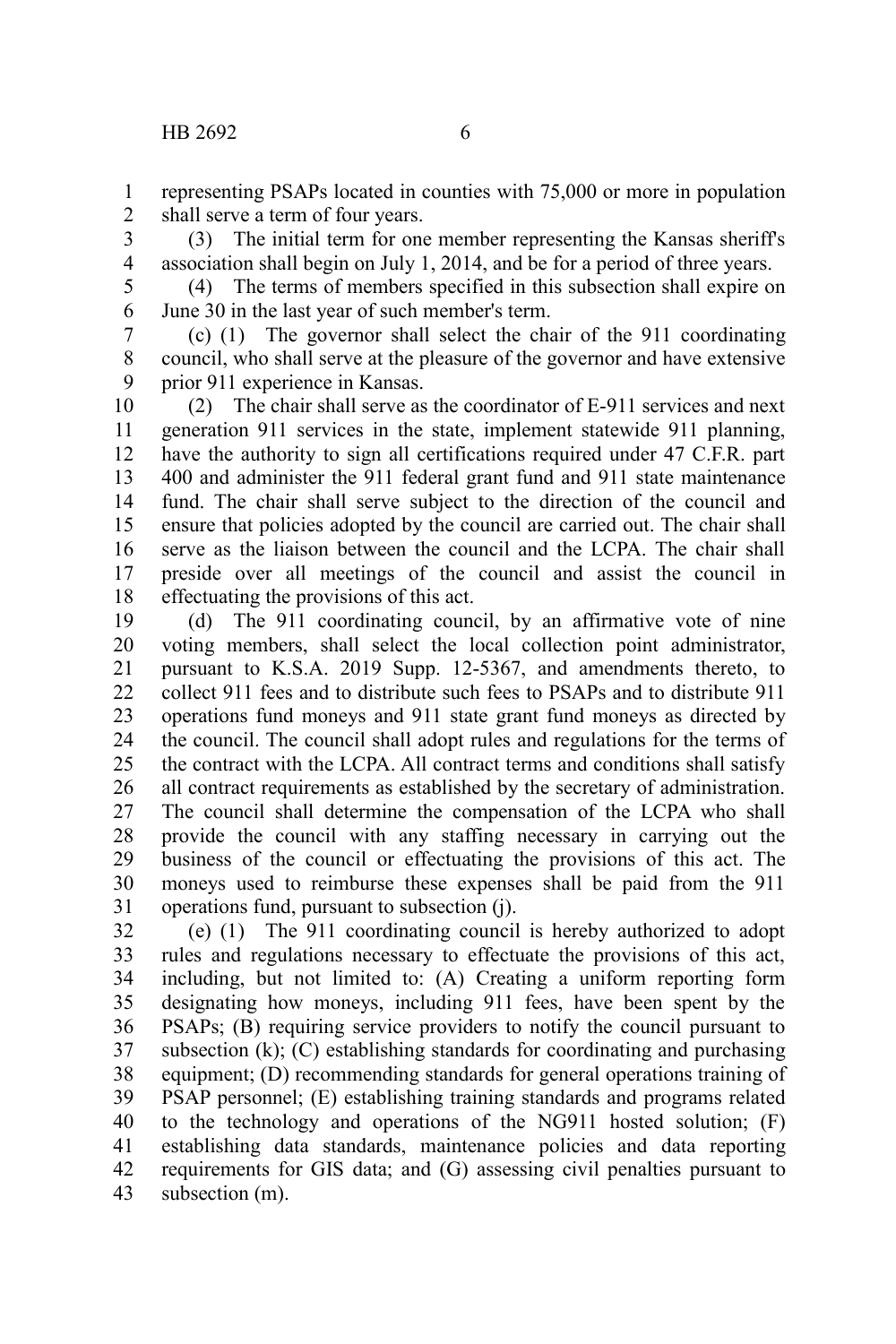(2) The chair of the council shall work with the council to adopt rules and regulations necessary for the administration of this act, but the council shall not adopt any rules and regulations or impose any requirements that creates a mandatory certification program of PSAP operations or PSAP emergency communications personnel. 1 2 3 4 5

(f) If the 911 coordinating council finds that the GIS data for a PSAP is inaccurate or has not been updated for one year or more, the council shall give written notice to the governing body that oversees the PSAP. If, within 60 days of providing such notice, the council does not receive an acceptable proposal for the PSAP to bring the GIS data into compliance, the council may contract with a third party to review and update the GIS data. A PSAP with GIS data that has not been updated for one year or more may provide a certification attesting that the GIS data has been reviewed and remains accurate. If the council receives such certification and has information that the data may not be accurate, the council shall provide a written notice to the PSAP that describes the areas the council believes to be inaccurate and a deadline of 30 days for the PSAP to submit updated GIS data. If the updated GIS data is not received within the deadline, the council may contract with a third party to review and update the GIS data. The council shall assess the governing body that oversees the PSAP for any costs incurred in updating the GIS data. 6 7 8 9 10 11 12 13 14 15 16 17 18 19 20 21

(g) The council may, pursuant to rules and regulations, lower the 911 fee established pursuant to K.S.A. 2019 Supp. 12-5369, and amendments thereto, upon a finding based on information submitted on the uniform reporting forms, that moneys generated by such fee are in excess of the costs required to operate PSAPs in the state. 22 23 24 25 26

(h) The council may appoint subcommittees as necessary to administer grants, oversee collection and distribution of moneys by the LCPA, develop technology standards, develop training recommendations and other issues as deemed necessary by the council. Subcommittees, if appointed, shall include members of the council and other persons as needed. 27 28 29 30 31 32

(i) The council may reimburse independent contractors or state agencies for expenses incurred in carrying out the business of the council, including salaries, that are directly attributable to effectuating the provisions of this act. The moneys used to reimburse these expenses shall be paid from the 911 operations fund, pursuant to subsection (j). 33 34 35 36 37

(j) All expenses related to the council shall be paid from the 911 operations fund. No more than 2.0% of the total receipts from providers and the department received by the LCPA shall be used to pay for administrative expenses of the council. Members of the council and other persons appointed to subcommittees by the council may receive reimbursement for meals and travel expenses, but shall serve without other 38 39 40 41 42 43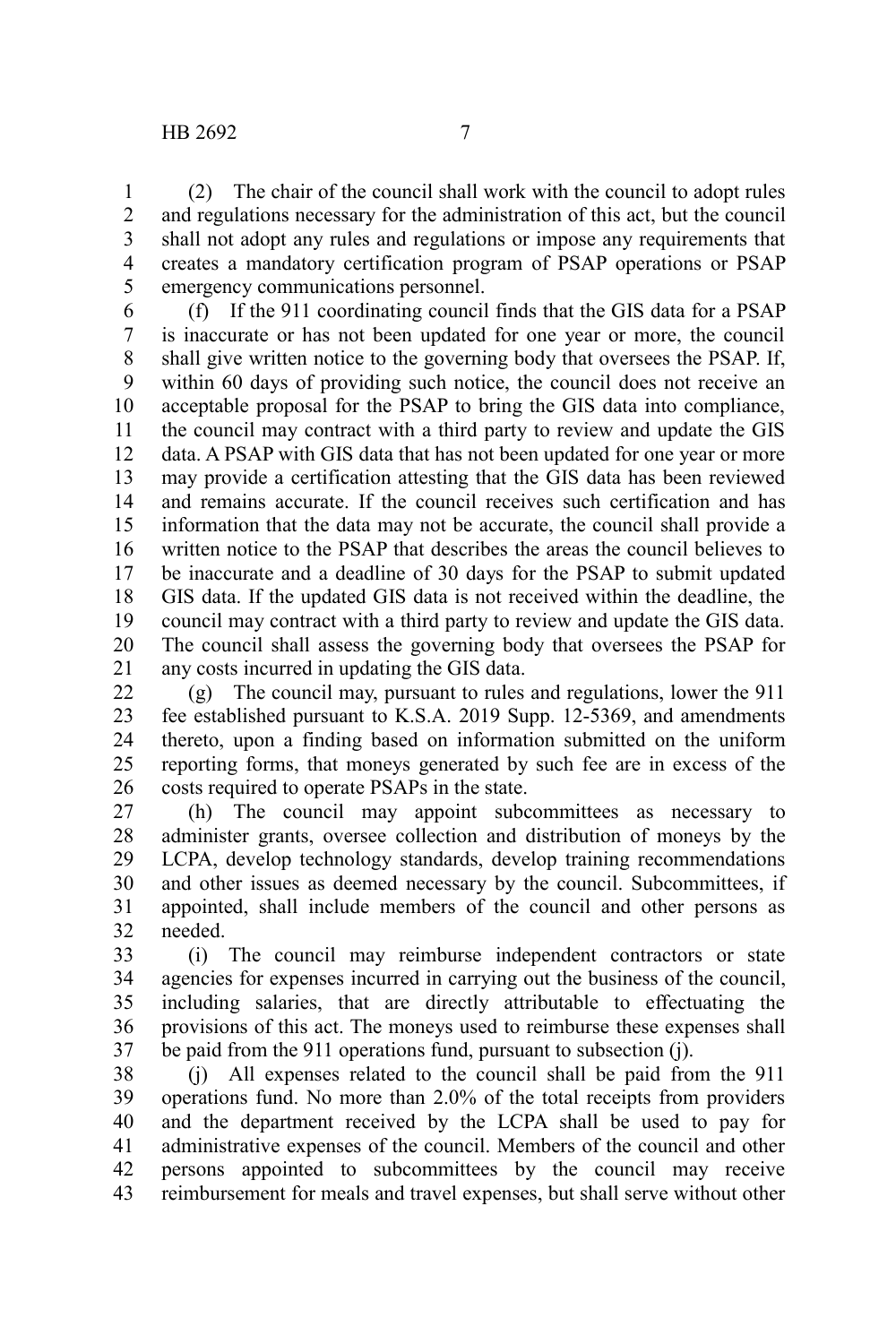compensation with the exception of legislative members who shall receive compensation pursuant to K.S.A. 75-3212, and amendments thereto. 1 2

(k) Every provider shall submit contact information for the provider to the council. Any provider that has not previously provided wireless telecommunications service in this state shall submit contact information for the provider to the council within three months of first offering wireless telecommunications services in this state. 3 4 5 6 7

(l) *(1)* Each PSAP shall file an annual report with the council by March 1 of each year demonstrating how such PSAP has spent the moneys earned from the 911 fee during the preceding calendar year. The council shall designate the content and form of such report and any associated documentation that is required to finalize such report. 8 9 10 11 12

(2) If a PSAP fails to file and finalize an annual report, the council shall provide notice of such failure to the PSAP and the governing body of such PSAP. If such PSAP fails to file or finalize an annual report within 60 days of receiving such notice, 10% of each subsequent distribution of 911 fees to such PSAP pursuant to K.S.A. 2019 Supp. 12-5373, and amendments thereto, shall be withheld by the LCPA and only distributed to such PSAP once the report has been submitted. 13 14 15 16 17 18 19

(m) The council, upon a finding that a provider has violated any provision of this act, may impose a civil penalty. No civil penalty shall be imposed pursuant to this section except upon the written order of the council. Such order shall state the violation, the penalty to be imposed and the right of such person to appeal to a hearing before the council. Any such person may, within 15 days after service of the order, make a written request to the council for a hearing thereon. Hearings under this subsection shall be conducted in accordance with the provisions of the Kansas administrative procedure act. 20 21 22 23 24 25 26 27 28

(n) Any action of the council pursuant to subsection (m) is subject to review in accordance with the Kansas judicial review act. 29 30

(o) Any civil penalty recovered pursuant to this section shall be transferred to the LCPA for deposit in the 911 state grant fund. 31 32

(p) The 911 coordinating council shall make an annual report, to include a detailed description of all expenditures made from 911 fees received by the PSAPs, to the house committee on energy, utilities and telecommunications and the senate committee on utilities. 33 34 35 36

Sec. 5. K.S.A. 2019 Supp. 21-6324 is hereby amended to read as follows: 21-6324. (a) Unlawful possession or use of a traffic control signal preemption device is knowingly: 37 38 39

(1) Possessing a traffic control signal preemption device; 40

(2) using a traffic control signal preemption device; 41

(3) selling a traffic control signal preemption device; or 42

(4) purchasing a traffic control signal preemption device. 43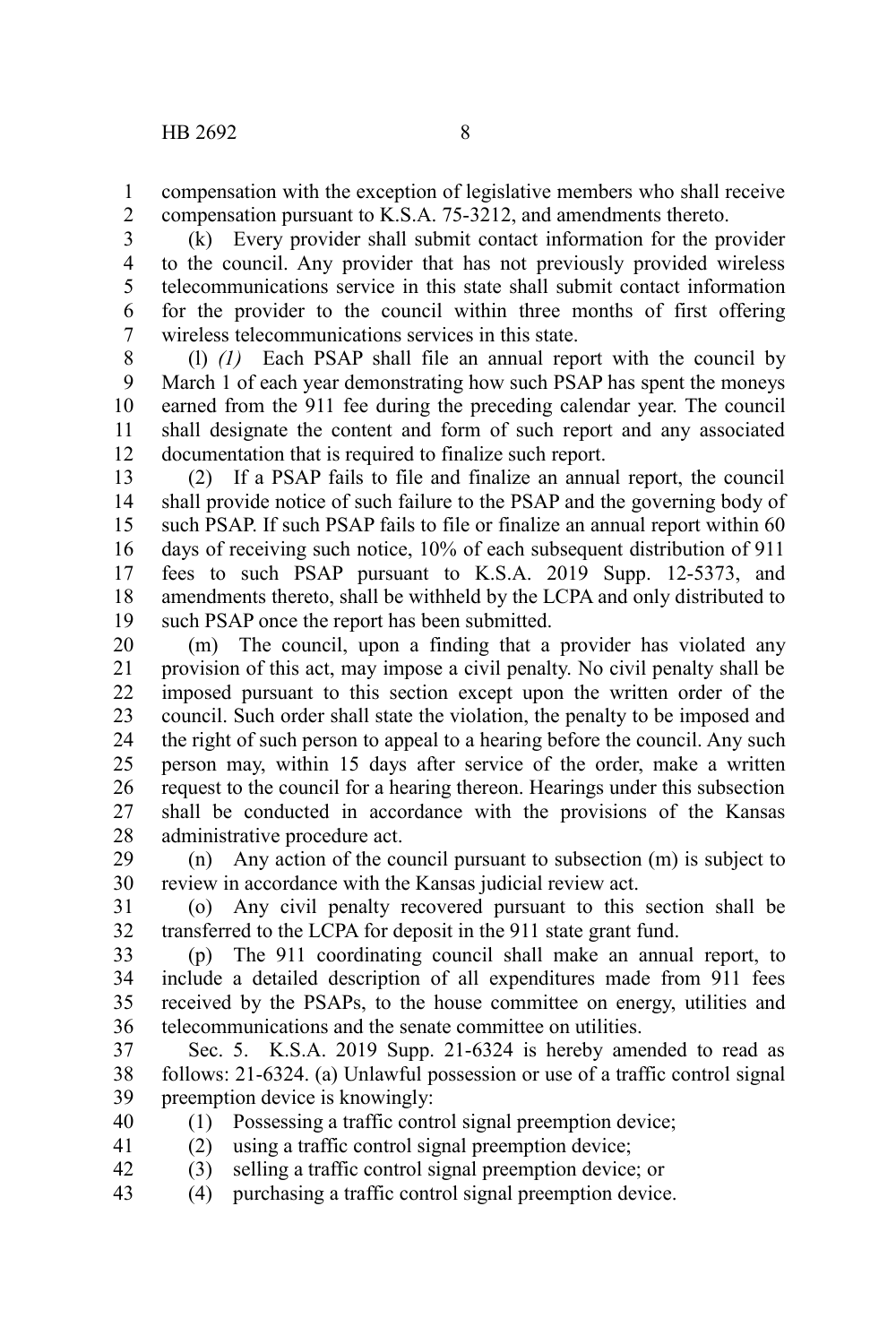(b) Unlawful possession or use of a traffic control signal preemption device as defined in: 1 2

- 3
	- (1) Subsection (a)(1) is a class B misdemeanor; (2) subsection  $(a)(2)$ :
- 4 5

(A) Is a severity level 9, nonperson felony, except as provided in subsection  $(b)(2)(B)$  or  $(b)(2)(C)$ ;

(B) which results in a traffic accident causing injury to any person or damage to any vehicle or other property is a severity level 7, person felony; and 7 8 9

(C) which results in a traffic accident causing the death of any person is a severity level 5, person felony. 10 11

12

6

(3) Subsection (a)(3) or (a)(4) is a severity level 9, nonperson felony.

(c) The provisions of this section shall not apply to the operator, passenger or owner of any of the following authorized emergency vehicles, in the course of such person's emergency duties: 13 14 15 16

(1) Publicly owned fire department vehicles;

17

(2) publicly owned police vehicles; or

(3) motor vehicles operated by ambulance services permitted by the emergency medical services board *secretary of health and environment* under the provisions of K.S.A. 65-6101 et seq., and amendments thereto. 18 19 20

(d) As used in this section, "traffic control signal preemption device" means any device, instrument or mechanism designed, intended or used to interfere with the operation or cycle of a traffic-control signal, as defined in K.S.A. 8-1478, and amendments thereto. 21 22 23 24

(e) A person who violates the provisions of this section may also be prosecuted for, convicted of, and punished for battery or any homicide. 25 26

Sec. 6. K.S.A. 2019 Supp. 65-4915 is hereby amended to read as follows: 65-4915. (a) As used in this section: 27 28

(1) "Healthcare provider" means: (A) Those persons and entities defined as a healthcare provider under K.S.A. 40-3401, and amendments thereto; and (B) a dentist licensed by the Kansas dental board, a dental hygienist licensed by the Kansas dental board, a professional nurse licensed by the board of nursing, a practical nurse licensed by the board of nursing, a mental health technician licensed by the board of nursing, a physical therapist licensed by the state board of healing arts, a physical therapist assistant certified by the state board of healing arts, an occupational therapist licensed by the state board of healing arts, an occupational therapy assistant licensed by the state board of healing arts, a respiratory therapist licensed by the state board of healing arts, a physician assistant licensed by the state board of healing arts and emergency medical service provider and ambulance services certified by the emergencymedical services board *secretary of health and environment*. 29 30 31 32 33 34 35 36 37 38 39 40 41 42

(2) "Healthcare provider group" means: 43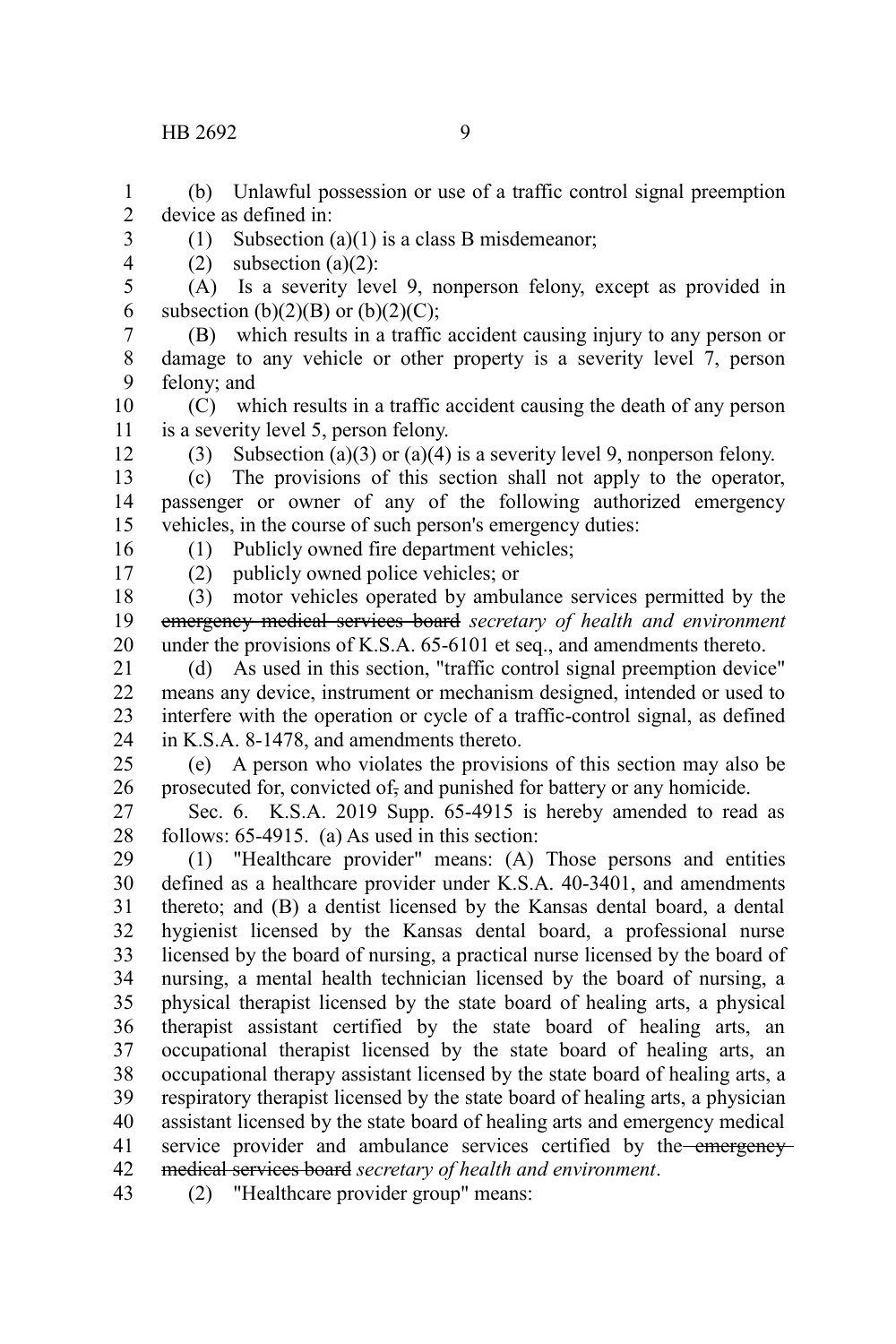(A) A state or local association of healthcare providers or one or more committees thereof; 1  $\mathcal{D}$ 

(B) the board of governors created under K.S.A. 40-3403, and amendments thereto; 3 4

5 6

(C) an organization of healthcare providers formed pursuant to state or federal law and authorized to evaluate medical and healthcare services;

(D) a review committee operating pursuant to K.S.A. 65-2840c, and amendments thereto; 7 8

(E) an organized medical staff of a licensed medical care facility as defined by K.S.A. 65-425, and amendments thereto, an organized medical staff of a private psychiatric hospital licensed under K.S.A. 2019 Supp. 39- 2001 et seq., and amendments thereto, or an organized medical staff of a state psychiatric hospital or state institution for people with intellectual disability, as follows: Larned state hospital, Osawatomie state hospital, Rainbow mental health facility, Kansas neurological institute and Parsons state hospital and training center; 9 10 11 12 13 14 15 16

17

(F) a healthcare provider;

(G) a professional society of healthcare providers or one or more committees thereof; 18 19

(H) a Kansas corporation whose stockholders or members are healthcare providers or an association of healthcare providers, which corporation evaluates medical and healthcare services; 20 21 22

(I) an insurance company, health maintenance organization or administrator of a health benefits plan that engages in any of the functions defined as peer review under this section; or 23 24 25

26

(J) the university of Kansas medical center. (3) "Peer review" means any of the following functions:

27

(A) Evaluate and improve the quality of healthcare services rendered by healthcare providers; 28 29

(B) determine that health services rendered were professionally indicated or were performed in compliance with the applicable standard of care; 30 31 32

(C) determine that the cost of healthcare rendered was considered reasonable by the providers of professional health services in this area; 33 34

(D) evaluate the qualifications, competence and performance of the providers of healthcare or to act upon matters relating to the discipline of any individual provider of healthcare; 35 36 37

38

(E) reduce morbidity or mortality;

(F) establish and enforce guidelines designed to keep within reasonable bounds the cost of healthcare; 39 40

(G) conduct of research; 41

(H) determine if a hospital's facilities are being properly utilized; 42

(I) supervise, discipline, admit, determine privileges or control 43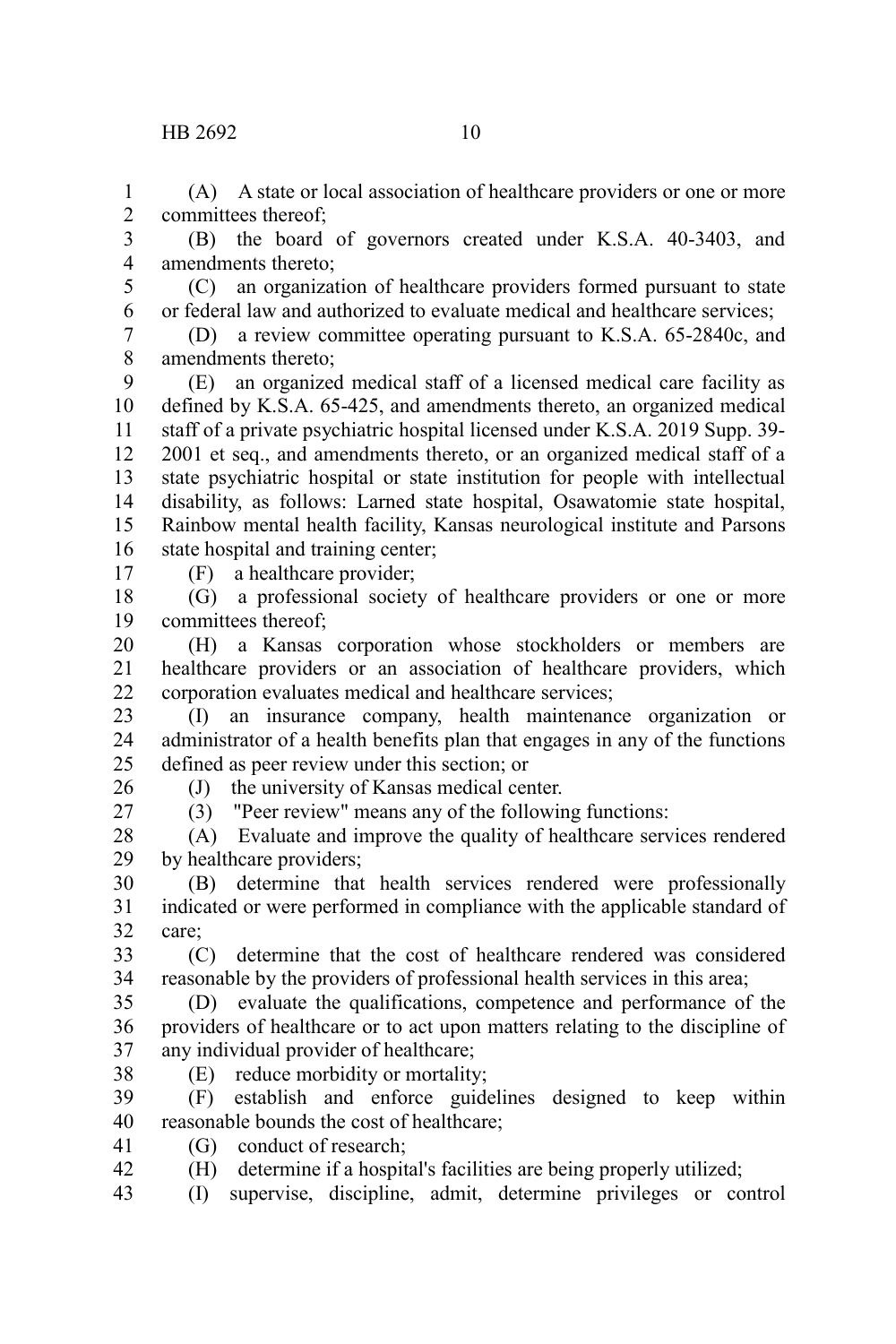members of a hospital's medical staff; 1

(J) review the professional qualifications or activities of healthcare providers; 2 3

(K) evaluate the quantity, quality and timeliness of healthcare services rendered to patients in the facility; 4 5

(L) evaluate, review or improve methods, procedures or treatments being utilized by the medical care facility or by healthcare providers in a facility rendering healthcare. 6 7 8

9

(4) "Peer review officer or committee" means:

(A) An individual employed, designated or appointed by, or a committee of or employed, designated or appointed by, a healthcare provider group and authorized to perform peer review; or 10 11 12

(B) a healthcare provider monitoring the delivery of healthcare at correctional institutions under the jurisdiction of the secretary of corrections. 13 14 15

(b) Except as provided by K.S.A. 60-437, and amendments thereto, and by subsections (c) and (d), the reports, statements, memoranda, proceedings, findings and other records submitted to or generated by peer review committees or officers shall be privileged and shall not be subject to discovery, subpoena or other means of legal compulsion for their release to any person or entity or be admissible in evidence in any judicial or administrative proceeding. Information contained in such records shall not be discoverable or admissible at trial in the form of testimony by an individual who participated in the peer review process. The peer review officer or committee creating or initially receiving the record is the holder of the privilege established by this section. This privilege may be claimed by the legal entity creating the peer review committee or officer, or by the commissioner of insurance for any records or proceedings of the board of governors. 16 17 18 19 20 21 22 23 24 25 26 27 28 29

(c) Subsection (b) shall not apply to proceedings in which a healthcare provider contests the revocation, denial, restriction or termination of staff privileges or the license, registration, certification or other authorization to practice of the healthcare provider. A licensing agency in conducting a disciplinary proceeding in which admission of any peer review committee report, record or testimony is proposed shall hold the hearing in closed session when any such report, record or testimony is disclosed. Unless otherwise provided by law, a licensing agency conducting a disciplinary proceeding may close only that portion of the hearing in which disclosure of a report or record privileged under this section is proposed. In closing a portion of a hearing as provided by this section, the presiding officer may exclude any person from the hearing location except the licensee, the licensee's attorney, the agency's attorney, the witness, the court reporter and appropriate staff support for either 30 31 32 33 34 35 36 37 38 39 40 41 42 43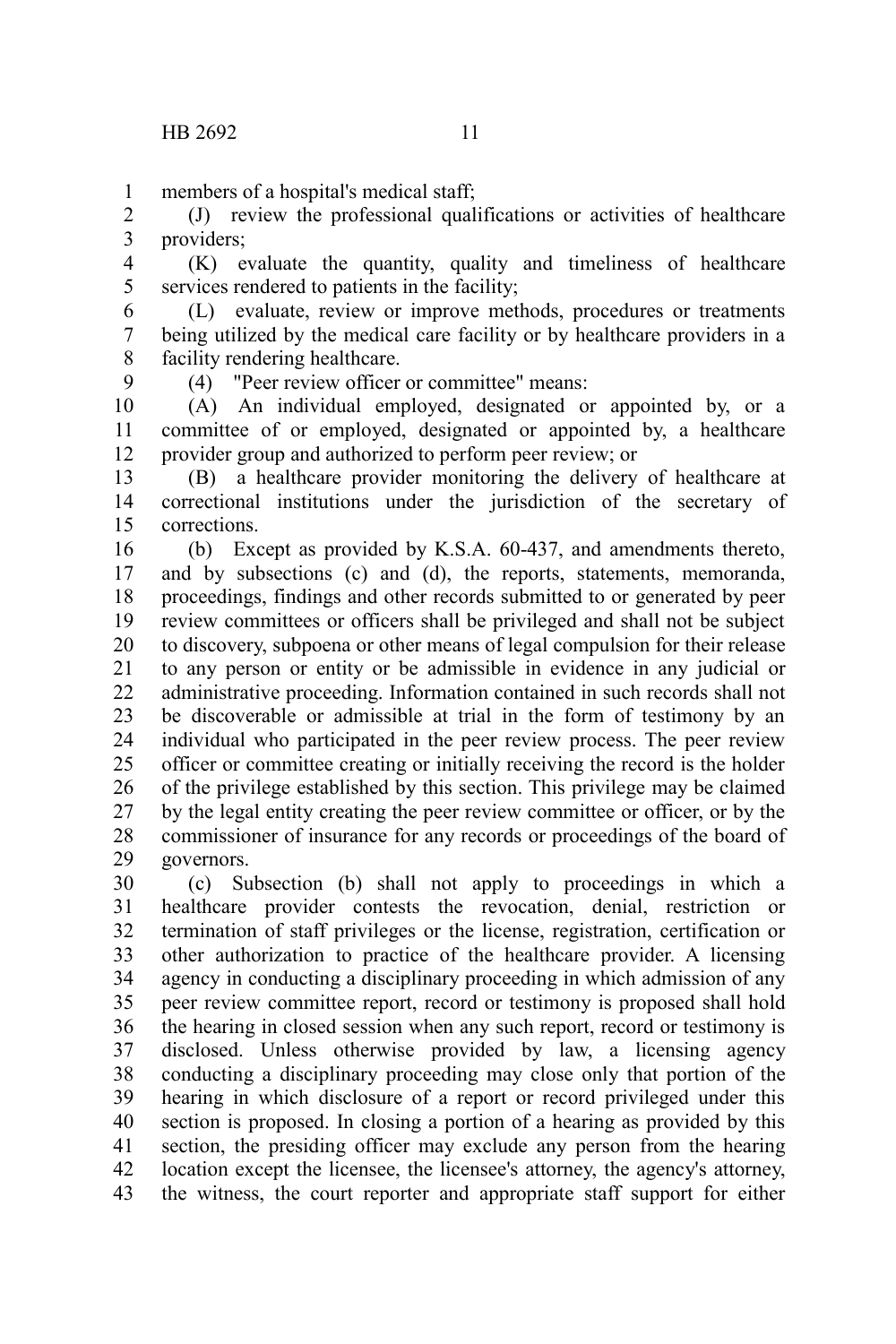counsel. The licensing agency shall make the portions of the agency record in which such report or record is disclosed subject to a protective order prohibiting further disclosure of such report or record. Such report or record shall not be subject to discovery, subpoena or other means of legal compulsion for their release to any person or entity. No person in attendance at a closed portion of a disciplinary proceeding shall at a subsequent civil, criminal or administrative hearing, be required to testify regarding the existence or content of a report or record privileged under this section that was disclosed in a closed portion of a hearing, nor shall such testimony be admitted into evidence in any subsequent civil, criminal or administrative hearing. A licensing agency conducting a disciplinary proceeding may review peer review committee records, testimony or reports but must prove its findings with independently obtained testimony or records that shall be presented as part of the disciplinary proceeding in open meeting of the licensing agency. Offering such testimony or records in an open public hearing shall not be deemed a waiver of the peer review privilege relating to any peer review committee testimony, records or report. 1 2 3 4 5 6 7 8 9 10 11 12 13 14 15 16 17 18

(d) Nothing in this section shall limit the authority that may otherwise be provided by law of the commissioner of insurance, the state board of healing arts or other healthcare provider licensing or disciplinary boards of this state to require a peer review committee or officer to report to it any disciplinary action or recommendation of such committee or officer; to transfer to it records of such committee's or officer's proceedings or actions to restrict or revoke the license, registration, certification or other authorization to practice of a healthcare provider; or to terminate the liability of the fund for all claims against a specific healthcare provider for damages for death or personal injury pursuant to K.S.A. 40-3403(i), and amendments thereto. Reports and records so furnished shall not be subject to discovery, subpoena or other means of legal compulsion for their release to any person or entity and shall not be admissible in evidence in any judicial or administrative proceeding other than a disciplinary proceeding by the state board of healing arts or other healthcare provider licensing or disciplinary boards of this state. 19 20 21 22 23 24 25 26 27 28 29 30 31 32 33 34

(e) A peer review committee or officer may report to and discuss its activities, information and findings to other peer review committees or officers or to a board of directors or an administrative officer of a healthcare provider without waiver of the privilege provided by subsection (b) and the records of all such committees or officers relating to such report shall be privileged as provided by subsection (b). 35 36 37 38 39 40

(f) Nothing in this section shall be construed to prevent an insured from obtaining information pertaining to payment of benefits under a contract with an insurance company, a health maintenance organization or 41 42 43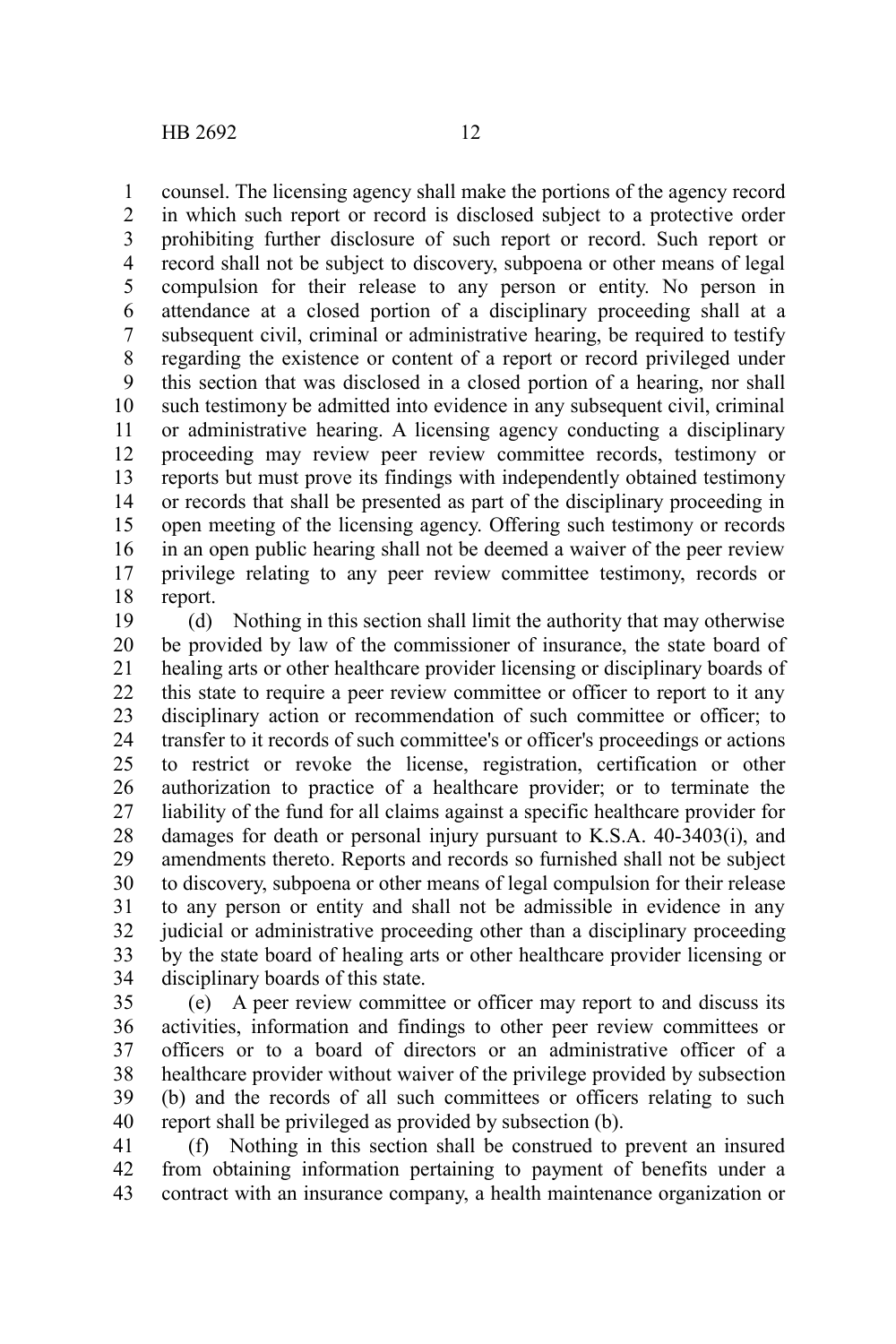41

an administrator of a health benefits plan. 1

Sec. 7. K.S.A. 65-4941 is hereby amended to read as follows: 65- 4941. As used in this act: 2 3

(a) "Cardiopulmonary resuscitation" means chest compressions, assisted ventilations, intubation, defibrillation, administration of cardiotonic medications or other medical procedure which is intended to restart breathing or heart functioning; 4 5 6 7

(b) "do not resuscitate" directive or "DNR directive" means a witnessed document in writing, voluntarily executed by the declarant in accordance with the requirements of this act; 8 9 10

(c) "do not resuscitate order" or "DNR order" means instruction by the physician or physician assistant who is responsible for the care of the patient while admitted to a medical care facility licensed pursuant to K.S.A. 65-429, and amendments thereto, or an adult care home licensed pursuant to K.S.A. 39-928, and amendments thereto; 11 12 13 14 15

(d) "health care provider" means a health care provider as that term is defined by K.S.A. 65-4915, and amendments thereto; 16 17

(e) "DNR identifier" means a medallion or bracelet designed to be worn by a patient which *that* has been inscribed to identify the patient and contains the letters "DNR" or the statement "do not resuscitate" when such DNR identifier is distributed by an entity certified by the emergencymedical services board *secretary of health and environment*; 18 19 20 21 22

(f) "physician" means a person licensed to practice medicine and surgery by the state board of healing arts; 23 24

(g) "physician assistant" means a person licensed by the state board of healing arts to practice as a physician assistant; and 25 26

(h) "declarant" means any person who has executed a "do not resuscitate" directive in accordance with the provisions of this act. 27 28

Sec. 8. K.S.A. 65-4946 is hereby amended to read as follows: 65- 4946. The emergency medical services board *secretary of health and environment* shall certify pursuant to rules and regulations entities-which *that* distribute DNR identifiers. Such entities may be certified when a DNR identifier is distributed only pursuant to a properly executed "do not resuscitate" directive and when such entity maintains a toll free *toll-free*, staffed telephone line that may be called at any time to verify the identity of the patient. 29 30 31 32 33 34 35 36

Sec. 9. K.S.A. 65-5733 is hereby amended to read as follows: 65- 5733. (a) For the purposes of this section: 37 38

(1) "Advisory committee" means the state interoperability advisory committee; 39 40

(2) "coordinator" means the statewide interoperability coordinator;

(3) "executive subcommittee" means the executive subcommittee of the advisory committee created in subsection (f); and 42 43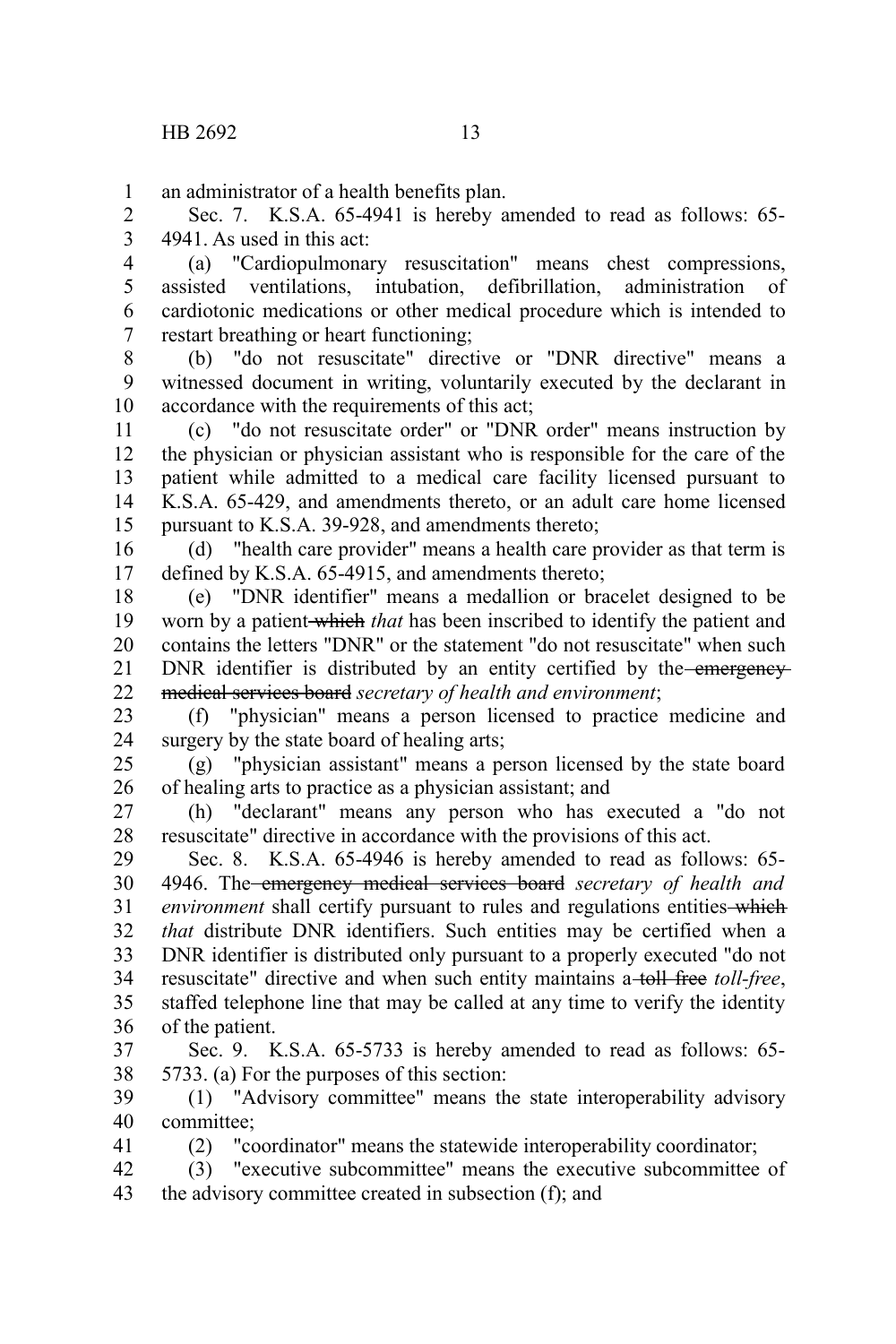(4) "state emergency management director" or "director" means the adjutant general of the state of Kansas or the adjutant general's designee. 1 2

(b) (1) There is hereby created the state interoperability advisory committee, which shall provide input to the adjutant general's department for the development and deployment of centralized interoperable communications planning and implementation capacity for the state of Kansas. The advisory committee shall: 3 4 5 6 7

(A) Make policy recommendations to the adjutant general's department for increasing communications and interagency coordination for the purpose of safeguarding and informing the public of public safety risks and operations; 8 9 10 11

(B) assist with the development of policies and procedures that increase communications and interagency coordination for the purpose of enhancing public safety interoperable communications; 12 13 14

(C) provide input to the adjutant general's department on statewide contracts for public safety communications equipment, software and consulting services; 15 16 17

(D) make recommendations to the adjutant general's department regarding revisions to the state communications interoperability plan; 18 19

(E) make recommendations to the adjutant general's department for the assessment of institutions and organizations that benefit from services provided; 20 21 22

(F) make recommendations to the adjutant general's department concerning the development, release and review of requests for proposals and awarding contracts for public safety communications technology public-private partnerships; and 23 24 25 26

(G) make recommendations to the adjutant general's department to pursue other opportunities to improve public safety communications as the advisory committee deems appropriate. 27 28 29

30 31 (2) The advisory committee shall not have authority to:

(A) Require certification of public safety agencies or employees;

(B) require training or the establishment of mandatory training standards beyond what is necessary for the operation, care and security of interoperable communications systems and plans developed by the advisory committee; or 32 33 34 35

(C) limit local purchasing options for equipment compatible with the interoperablilty plan. 36 37

(c) (1) The advisory committee shall be overseen by the state emergency management director. 38 39

(2) The director shall appoint a statewide interoperability coordinator to administer the advisory committee's business, serve as the advisory committee's chairperson, and act on the advisory committee's behalf. 40 41 42

(3) The chairperson shall appoint the vice-chairperson of the advisory 43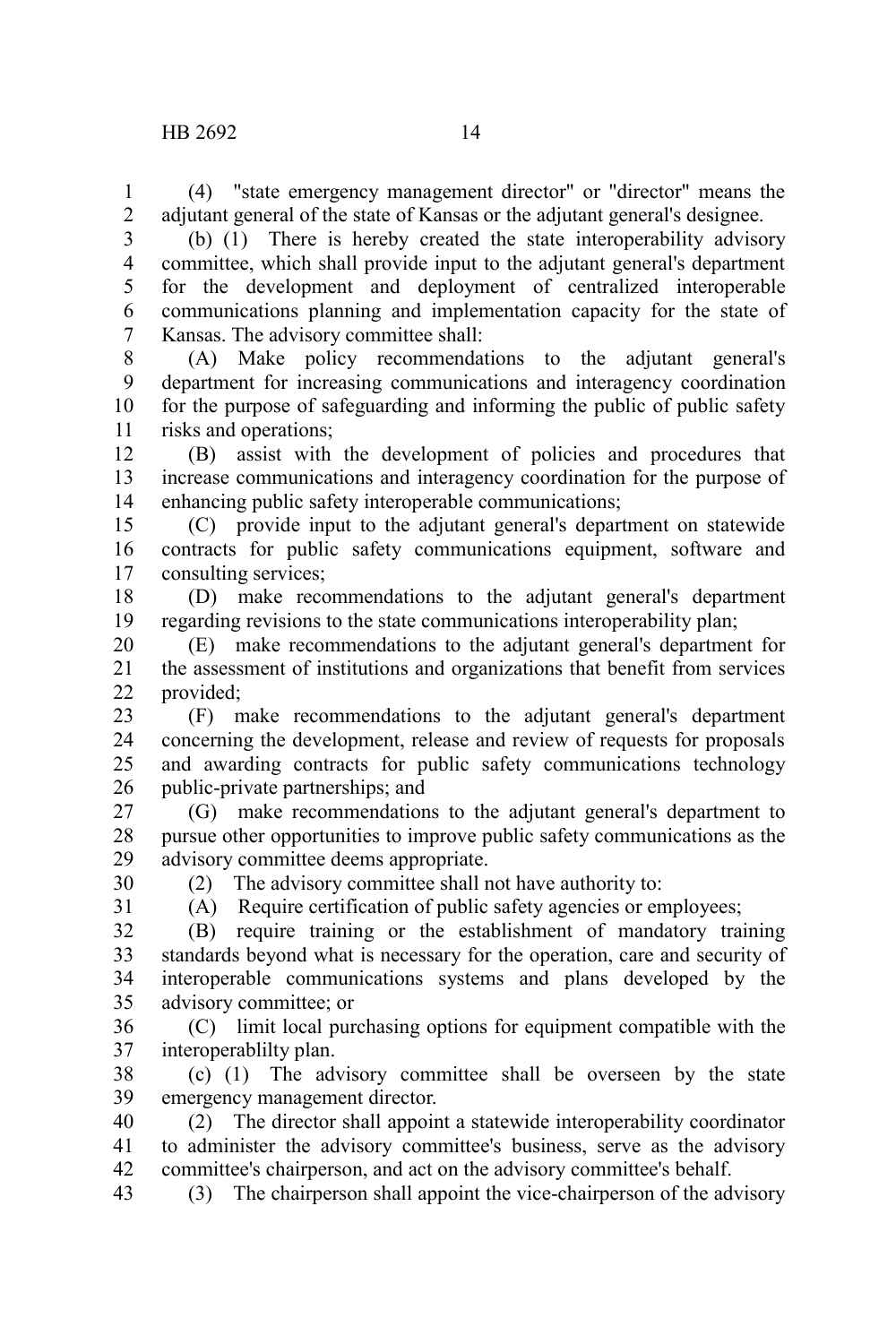committee. (d) The advisory committee shall consist of the following members: (1) The director; (2) the coordinator; (3) the secretary of transportation or the secretary's designee; (4) the superintendent of the highway patrol or the superintendent's designee; (5) the executive branch chief information security officer or the executive branch chief information security officer's designee; (6) one tribal representative appointed by the governor; (7) the 911 coordinating council administrator or the administrator's designee; (8) the chief executive officer of the state board of regents or the chief executive officer's designee; (9) one member appointed by the Kansas association of public safety communications officials; (10) one member appointed by the Kansas sheriffs' association; (11) one member appointed by the emergency medical services board *secretary of health and environment*; (12) one member appointed by the Kansas association of chiefs of police; (13) one member appointed by the Kansas state association of fire chiefs; (14) one member appointed by the mid-America regional council; (15) one member appointed by the league of Kansas municipalities; (16) one member appointed by the Kansas association of counties; and (17) one member appointed by the Kansas emergency management association. (e) (1) All members of the advisory committee shall be appointed by their respective appointing authority on or before August 1, 2018. (2) Each executive branch member of the advisory committee shall serve until succeeded. Each non-executive branch member of the advisory committee shall serve for a three-year term, beginning on August 1, 2018, and shall be eligible to serve for more than one term. Members of the advisory committee may be removed, for cause, by a majority vote of the advisory committee or by their appointing or designating authority. (3) Any vacancy on the advisory committee shall be filled in the same manner provided in this section for the original member. 1 2 3 4 5 6 7 8 9 10 11 12 13 14 15 16 17 18 19 20 21 22 23 24 25 26 27 28 29 30 31 32 33 34 35 36 37 38 39

(4) The first meeting of the advisory committee shall be held prior to September 1, 2018. The advisory committee shall meet once every quarter of the calendar year and may hold additional meetings at the call of the director or coordinator. 40 41 42 43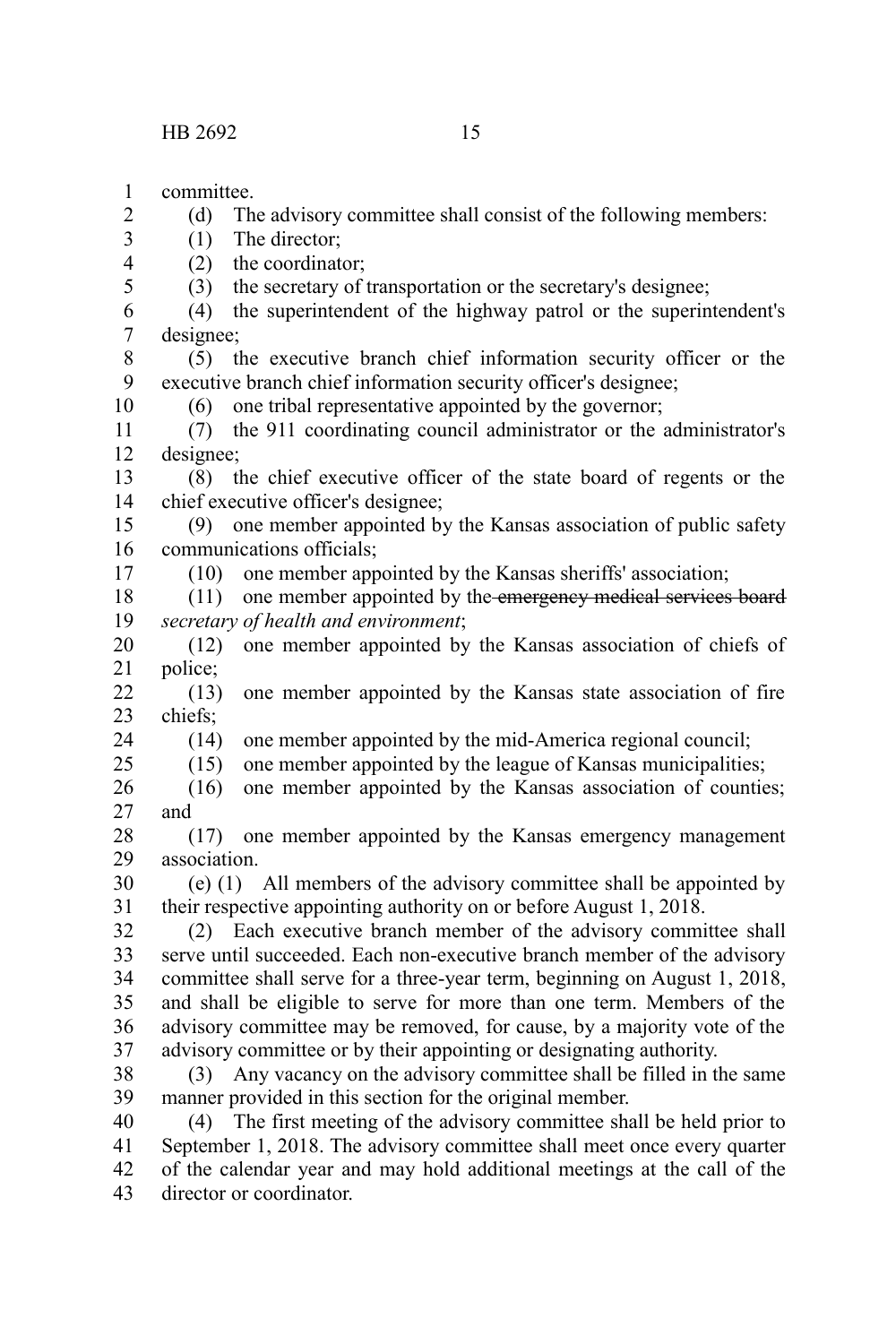(5) A majority of the voting members of the advisory committee constitutes a quorum. Any action by the advisory committee shall be by motion adopted by a majority of voting members present when there is a quorum. 1 2 3 4

(f) (1) There is hereby established an executive subcommittee within the advisory committee to assist in the administration of the advisory committee's business when the full advisory committee is not meeting. 5 6 7

(2) The executive subcommittee shall be composed of the advisory committee members listed in subsection *subsections* (d)(1) through (d)(4). 8 9

(3) The executive subcommittee may transact any business of the advisory committee that has been delegated to the executive subcommittee. 10 11 12

(g) (1) The chairperson may appoint and convene working groups to address specific interoperability and communications requirements, research topics and to make recommendations. In addition, the chairperson may add additional subject matter experts ad hoc to assist the working groups in carrying out their functions and responsibilities. 13 14 15 16 17

(2) Each established working group shall meet once every quarter of the calendar year and may hold additional meetings at the call of the director, coordinator or the working group's chairperson. 18 19 20

(3) Working groups shall make recommendations to the advisory committee regarding the following: 21 22

(A) Improving interagency communications, training and exercise coordination; 23 24

(B) improving effective receipt of information from and communicating information to the public; 25 26

27

(C) improving logistics coordination during on-site events; (D) evaluating communication and communication protection 28

technologies and recommending procurement standards; (E) identifying and promoting anti-intrusion technologies for 29 30

communications from individuals to public safety agencies; 31

(F) identifying methods to protect sensitive public safety operations from placement on social media sites that deliberately or inadvertently place public safety workers at risk; 32 33 34

(G) identifying and collecting relevant public safety communications systems and equipment performance metrics; and 35 36

(H) such other responsibilities as shall be assigned by the chairperson. 37 38

(h) The director shall provide staff support for the advisory committee and working groups from the office of the director. 39 40

Sec. 10. K.S.A. 2019 Supp. 65-6102 is hereby amended to read as follows: 65-6102. (a) There is hereby established the emergency medical services board *to advise the secretary of health and environment on issues* 41 42 43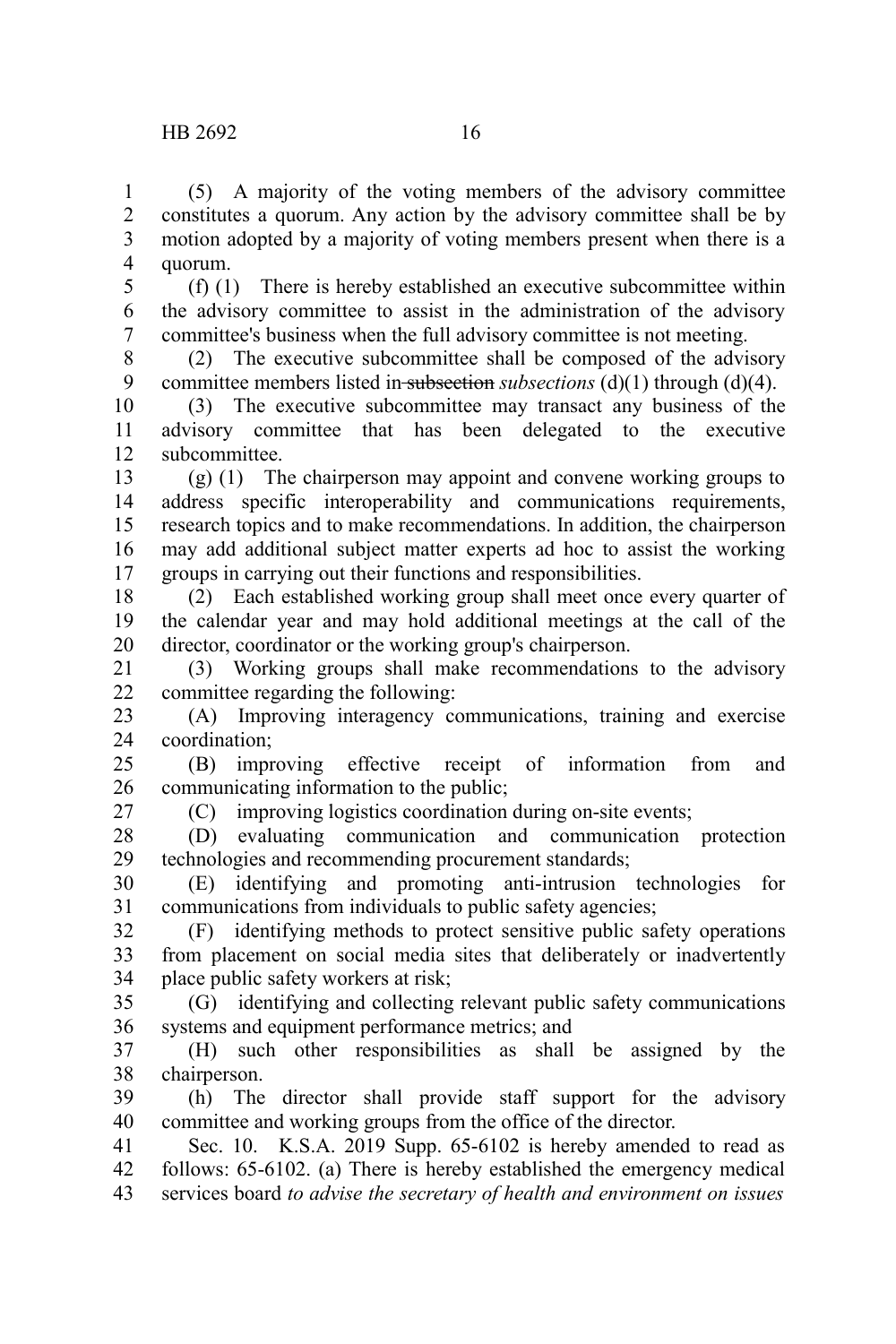*relating to emergency medical services*. The office of the emergency medical services board shall be located in the city of Topeka, Kansas. 1 2

(b) The emergency medical services board shall be composed of 15 members to be appointed as follows: 3 4

(1) Eleven members shall be appointed by the governor. Of such members: 5 6

(A) Three shall be physicians who are actively involved in emergency medical services; 7 8

(B) two shall be county commissioners of counties making a levy for ambulance service, at least one of whom shall be from a county having a population of less than 15,000; 9 10 11

12

(C) one shall be an instructor-coordinator;

(D) one shall be a hospital administrator actively involved in emergency medical services; 13 14

(E) one shall be a member of a firefighting unit that provides emergency medical service; and 15 16

(F) three shall be emergency medical service providers who are actively involved in emergency medical service. At least two classifications of emergency medical service providers shall be represented. At least one of such members shall be from a volunteer emergency medical service; and 17 18 19 20 21

 $22$ 

(2) four members shall be appointed as follows:

(A) One shall be a member of the Kansas senate to be appointed by the president of the senate; 23 24

(B) one shall be a member of the Kansas senate to be appointed by the minority leader of the senate; 25 26

(C) one shall be a member of the Kansas house of representatives to be appointed by the speaker of the house of representatives; and 27 28

(D) one shall be a member of the Kansas house of representatives to be appointed by the minority leader of the house of representatives. 29 30

(c) All members of the board shall be residents of the state of Kansas. Appointments to the board shall be made with due consideration that representation of the various geographical areas of the state is ensured. The governor *secretary of health and environment* may remove any member of the board upon recommendation of the board. Any person appointed to a position on the board shall forfeit such position upon vacating the office or position that qualified such person to be appointed as a member of the board. 31 32 33 34 35 36 37 38

(d) Members shall be appointed for terms of four years and until their successors are appointed and qualified. In the case of a vacancy in the membership of the board, the vacancy shall be filled for the unexpired term. 39 40 41 42

(e) The board shall meet at least four times annually and at least once 43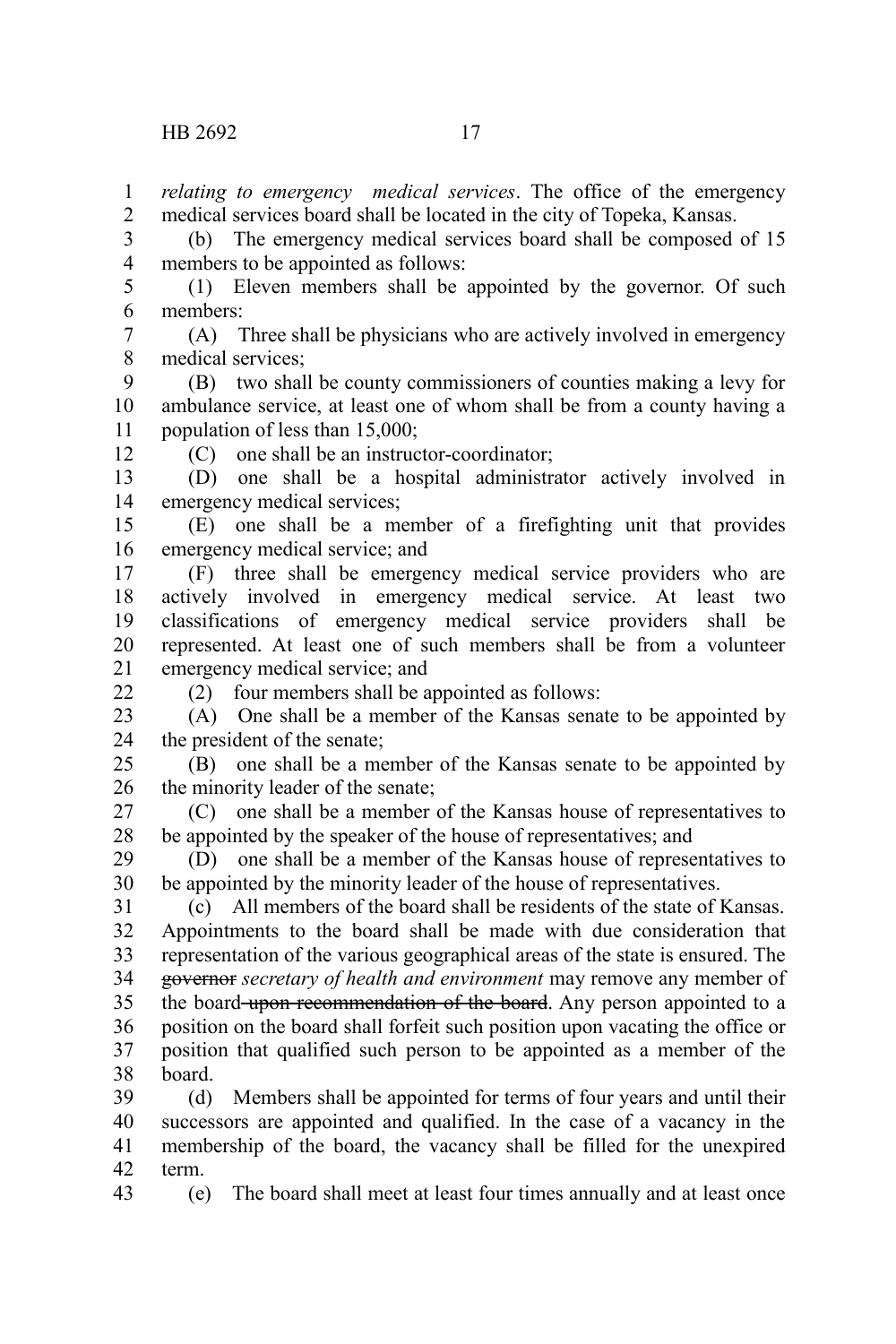each quarter and at the call of the chairperson or at the request of the executive director of the *division of* emergency medical services-board or of any seven members of the board. At the first meeting of the board after January 1 each year, the members shall elect a chairperson and a vicechairperson who shall serve for a term of one year. The vice-chairperson shall exercise all of the powers of the chairperson in the absence of the chairperson. If a vacancy occurs in the office of the chairperson or vicechairperson, the board shall fill such vacancy by election of one of its members to serve the unexpired term of such office. Members of the board attending meetings of the board or attending a subcommittee meeting thereof authorized by the board shall be paid compensation, subsistence allowances, mileage and other expenses as provided in K.S.A. 75-3223, and amendments thereto. 1 2 3 4 5 6 7 8 9 10 11 12 13

(f) Except as otherwise provided by law, all vouchers for expenditures and all payrolls of the emergency medical services board shall be approved by the emergency medical services board or a persondesignated by the board *secretary of health and environment*. 14 15 16 17

Sec. 11. K.S.A. 65-6103 is hereby amended to read as follows: 65- 6103. The chief administrative officer of the emergency medical services board shall be the administrator of the emergency medical services board. The emergency medical services board shall appoint the administrator. The administrator shall be in the unclassified service under the Kansas civil service act and shall serve at the pleasure of the board. The administrator shall administer the duties and responsibilities of the emergency medical services board as directed by the board. The administrator shall appointother officers and employees as may be necessary to carry out the functions of the emergency medical services board. All such officers and employees shall be within the classified service under the Kansas civil service act*(a) The division of emergency medical services is hereby established as a part of the department of health and environment. The secretary of health and environment shall appoint a director of emergency medical services to manage and supervise the division of emergency medical services. The director shall serve at the pleasure of the secretary. The director shall be in the unclassified service and shall receive a salary fixed by the secretary and approved by the governor.* 18 19 20 21 22 23 24 25 26 27 28 29 30 31 32 33 34 35

*(b) The secretary may delegate the secretary's powers, duties and functions under article 61 of chapter 65 of the Kansas Statutes Annotated, and amendments thereto, to the director*. 36 37 38

Sec. 12. K.S.A. 2019 Supp. 65-6110 is hereby amended to read as follows: 65-6110. (a) The board *secretary* shall adopt any rules and regulations necessary for the regulation of ambulance services. Such rules and regulations shall include: 39 40 41 42

(1) A classification of the different types of ambulance services; 43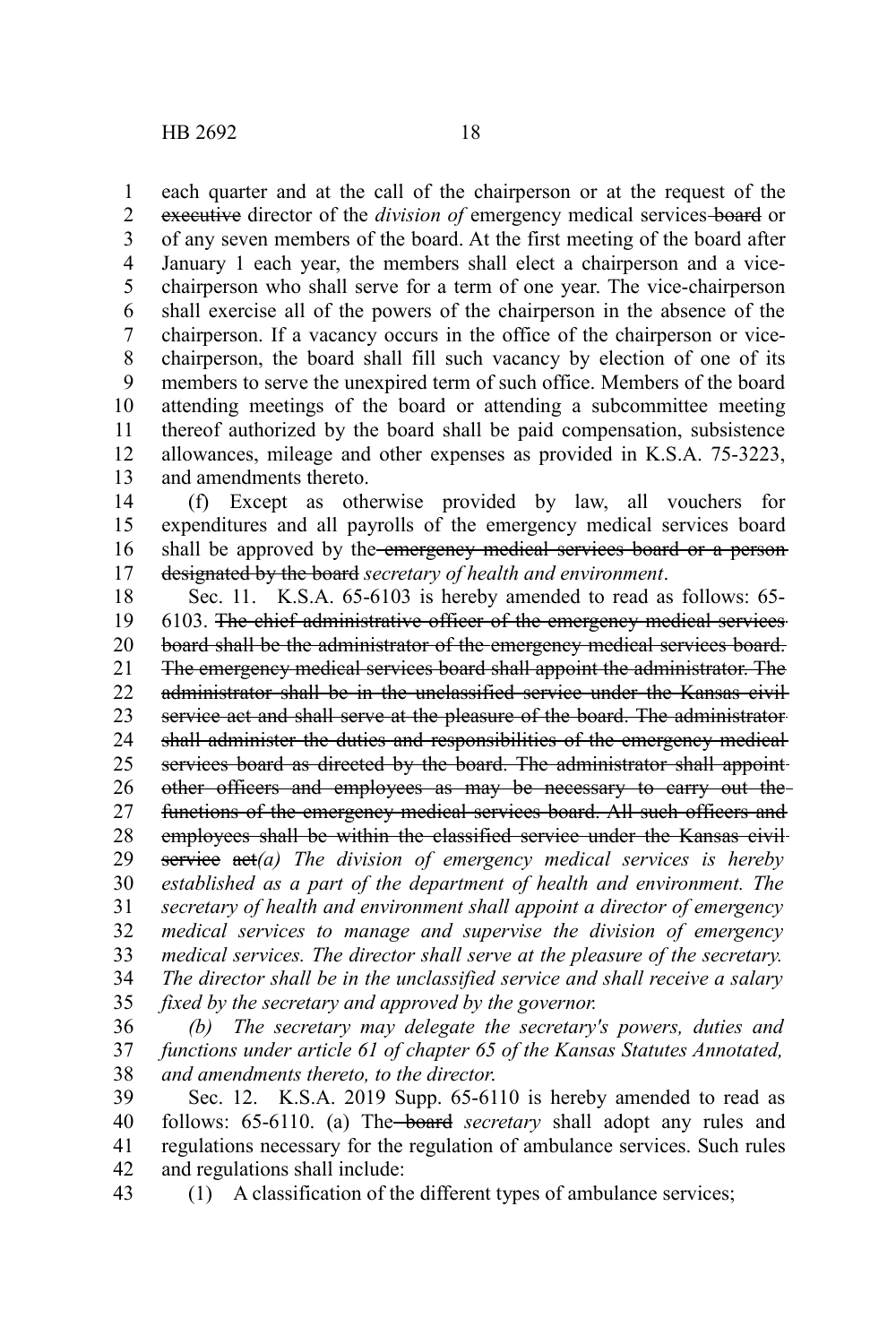## HB 2692 19

(2) requirements as to equipment necessary for ambulances;

(3) qualifications and training of emergency medical service providers and instructor-coordinators; 2 3

(4) requirements and fees for the licensure, temporary licensure and renewal of licensure for ambulances; 4 5

(5) records and equipment to be maintained by operators, instructorcoordinators, sponsoring organizations and emergency medical service providers; 6 7 8

(6) requirements for a quality assurance and improvement program for ambulance services; and 9 10

(7) such other matters as the board deems necessary to implement and administer the provisions of this act. 11 12

(b) Nothing in this act or in the provisions of article 61 of chapter 65 of the Kansas Statutes Annotated, and amendments thereto, shall authorize the board *secretary* to specify the individuals who may or may not ride on a helicopter while used as an ambulance. 13 14 15 16

Sec. 13. K.S.A. 2019 Supp. 65-6111 is hereby amended to read as follows: 65-6111. (a) The emergency medical services board *secretary of health and environment* shall: 17 18 19

(1) Adopt any rules and regulations necessary to carry out the provisions of this act; 20 21

(2) review and approve the allocation and expenditure of moneys appropriated for emergency medical services;  $22$ 23

(3) conduct hearings for all regulatory matters concerning ambulance services, emergency medical service providers, instructor-coordinators, training officers and sponsoring organizations; 24 25 26

(4) submit a budget to the legislature for the operation of the board;

(5) develop a state plan for the delivery of emergency medical services; 28 29

(6) enter into contracts as may be necessary to carry out the duties and functions of the board under this act; 30 31

(7) review and approve all requests for state and federal funding involving emergency medical services projects in the state or delegate such duties to the executive director; 32 33 34

(8) approve all training programs for emergency medical service providers and instructor-coordinators and prescribe certification application fees by rules and regulations; 35 36 37

(9) approve methods of examination for certification of emergency medical service providers and instructor-coordinators and prescribe examination fees by rules and regulations; 38 39 40

(10) appoint a medical advisory council of not less than six members, including one board member who shall be a physician and not less than five other physicians who are active and knowledgeable in the field of 41 42 43

27

1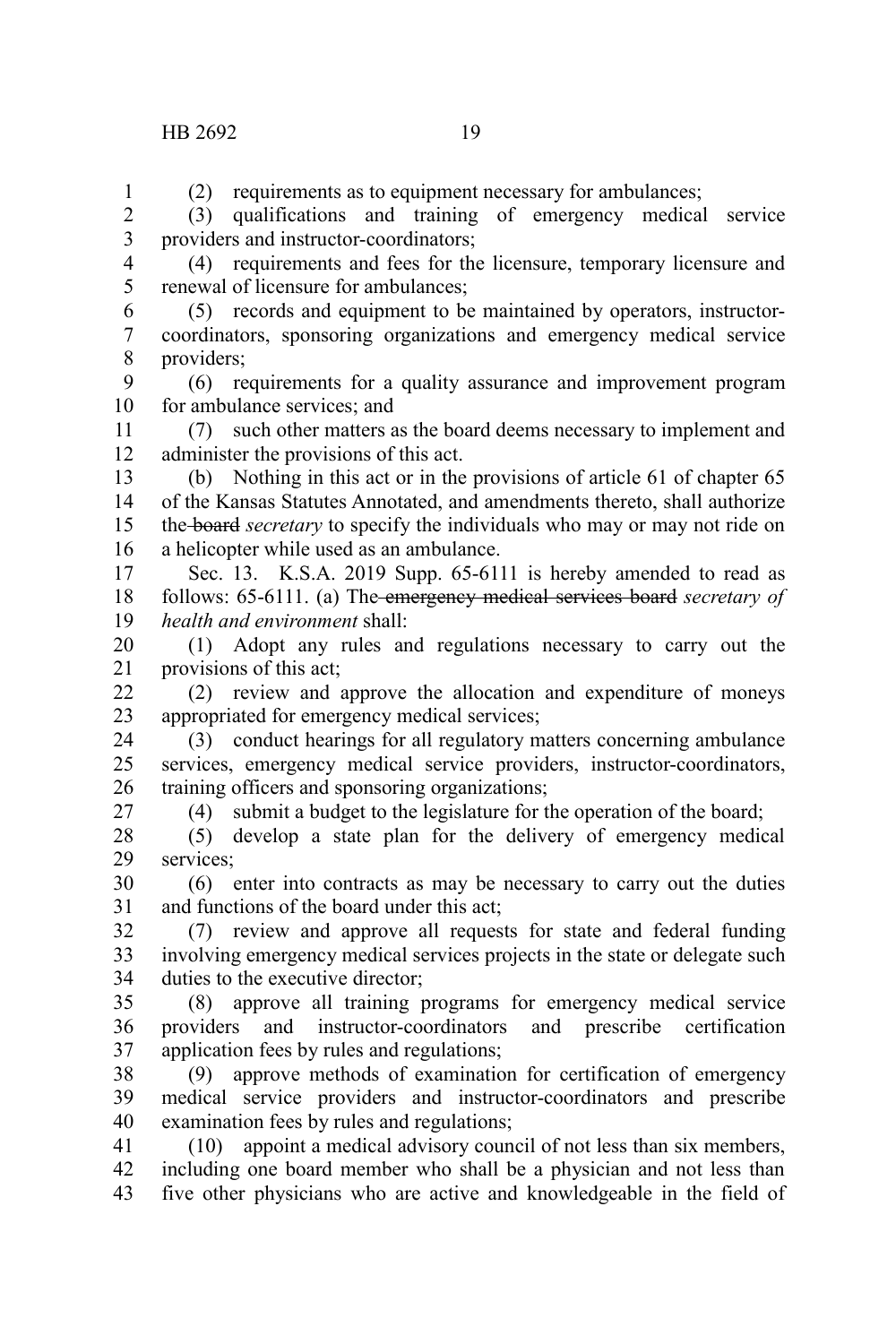emergency medical services who are not members of the board to advise and assist the board in medical standards and practices as determined by the board. The medical advisory council shall elect a chairperson from among its membership and shall meet upon the call of the chairperson; and 1 2 3 4

(11) approve sponsoring organizations by prescribing standards and requirements by rules and regulations and withdraw or modify such approval in accordance with the Kansas administrative procedure act and the rules and regulations of the board *secretary*. 5 6 7 8

(b) The emergency medical services board *secretary of health and environment* may grant a temporary variance from an identified rule or regulation when a literal application or enforcement of the rule or regulation would result in serious hardship and the relief granted would not result in any unreasonable risk to the public interest, safety or welfare. 9 10 11 12 13

(c) (1) In addition to or in lieu of any other administrative, civil or criminal remedy provided by law, the board *secretary*, in accordance with the Kansas administrative procedure act, upon the finding of a violation of a provision of this act or the provisions of article 61 of chapter 65 of the Kansas Statutes Annotated, and amendments thereto, or rules and regulations adopted pursuant to such provisions may impose a fine on: 14 15 16 17 18 19

(A) Any person granted a certificate by the board *secretary* in an amount not to exceed \$500 for each violation; or 20 21

(B) an ambulance service that holds a permit to operate in this state or on a sponsoring organization in an amount not to exceed \$2,500 for each violation. 22 23 24

(2) All fines assessed and collected under this section shall be remitted to the state treasurer in accordance with the provisions of K.S.A. 75-4215, and amendments thereto. Upon receipt of each such remittance, the state treasurer shall deposit the entire amount in the state treasury to the credit of the state general fund. 25 26 27 28 29

(d) (1) In connection with any investigation by the board *secretary*, the board *secretary* or its the *secretary's* duly authorized agents or employees shall at all reasonable times have access to, for the purpose of examination and the right to copy any document, report, record or other physical evidence of any person being investigated, or any document, report, record or other evidence maintained by and in possession of any clinic, laboratory, pharmacy, medical care facility or other public or private agency, if such document, report, record or evidence relates to professional competence, unprofessional conduct or the mental or physical ability of the person to perform activities the person is authorized to perform. 30 31 32 33 34 35 36 37 38 39

(2) For the purpose of all investigations and proceedings conducted by the board *secretary*: 40 41

(A) The board *secretary* may issue subpoenas compelling the attendance and testimony of witnesses or the production for examination 42 43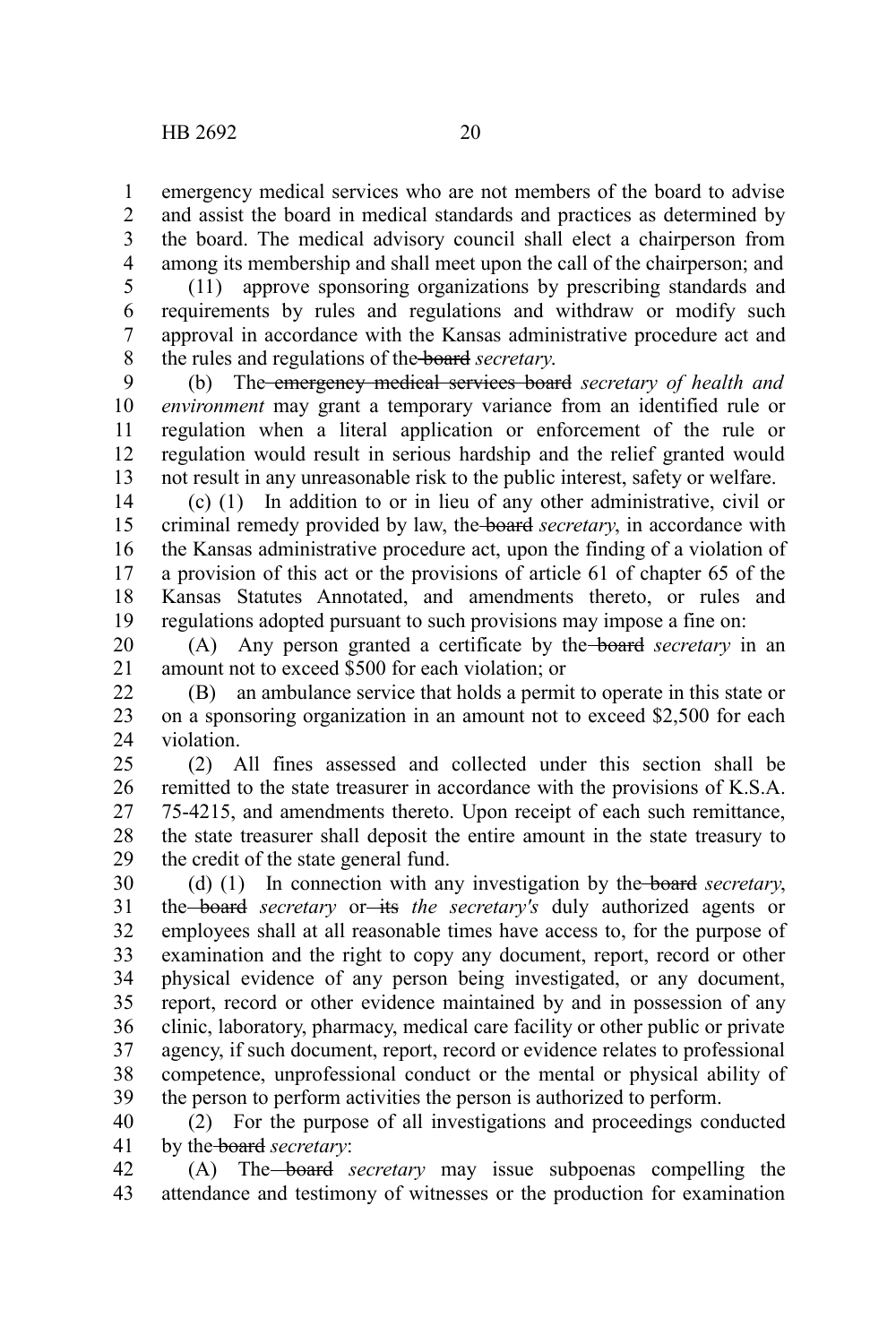or copying of documents or any other physical evidence if such evidence relates to professional competence, unprofessional conduct or the mental or physical ability of a person being investigated to perform activities the person is authorized to perform. Within five days after the service of the subpoena on any person requiring the production of any evidence in the person's possession or under the person's control, such person may petition the **board** secretary to revoke, limit or modify the subpoena. The **board** *secretary* shall revoke, limit or modify such subpoena if, in-its the *secretary's* opinion*,* the evidence required does not relate to practices that may be grounds for disciplinary action, is not relevant to the charge that is the subject matter of the proceeding or investigation or does not describe with sufficient particularity the physical evidence that is required to be produced. Any member of the board *The secretary*, or any agent designated by the board *secretary*, may administer oaths or affirmations, examine witnesses and receive such evidence. 1 2 3 4 5 6 7 8 9 10 11 12 13 14 15

(B) Any person appearing before the board *secretary* shall have the right to be represented by counsel. 16 17

(C) The district court, upon application by the board *secretary* or by the person subpoenaed, shall have jurisdiction to issue an order: 18 19

(i) Requiring such person to appear before the board *secretary* or the board's *secretary's* duly authorized agent to produce evidence relating to the matter under investigation; or 20 21 22

(ii) revoking, limiting or modifying the subpoena if*,* in the court's opinion*,* the evidence demanded does not relate to practices that may be grounds for disciplinary action, is not relevant to the charge that is the subject matter of the hearing or investigation or does not describe with sufficient particularity the evidence that is required to be produced. 23 24 25 26 27

(3) Disclosure or use of any such information received by the board *secretary* or of any record containing such information, for any purpose other than that provided by this subsection*,* is a class A misdemeanor and shall constitute grounds for removal from office, termination of employment or denial, revocation or suspension of any certificate or permit issued under article 61 of chapter 65 of the Kansas Statutes Annotated, and amendments thereto. Nothing in this subsection shall be construed to make unlawful the disclosure of any such information by the board *secretary* in a hearing held pursuant to this act. 28 29 30 31 32 33 34 35 36

(4) Patient records, including clinical records, medical reports, laboratory statements and reports, files, films, other reports or oral statements relating to diagnostic findings or treatment of patients, information from which a patient or a patient's family might be identified, peer review or risk management records or information received and records kept by the board *secretary* as a result of the investigation procedure outlined in this subsection shall be confidential and shall not be 37 38 39 40 41 42 43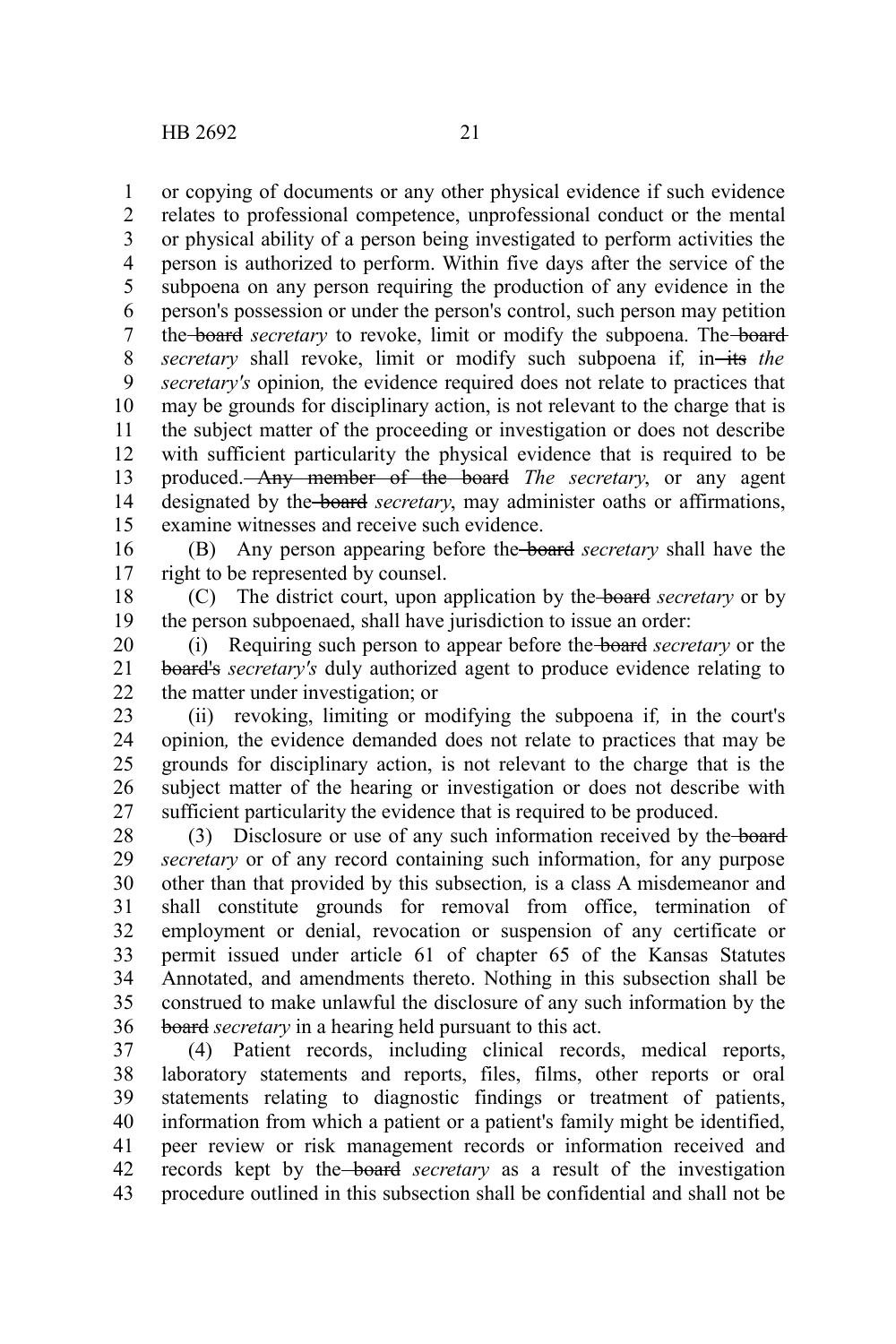disclosed. 1

(5) Nothing in this subsection or any other provision of law making communications between a physician and the physician's patient a privileged communication shall apply to investigations or proceedings conducted pursuant to this subsection. The **board** secretary and its the *secretary's* employees, agents and representatives shall keep in confidence the names of any patients whose records are reviewed during the course of investigations and proceedings pursuant to this subsection. 2 3 4 5 6 7 8

(e) The emergency medical services board *secretary* shall prepare an annual report on or before January 15 of each year on the number, amount and reasons for the fines imposed by the board *secretary* and the number of and reasons for subpoenas issued by the board *secretary* during the previous calendar year. The report shall be provided to the senate committee on federal and state affairs and the house *of representatives* committee on federal and state affairs. 9 10 11 12 13 14 15

Sec. 14. K.S.A. 2019 Supp. 65-6112 is hereby amended to read as follows: 65-6112. As used in this act *article 61 of chapter 65 of the Kansas Statutes Annotated, and amendments thereto, unless the context requires otherwise*: 16 17 18 19

(a) "Administrator" means the executive director of the emergency medical services board *director of emergency medical services appointed by the secretary of health and environment under K.S.A. 65-6103, and amendments thereto*. 20 21 22 23

(b) "Advanced emergency medical technician" means a person who holds an advanced emergency medical technician certificate issued pursuant to this act. 24 25 26

(c) "Advanced practice registered nurse" means an advanced practice registered nurse as defined in K.S.A. 65-1113, and amendments thereto. 27 28

(d) "Ambulance" means any privately or publicly owned motor vehicle, airplane or helicopter designed, constructed, prepared, staffed and equipped for use in transporting and providing emergency care for individuals who are ill or injured. 29 30 31 32

(e) "Ambulance service" means any organization operated for the purpose of transporting sick or injured persons to or from a place where medical care is furnished, whether or not such persons may be in need of emergency or medical care in transit. 33 34 35 36

(f) "Board" means the emergency medical services board established pursuant to K.S.A. 65-6102, and amendments thereto. 37 38

(g) "Emergency medical service" means the effective and coordinated delivery of such care as may be required by an emergency that includes the care and transportation of individuals by ambulance services and the performance of authorized emergency care by a physician, advanced practice registered nurse, professional nurse, a licensed physician assistant 39 40 41 42 43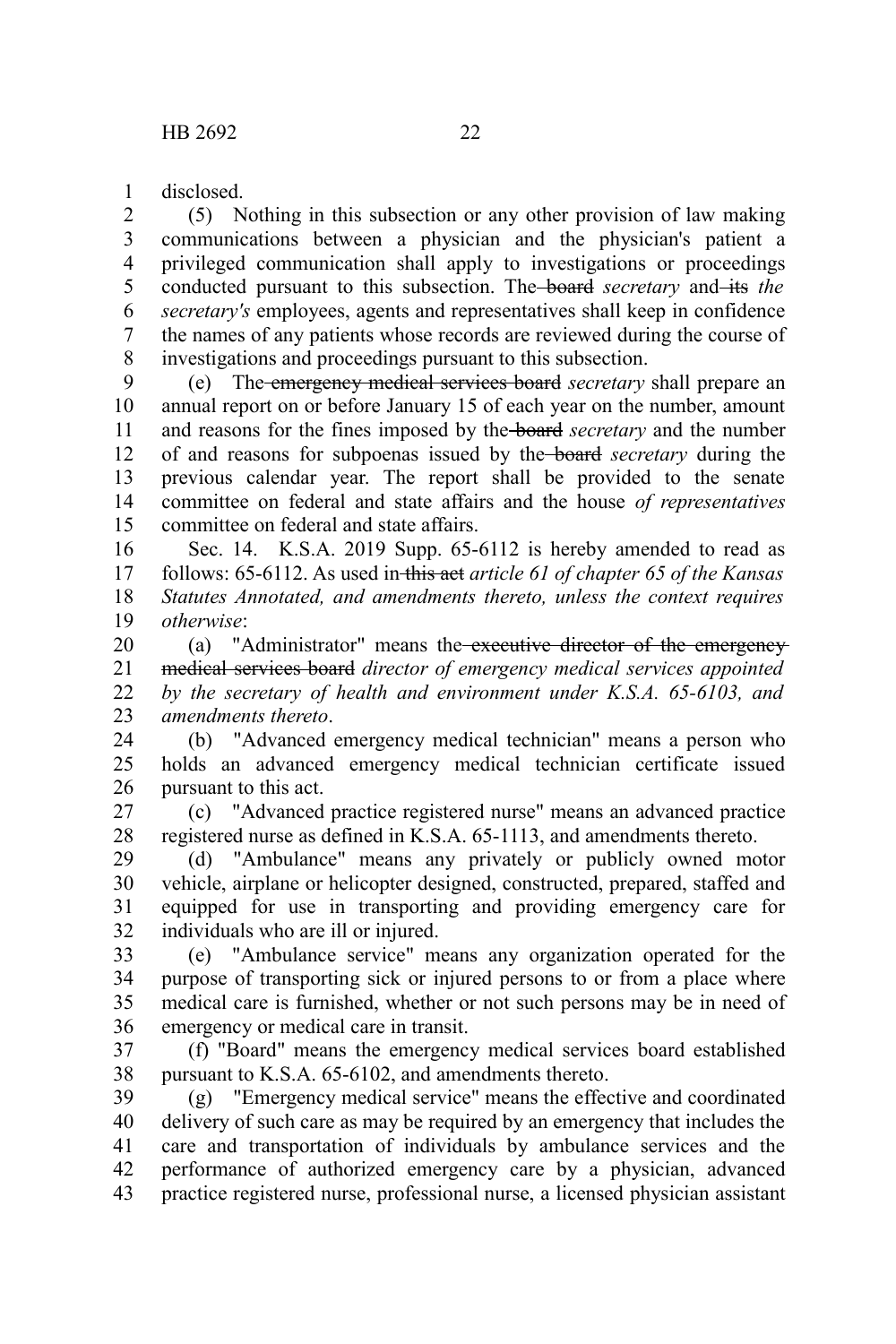or emergency medical service provider. 1

(h) "Emergency medical service provider" means an emergency medical responder, advanced emergency medical technician, emergency medical technician or paramedic certified by the emergency medical services board. 2 3 4 5

(i) "Emergency medical technician" means a person who holds an emergency medical technician certificate issued pursuant to this act. 6 7

(j) "Emergency medical responder" means a person who holds an emergency medical responder certificate issued pursuant to this act. 8 9

(k) "Hospital" means a hospital as defined by K.S.A. 65-425, and amendments thereto. 10 11

(l) "Instructor-coordinator" means a person who is certified under this act to teach or coordinate both initial certification and continuing education classes. 12 13 14

15

(m) "Medical director" means a physician.

(n) "Medical protocols" mean written guidelines that authorize emergency medical service providers to perform certain medical procedures prior to contacting a physician, physician assistant authorized by a physician, advanced practice registered nurse authorized by a physician or professional nurse authorized by a physician. The medical protocols shall be approved by a county medical society or the medical staff of a hospital to which the ambulance service primarily transports patients, or if neither of the above are able or available to approve the medical protocols, then the medical protocols shall be submitted to the medical advisory council for approval. 16 17 18 19 20 21 22 23 24 25

(o) "Municipality" means any city, county, township, fire district or ambulance service district. 26 27

(p) "Nonemergency transportation" means the care and transport of a sick or injured person under a foreseen combination of circumstances calling for continuing care of such person. As used in this subsection, transportation includes performance of the authorized level of services of the emergency medical service provider whether within or outside the vehicle as part of such transportation services. 28 29 30 31 32 33

(q) "Operator" means a person or municipality who has a permit to operate an ambulance service in the state of Kansas. 34 35

(r) "Paramedic" means a person who holds a paramedic certificate issued pursuant to this act. 36 37

(s) "Person" means an individual, a partnership, an association, a joint-stock company or a corporation. 38 39

(t) "Physician" means a person licensed by the state board of healing arts to practice medicine and surgery. 40 41

(u) "Physician assistant" means a physician assistant as defined in K.S.A. 65-28a02, and amendments thereto. 42 43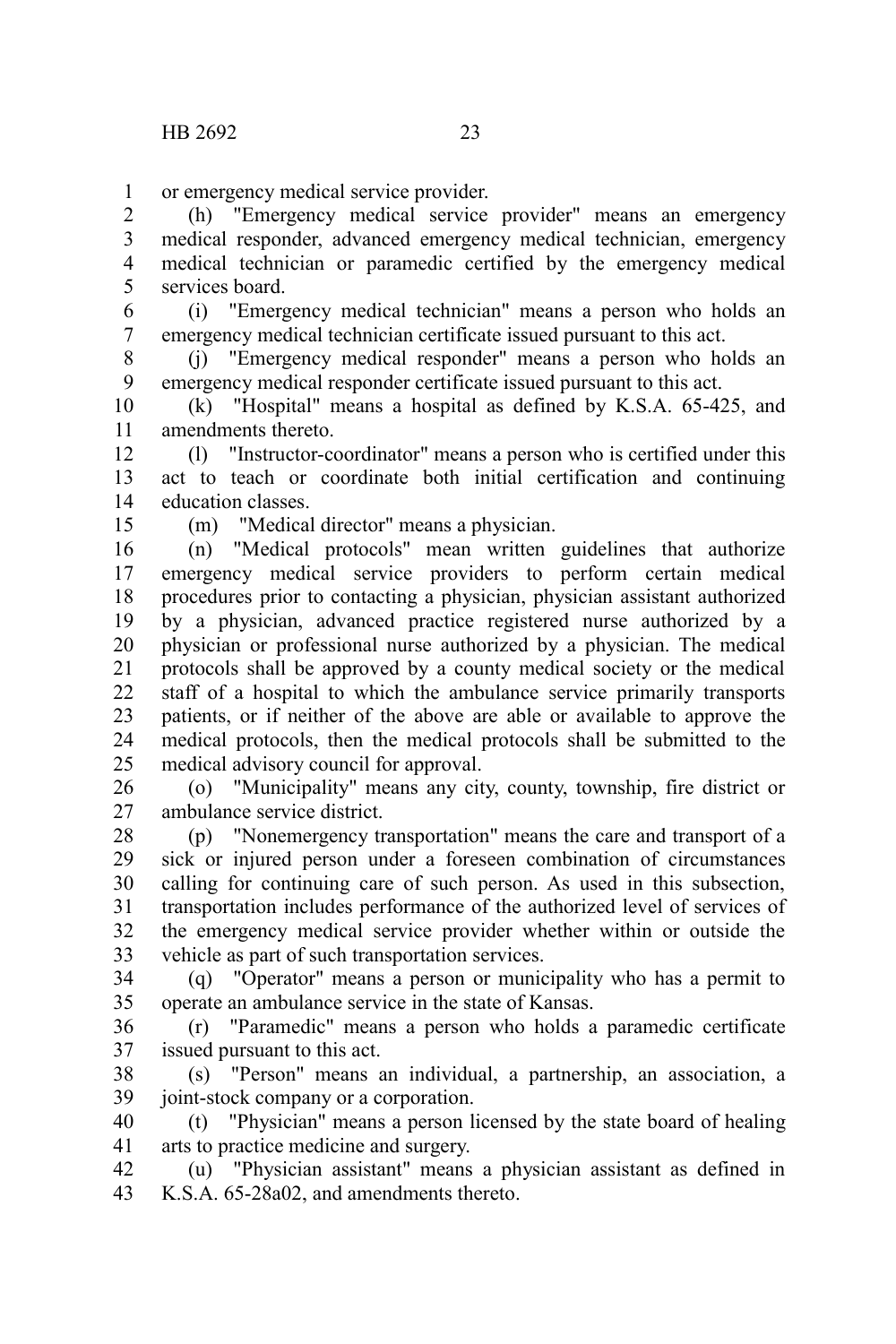(v) "Professional nurse" means a licensed professional nurse as defined by K.S.A. 65-1113, and amendments thereto. 1 2

3

(w) *"Secretary" means the secretary of health and environment.*

*(x)* "Sponsoring organization" means any professional association, accredited postsecondary educational institution, ambulance service that holds a permit to operate in this state, fire department, other officially organized public safety agency, hospital, corporation, governmental entity or emergency medical services regional council, as approved by the executive director *secretary*, to offer initial courses of instruction or continuing education programs. 4 5 6 7 8 9 10

Sec. 15. K.S.A. 65-6113 is hereby amended to read as follows: 65- 6113. (a) The governing body of any municipality may establish, operate and maintain an emergency medical service or ambulance service as provided in this act as a municipal function and may contract with any person, other municipality or board of a county hospital for the purpose of furnishing emergency medical services or ambulance services within or without the boundaries of the municipality upon such terms and conditions and for such compensation as may be agreed upon which shall be payable from the general fund of such municipality or from a special fund for which a tax is levied under the provisions of this act. 11 12 13 14 15 16 17 18 19 20

(b) The governing body of the municipality may make an annual tax levy of not to exceed three mills upon all of the taxable tangible property within such municipality for the establishment, operation and maintenance of an emergency medical service or ambulance service under this act and to pay a portion of the principal and interest on bonds issued under the authority of K.S.A. 12-1774, and amendments thereto. 21 22 23 24 25 26

(c) No tax shall be levied under the provisions of subsection (b) until the governing body of the municipality adopts an ordinance or resolution authorizing the levy of such tax. Such ordinance or resolution shall be published once each week for three consecutive weeks in the official newspaper of the municipality. If within 60 days following the last publication of such ordinance or resolution, a petition in opposition to the levy of such tax, signed by a number of the qualified electors of such municipality equal to not less than 5% of the electors of such municipality who voted for the office of secretary of state at the last general election, is filed with the county election officer of the county in which such municipality is located, the question of whether the levy shall be made shall be submitted to the electors of the municipality at the next primary or general election within such municipality, or if such primary or general election does not take place within 60 days after the date the petition was filed, the question may be submitted at a special election called and held therefor. If no petition has been filed and the time prescribed for filing the petition expires prior to August 1 in any year, or if the petition was filed 27 28 29 30 31 32 33 34 35 36 37 38 39 40 41 42 43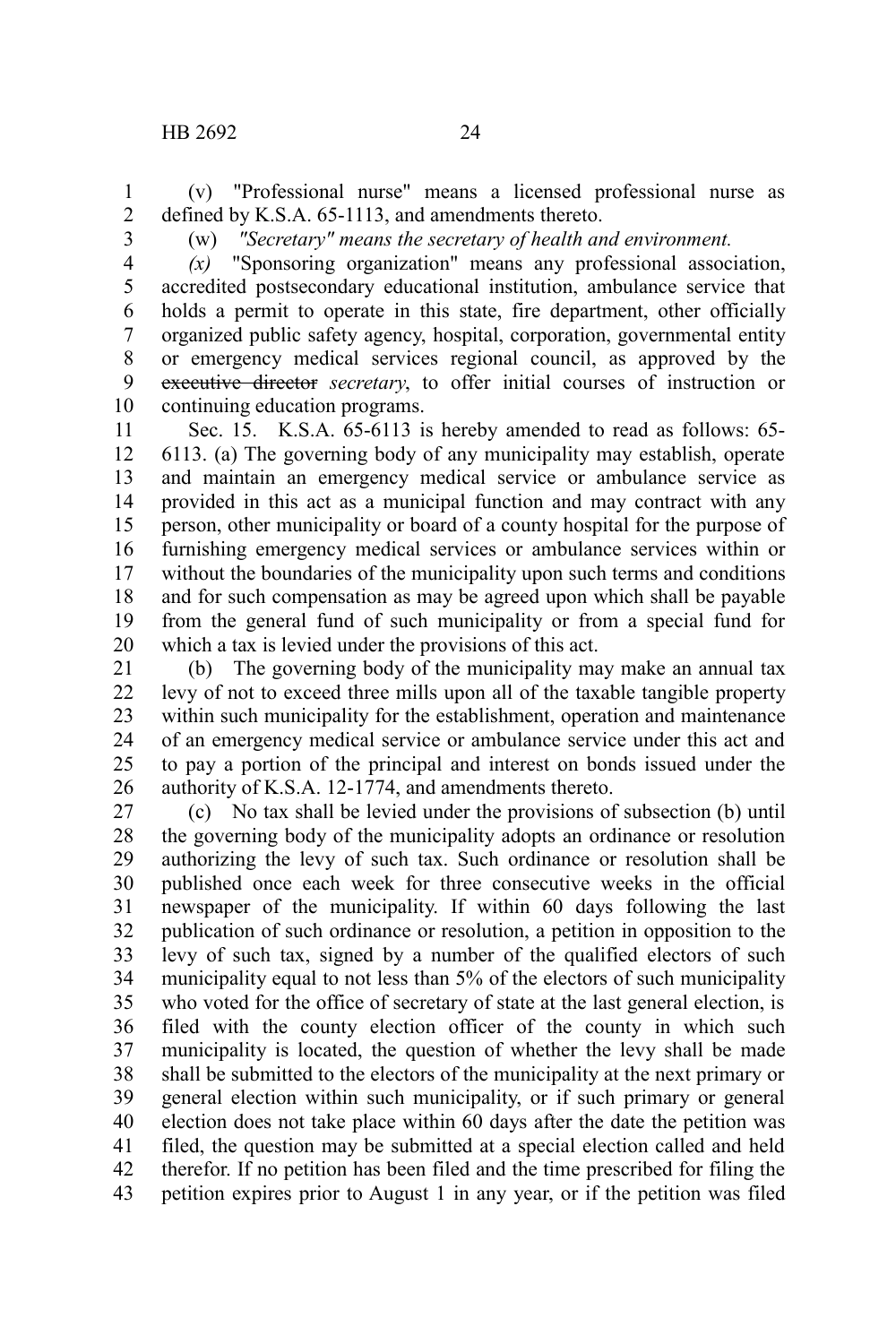and a majority of the electors voting on the question of levying the tax vote in favor thereof at an election held prior to August 1 in any year, the governing body of the municipality may levy in that year and in each succeeding year in the amount specified in the ordinance or resolution, but not exceeding three mills. If no petition has been filed and the time prescribed for filing the petition expires after September 30 in any year, or if the petition was filed and a majority of the electors voting on the question of levying the tax vote in favor thereof at an election held after September 30 in any year, the governing body of the municipality may levy in the next succeeding year and in each succeeding year thereafter the amount specified in the ordinance or resolution, but not exceeding three 1 2 3 4 5 6 7 8 9 10

mills. 11 12

(d) In the case of a county, the board of county commissioners shall not provide ambulance service under the provisions of this act in any part of the county which receives ambulance service, but the county shall reimburse any taxing district which on the effective date of this act provides ambulance services to such district with its proportionate share of the county general fund or special tax levy fund budgeted for ambulance services within the county. Such reimbursement shall be based on the amount that the assessed tangible taxable valuation of the taxing district bears to the total taxable tangible valuation of the county, but in no event shall such taxing district receive from the county more than the district's cost of furnishing such ambulance services. Any taxing district establishing ambulance service in any part of a county under the provisions of this act on or after the effective date of this act shall not be entitled to receive reimbursement pursuant to this subsection until a final order of the emergency medical services board *secretary* ordering such reimbursement is issued following the furnishing of notice and an opportunity for a hearing to the interested parties. No order for reimbursement shall be issued unless the emergency medical service board *secretary* finds that such establishment shall enhance or improve ambulance service provided to the residents of such taxing district as determined in accordance with criteria established by rules and regulations adopted by the board *secretary*. 13 14 15 16 17 18 19 20 21 22 23 24 25 26 27 28 29 30 31 32 33 34

Sec. 16. K.S.A. 2019 Supp. 65-6120 is hereby amended to read as follows: 65-6120. Notwithstanding any other provision of law to the contrary, an advanced emergency medical technician may: 35 36 37

(a) Perform any of the activities identified by K.S.A. 65-6121, and amendments thereto; and 38 39

(b) perform any of the following interventions, by use of the devices, medications and equipment, or any combination thereof, as specifically identified in rules and regulations, after successfully completing an approved course of instruction, local specialized device training and 40 41 42 43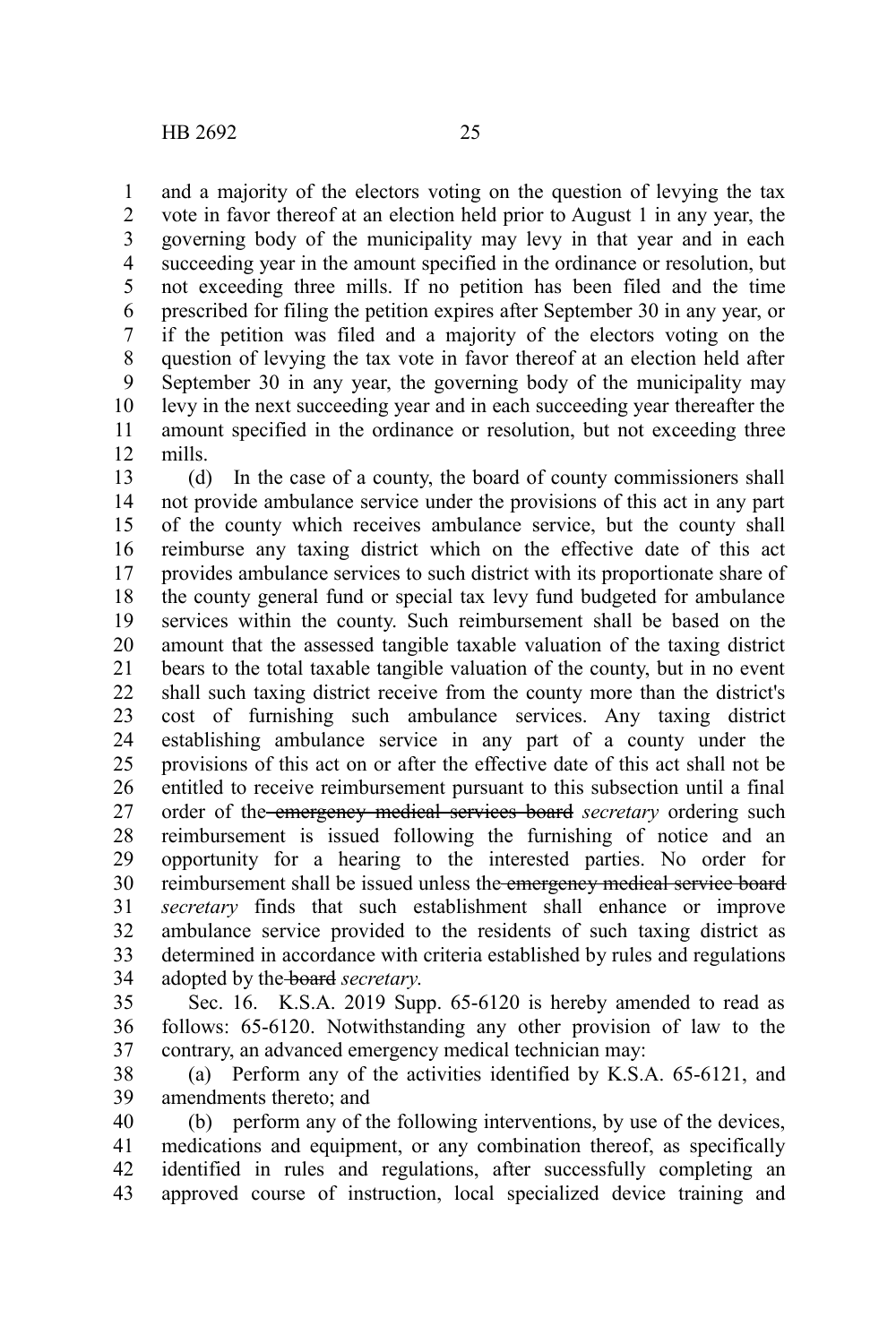competency validation and when authorized by medical protocols, or upon order when direct communication is maintained by radio, telephone or video conference with a physician, physician assistant where authorized by a physician, an advanced practice registered nurse where authorized by a physician, or professional nurse where authorized by a physician upon order of such a person: (1) Advanced airway management; (2) referral of patient of alternate medical care site based on assessment; (3) transportation of a patient with a capped arterial line; (4) veni-puncture for obtaining blood sample; (5) initiation and maintenance of intravenous infusion or saline lock; (6) initiation of intraosseous infusion; (7) nebulized therapy; (8) manual defibrillation; (9) cardiac monitoring; (10) electrocardiogram interpretation; (11) monitoring of a nasogastric tube; and (12) administration of medications by methods as specified by rules and regulations of the board *secretary*. 1 2 3 4 5 6 7 8 9 10 11 12 13 14

Sec. 17. K.S.A. 65-6121 is hereby amended to read as follows: 65- 6121. (a) Notwithstanding any other provision of law to the contrary, an emergency medical technician may perform any activities identified in K.S.A. 65-6144, and amendments thereto, and any of the following interventions, by use of the devices, medications and equipment, or any combination thereof, after successfully completing an approved course of instruction, local specialized device training and competency validation and when authorized by medical protocols, or upon order when direct communication is maintained by radio, telephone or video conference is monitored by a physician, physician assistant when authorized by a physician, an advanced practice registered nurse when authorized by a physician or a professional nurse when authorized by a physician, upon order of such person: 15 16 17 18 19 20 21 22 23 24 25 26 27

- (1) Airway maintenance including use of: 28
- (A) Single lumen airways as approved by the board *secretary*; 29
- (B) multilumen airways; 30
- (C) ventilator devices; 31
- (D) non-invasive positive pressure ventilation; 32
- (E) forceps removal of airway obstruction; 33
- (F) CO2 monitoring; 34
- (G) airway suctioning; 35
- (2) monitoring urinary catheter; 36
- (3) capillary blood sampling; 37

(4) administration of patient assisted medications as approved by the board *secretary*; 38 39

(5) administration of medications*,* as approved by the board *secretary,* by appropriate routes; 40 41

(6) monitor, maintain or discontinue flow of IV line if a physician approves transfer by an emergency medical technician; and 42 43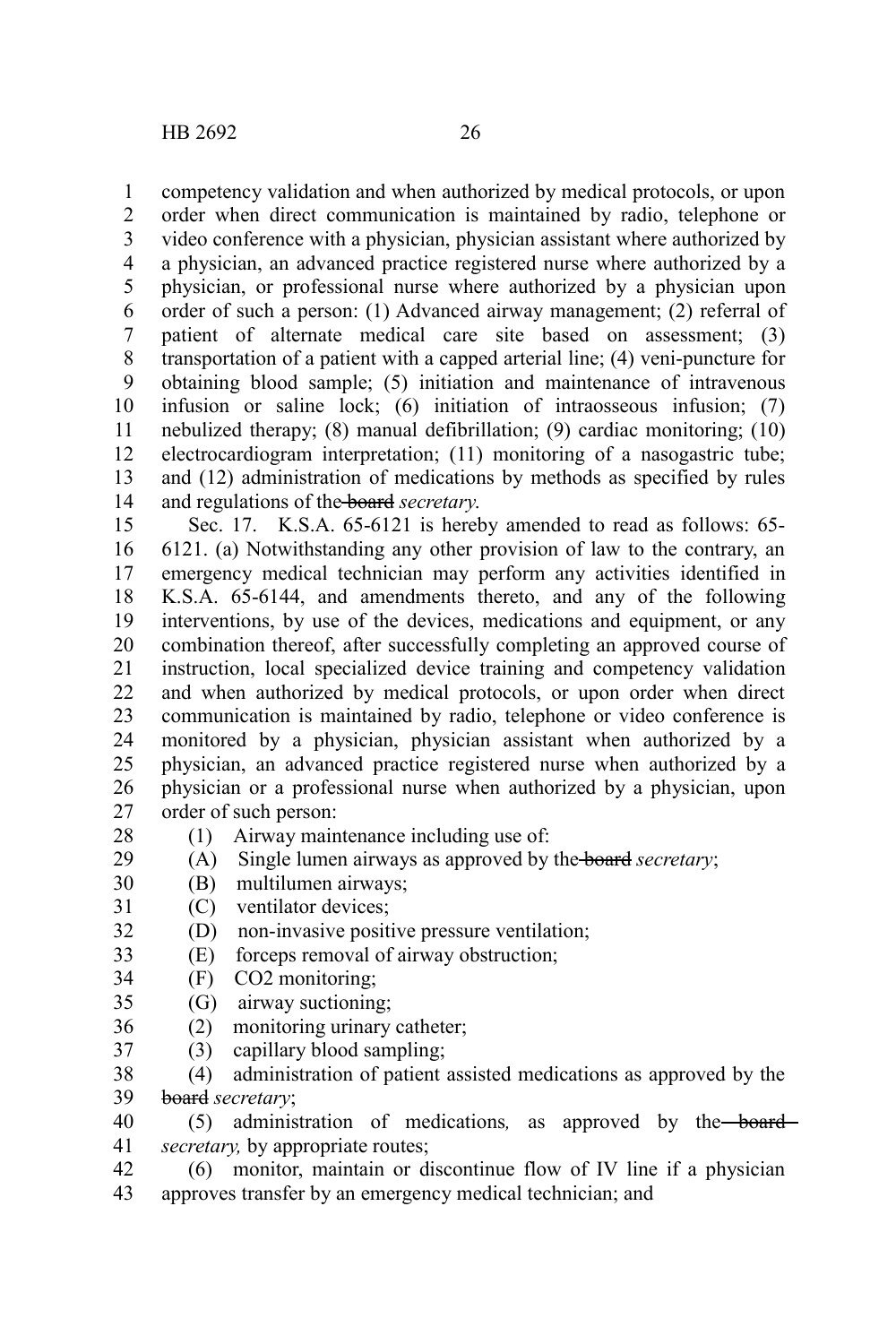1

(7) application of a traction splint. Sec. 18. K.S.A. 2019 Supp. 65-6126 is hereby amended to read as follows: 65-6126. Each emergency medical service shall have a medical director appointed by the operator of the service to review and implement medical protocols, approve and monitor the activities, competency and education of the emergency medical service providers. The board *secretary* may approve an alternative procedure for medical oversight if no medical director is available. 2 3 4 5 6 7 8

Sec. 19. K.S.A. 2019 Supp. 65-6127 is hereby amended to read as follows: 65-6127. (a) Application for a permit to operate an ambulance service shall be made to the board *secretary* by the operator of the ambulance service upon forms provided by the administrator and shall be accompanied by a permit fee that shall be a base amount plus an amount for each vehicle used by such operator in such operator's ambulance service and that shall be fixed by rules and regulations of the board*secretary* to cover all or any part of the cost of regulation of ambulance services. 9 10 11 12 13 14 15 16 17

(b) The application shall state the name of the operator, the names of the emergency medical service providers of such ambulance service, the primary territory for which the permit is sought, the type of service offered, the location and physical description of the facility whereby calls for service will be received, the facility wherein vehicles are to be garaged, a description of vehicles and other equipment to be used by the service and such other information as the board *secretary* may require. 18 19 20 21 22 23 24

(c) Nothing in this act shall be construed as granting an exclusive territorial right to operate an ambulance service. Upon change of ownership of an ambulance service*,* the permit issued to such service shall expire 60 days after the change of ownership. 25 26 27 28

Sec. 20. K.S.A. 65-6128 is hereby amended to read as follows: 65- 6128. (a) A permit shall not be issued to an operator unless the board *secretary* finds the ambulance service is or will be staffed and equipped in accordance with the rules and regulations promulgated *adopted* by the board *secretary* pursuant to K.S.A. 65-6110, and amendments thereto. If the board *secretary* determines that an applicant is not qualified, such applicant shall be notified of the denial of such application with a statement of the reasons for such denial. The applicant may reapply upon submission of evidence that the disqualifying factor alleged by the board *secretary* has been corrected. No fee shall be required for the first reapplication made if-it the reapplication is submitted to the-board*secretary* within one year of the date of the denial of the application. 29 30 31 32 33 34 35 36 37 38 39 40

(b) A permit to operate an ambulance service shall be valid for a term fixed by the board *secretary* not to exceed 18 months and may be renewed upon payment of a fee in the amount fixed by the board *secretary* pursuant 41 42 43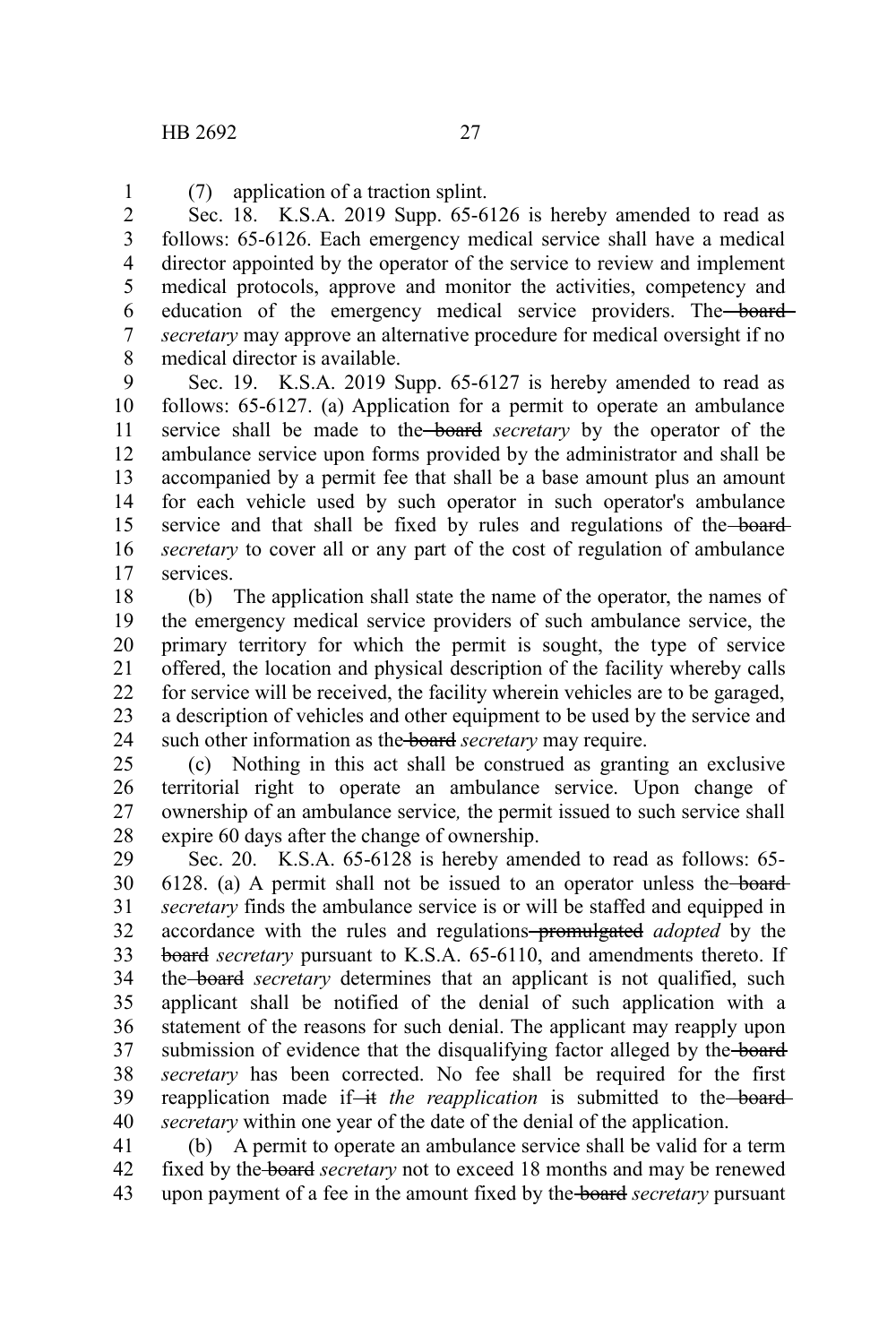to K.S.A. 65-6127, and amendments thereto. The board *secretary* may prorate to the nearest whole month the fee fixed under this subsection as necessary to implement the provisions of this subsection. 1 2 3

(c) All fees received pursuant to the provisions of this section shall be remitted to the state treasurer in accordance with the provisions of K.S.A. 75-4215, and amendments thereto. Upon receipt of each such remittance, the state treasurer shall deposit the entire amount in the state treasury to the credit of the state general fund. 4 5 6 7 8

Sec. 21. K.S.A. 2019 Supp. 65-6129 is hereby amended to read as follows: 65-6129. (a) (1) Application for an emergency medical service provider certificate shall be made to the board secretary. The board *secretary* shall not grant an emergency medical service provider certificate unless the applicant meets the following requirements: 9 10 11 12 13

(A) (i) Has successfully completed coursework required by the rules and regulations adopted by the board *secretary*; 14 15

(ii) has successfully completed coursework in another jurisdiction that is substantially equivalent to that required by the rules and regulations adopted by the board *secretary*; or 16 17 18

(iii) has provided evidence that such applicant holds a current and active certification with the national registry of emergency medical technicians, completed emergency medical technician training as a member of the army, navy, marine corps, air force, air or army national guard, coast guard or any branch of the military reserves of the United States that is substantially equivalent to that required by the rules and regulations adopted by the board *secretary*, and such applicant separated from such military service with an honorable discharge; 19 20 21 22 23 24 25 26

(B) (i) has passed the examination required by the rules and regulations adopted by the board *secretary*; or 27 28

(ii) has passed the certification or licensing examination in another jurisdiction that has been approved by the board *secretary*; and 29 30

(C) has paid an application fee required by the rules and regulations adopted by the board *secretary*. 31 32

(2) The board *secretary* may grant an emergency medical service provider certificate to any applicant who meets the requirements under subsection  $(a)(1)(A)(iii)$  but was separated from such military service with a general discharge under honorable conditions. 33 34 35 36

(b) (1) The emergency medical services board *secretary* may require an original applicant for certification as an emergency medical services provider to be fingerprinted and submit to a state and national criminal history record check. The fingerprints shall be used to identify the applicant and to determine whether the applicant has a record of criminal history in this state or another jurisdiction. The emergency medicalservices board *secretary* is authorized to submit the fingerprints to the 37 38 39 40 41 42 43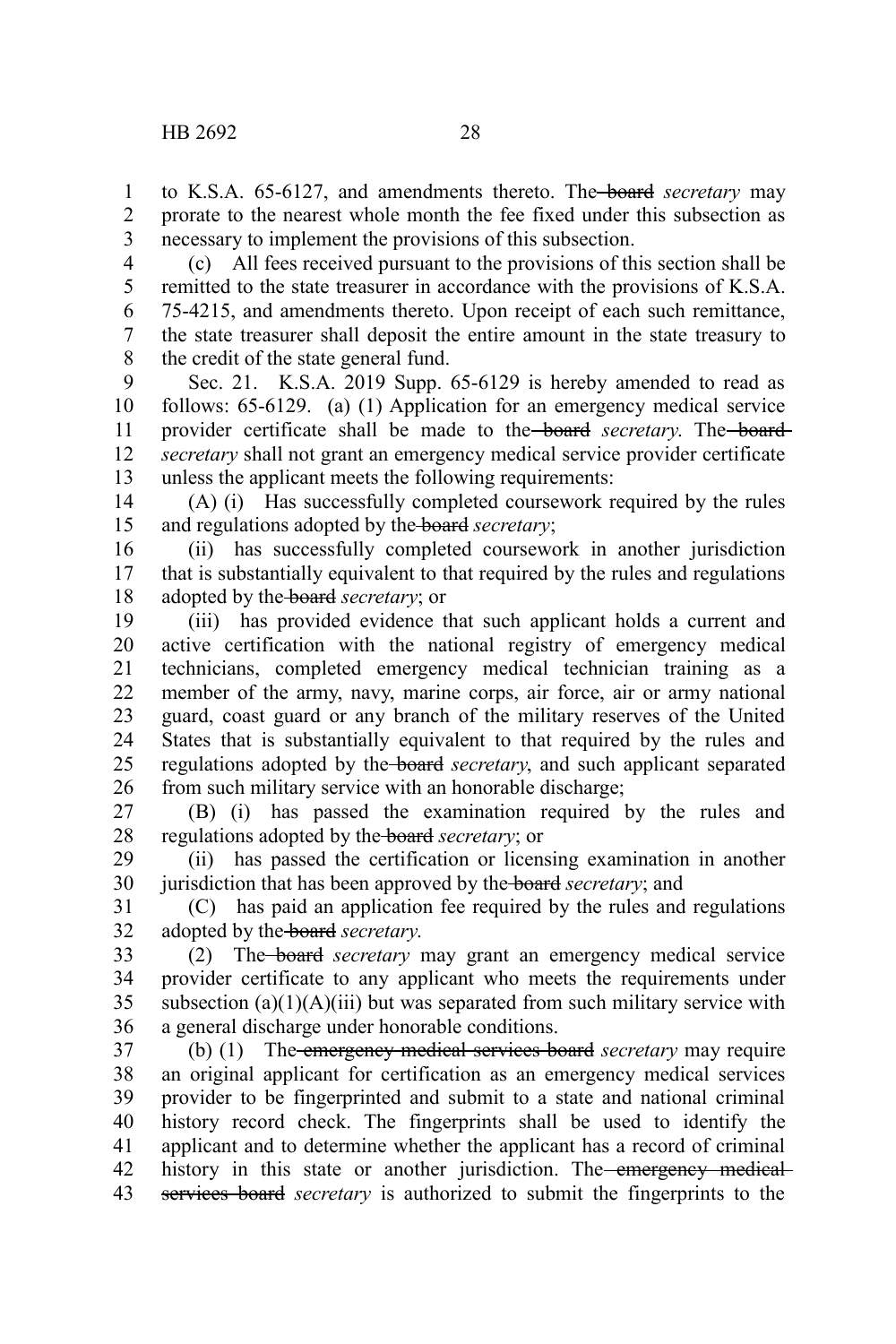Kansas bureau of investigation and the federal bureau of investigation for a state and national criminal history record check. The emergency medical services board *secretary* may use the information obtained from fingerprinting and the applicant's criminal history for purposes of verifying the identification of the applicant and making the official determination of the qualifications and fitness of the applicant to be issued or to maintain a certificate. 1 2 3 4 5 6 7

(2) Local and state law enforcement officers and agencies shall assist the emergency medical services board *secretary* in taking the fingerprints of applicants for license, registration, permit or certificate. The Kansas bureau of investigation shall release all records of adult convictions, nonconvictions or adjudications in this state and any other state or country to the emergency medical services board *secretary*. 8 9 10 11 12 13

(3) The emergency medical services board *secretary* may fix and collect a fee as may be required by the board in an amount equal to the cost of fingerprinting and the criminal history record check. The emergency medical services board *secretary* shall remit all moneys received from the fees established by this section to the state treasurer in accordance with the provisions of K.S.A. 75-4215, and amendments thereto. Upon receipt of each such remittance, the state treasurer shall deposit the entire amount in the state treasury to the credit of the emergency medical services criminal history and fingerprinting fund. 14 15 16 17 18 19 20 21 22

(4) There is hereby created in the state treasury the emergency medical services criminal history and fingerprinting fund. All moneys credited to the fund shall be used to pay the Kansas bureau of investigation for the processing of fingerprints and criminal history record checks for the emergency medical services board *secretary*. The fund shall be administered by the emergency medical services board *secretary*. All expenditures from the fund shall be made in accordance with appropriation acts upon warrants of the director of accounts and reports issued pursuant to vouchers approved by the chairperson of the emergency medicalservices board *secretary* or the chairperson's *secretary's* designee. 23 24 25 26 27 28 29 30 31 32

(c) The board *secretary* shall not grant an initial advanced emergency medical technician certificate or paramedic certificate as a result of successful course completion in the state of Kansas, unless the applicant for such an initial certificate is certified as an emergency medical technician. 33 34 35 36 37

(d) An emergency medical service provider certificate shall expire on the date prescribed by the board *secretary*. An emergency medical service provider certificate may be renewed for a period of two years upon payment of a fee as prescribed by rule *rules* and regulation *regulations* of the board *secretary* and upon presentation of satisfactory proof that the emergency medical service provider has successfully completed 38 39 40 41 42 43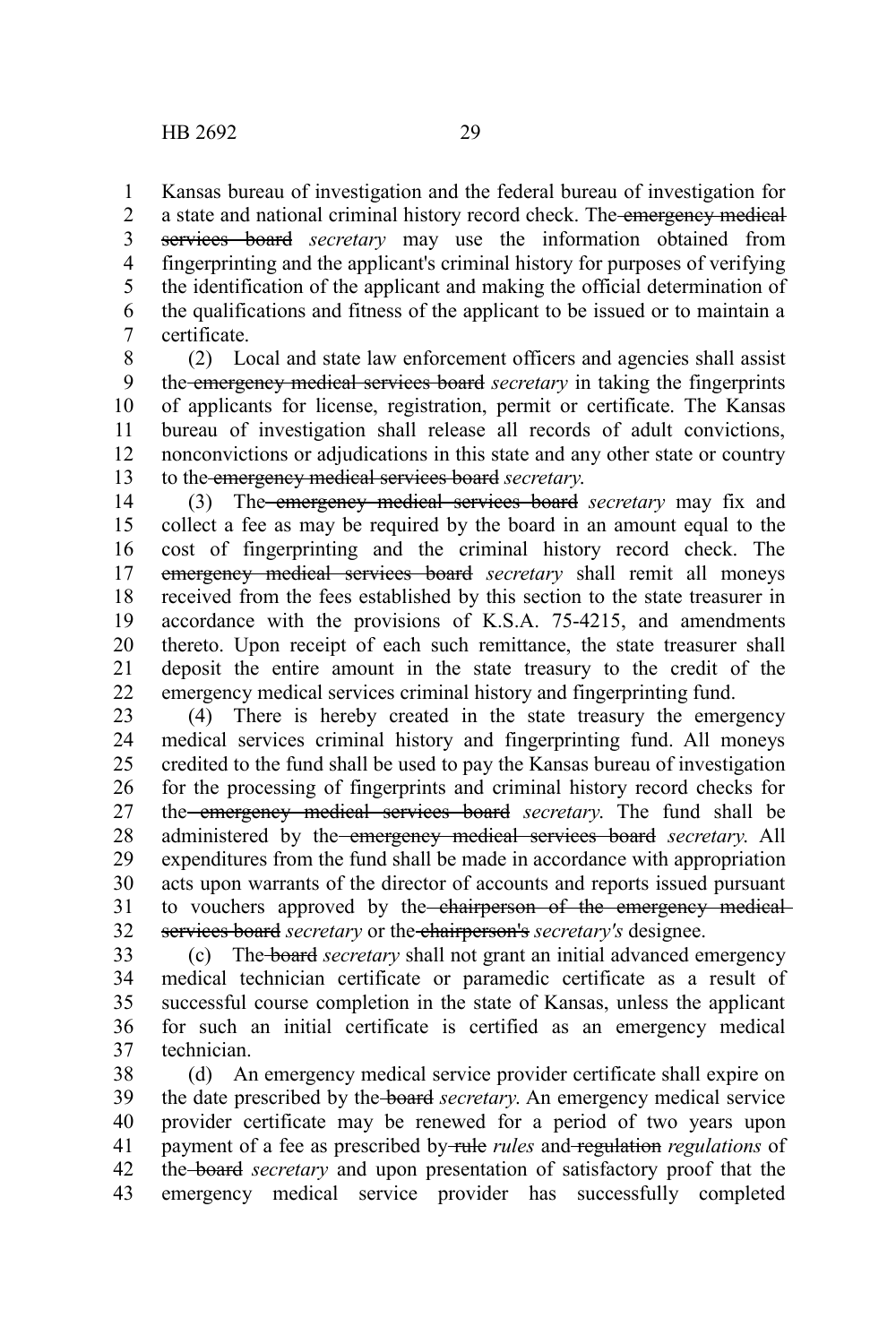continuing education as prescribed by the board *secretary*. 1

(e) All fees received pursuant to the provisions of this section shall be remitted to the state treasurer in accordance with the provisions of K.S.A. 75-4215, and amendments thereto. Upon receipt of each such remittance, the state treasurer shall deposit the entire amount in the state treasury to the credit of the emergency medical services operating fund established by K.S.A. 65-6151, and amendments thereto. 2 3 4 5 6 7

(f) If a person who was previously certified as an emergency medical service provider applies for an emergency medical service provider's certificate after the certificate's expiration, the board *secretary* may grant a certificate without the person completing an initial course of instruction or passing a certification examination if the person has completed education requirements and has paid a fee as specified in rules and regulations adopted by the board *secretary*. 8 9 10 11 12 13 14

(g) The board *secretary* shall adopt, through rules and regulations, a formal list of graduated sanctions for violations of article 61 of chapter 65 of the Kansas Statutes Annotated, and amendments thereto, that shall specify the number and severity of violations for the imposition of each level of sanction. 15 16 17 18 19

Sec. 22. K.S.A. 2019 Supp. 65-6129a is hereby amended to read as follows: 65-6129a. (a) While engaged in a course of training or continuing education approved by the board *secretary* within a medical care facility, a student or emergency medical service provider engaged in such training or continuing education shall be under the supervision of a physician or a professional nurse. While engaged in training or continuing education in emergency or nonemergency transportation outside a medical care facility, a student or emergency medical service provider shall be under the direct supervision of an emergency medical service provider who is at the minimum certified to provide the level of care for which the student is seeking certification or the emergency medical service provider receiving the training is certified or shall be under the direct supervision of a physician or a professional nurse. 20 21 22 23 24 25 26 27 28 29 30 31 32

(b) Nothing in the provisions of article 61 of chapter 65 of the Kansas Statutes Annotated, and amendments thereto, shall be construed to preclude the provision of authorized activities by students enrolled in a training program while engaged in such program. 33 34 35 36

Sec. 23. K.S.A. 2019 Supp. 65-6129b is hereby amended to read as follows: 65-6129b. (a) Application for an instructor-coordinator's certificate shall be made to the board *secretary* upon forms provided by the executive director *secretary*. The **board** *secretary* may grant an instructorcoordinator's certificate to an emergency medical service provider who: 37 38 39 40 41

(1) Has served as an emergency medical service provider in the emergency medical services field during the preceding 12 months prior to 42 43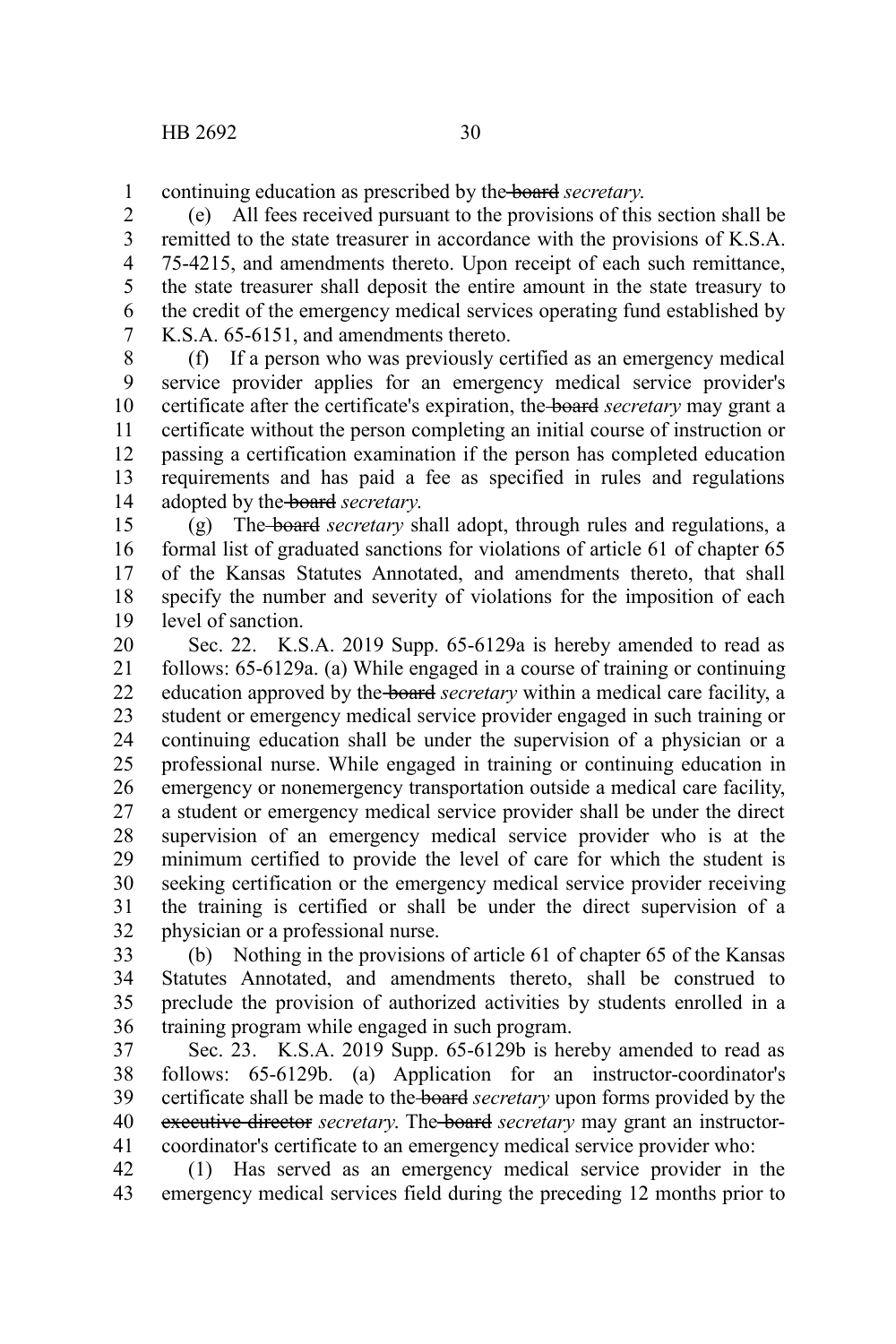applying for such certificate; 1

(2) has made application within one year after successfully completing the training, approved by the board *secretary*, in instructing and coordinating emergency medical service provider training programs; 2 3 4

5

(3) has passed an examination prescribed by the board *secretary*; and

(4) has paid a fee as prescribed by rules and regulations of the board *secretary*. 6 7

(b) The board may grant an instructor-coordinator's certificate to a physician or a professional nurse who: 8 9

(1) Has made application within one year after successfully completing the training, approved by the board *secretary*, in instructing and coordinating emergency medical service provider training programs; 10 11 12 13

(2) has passed an examination prescribed by the board *secretary*; and

(3) has paid a fee as prescribed by rules and regulations of the board *secretary*. 14 15

(c) An instructor-coordinator certificate shall expire on the expiration date of the instructor-coordinator's emergency medical service provider certificate*,* if the instructor-coordinator is an emergency medical service provider*,* or on the expiration date of the physician's or professional nurse's license*,* if the instructor is a physician or professional nurse. An instructorcoordinator's certificate may be renewed for the same period as the emergency medical service provider certificate or the physician's or professional nurse's license upon payment of a fee as prescribed by-rule *rules* and<del> regulation</del> *regulations* of the **board** *secretary* and upon presentation of satisfactory proof that the instructor-coordinator has successfully completed continuing education as prescribed by the board*secretary*. The board *secretary* may prorate to the nearest whole month the fee fixed under this subsection as necessary to implement the provisions of this subsection. 16 17 18 19 20 21 22 23 24 25 26 27 28 29

(d) An instructor-coordinator certificate may be denied, revoked, limited, modified or suspended by the **board** secretary or the **board** *secretary* may refuse to renew such certificate if such individual: 30 31 32

(1) Does not hold an emergency medical service provider certificate or a physician's or professional nurse's license; 33 34

(2) has made misrepresentations intentionally in obtaining a certificate or renewing a certificate; 35 36

(3) has demonstrated incompetence or engaged in unprofessional conduct as defined by rules and regulations adopted by the board*secretary*; 37 38 39

(4) has violated or aided and abetted in the violation of any provision of this act or rules and regulations adopted by the board *secretary*; or 40 41

(5) has been convicted of any state or federal crime that is related substantially to the qualifications, functions and duties of an instructor-42 43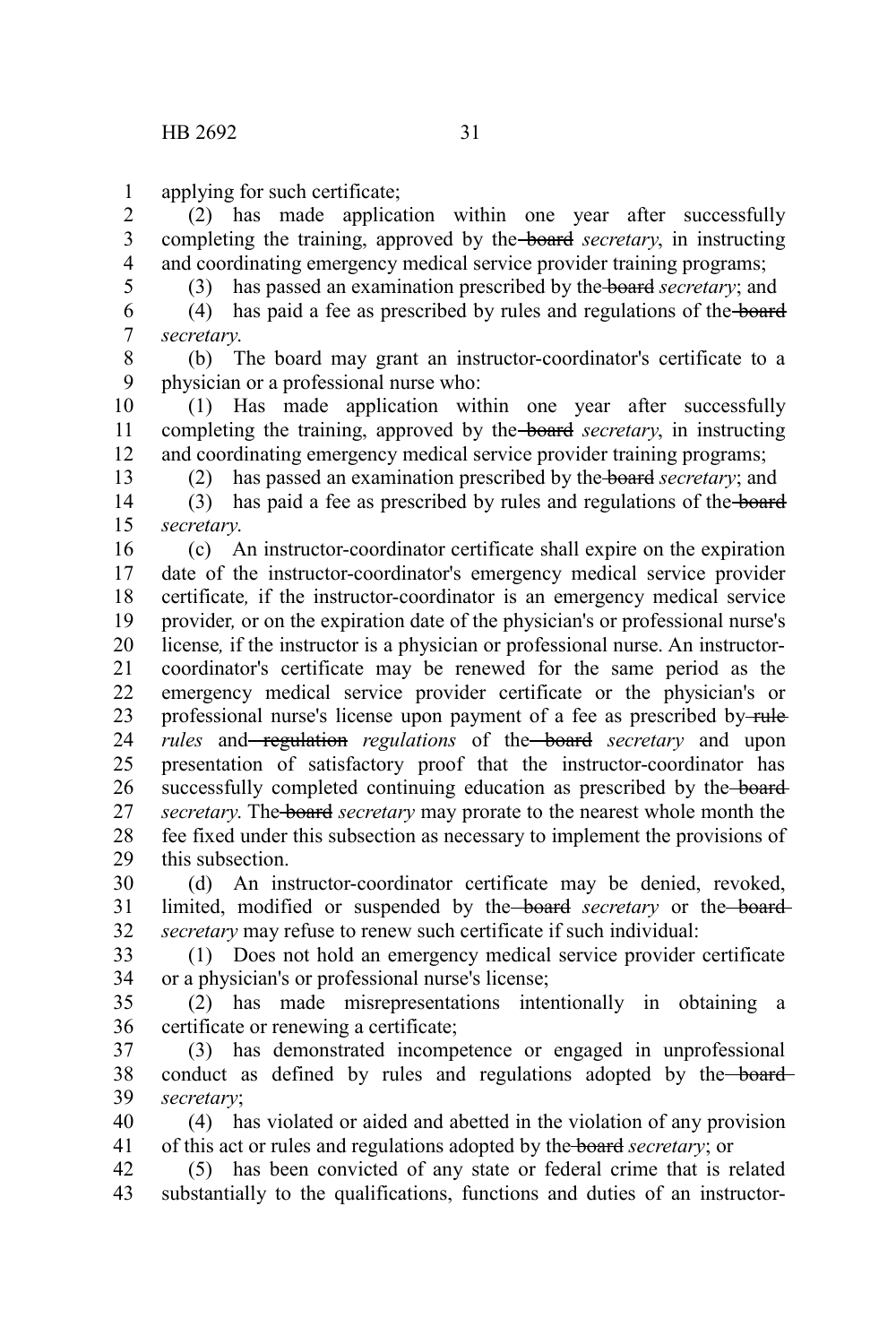coordinator or any crime punishable as a felony under any state or federal statute, and the board *secretary* determines that such individual has not been sufficiently rehabilitated to warrant the public trust. A conviction means a plea of guilty, a plea of nolo contendere or a verdict of guilty. The board *secretary* may take disciplinary action pursuant to this section when the time for appeal has elapsed, or after the judgment of conviction is affirmed on appeal or when an order granting probation is made suspending the imposition of sentence. 1 2 3 4 5 6 7 8

(e) The board *secretary* may deny, limit, modify, revoke or suspend a certificate or the board *secretary* may refuse to renew such certificate in accordance with the provisions of the Kansas administrative procedure act. 9 10 11

(f) All fees received pursuant to this section shall be remitted to the state treasurer in accordance with the provisions of K.S.A. 75-4215, and amendments thereto. Upon receipt of each such remittance, the state treasurer shall deposit the entire amount in the state treasury to the credit of the state general fund. 12 13 14 15 16

(g) If a person who was previously certified as an instructorcoordinator applies for an instructor-coordinator certificate within two years of the date of its expiration, the board *secretary* may grant a certificate without the person completing the training or passing an examination if the person complies with the other provisions of subsection (a) or (b) and completes continuing education requirements prescribed by the board *secretary*. 17 18 19 20 21 22 23

Sec. 24. K.S.A. 2019 Supp. 65-6129d is hereby amended to read as follows:  $65-6129d$ . (a) $\leftarrow$  There is hereby created the designation of inactive certificate. The board *secretary* is authorized to issue an inactive certificate to any person currently certified by the board *secretary* who makes written application for such inactive certificate on a form provided by the **board** secretary and remits the fee established by the **board** *secretary* in rules and regulations. The **board** *secretary* may issue an inactive certificate only to a person who is not directly engaged in the provision of emergency medical services for which certification is required and who does not hold oneself out to the public as being professionally engaged in the provision of emergency medical services. An inactive certificate shall not entitle the holder to engage in the practice of emergency medical services. Each inactive certificate may be renewed subject to the provisions of this section. Each inactive certificate holder shall be subject to the provisions of article 61 of chapter 65 of the Kansas Statutes Annotated, and amendments thereto, except as otherwise provided in this subsection. The holder of an inactive certificate shall not be required to submit evidence of satisfactory completion of the continuing education requirement prescribed by the board *secretary*. 24 25 26 27 28 29 30 31 32 33 34 35 36 37 38 39 40 41 42

(b) Each inactive certificate holder may apply for an active certificate 43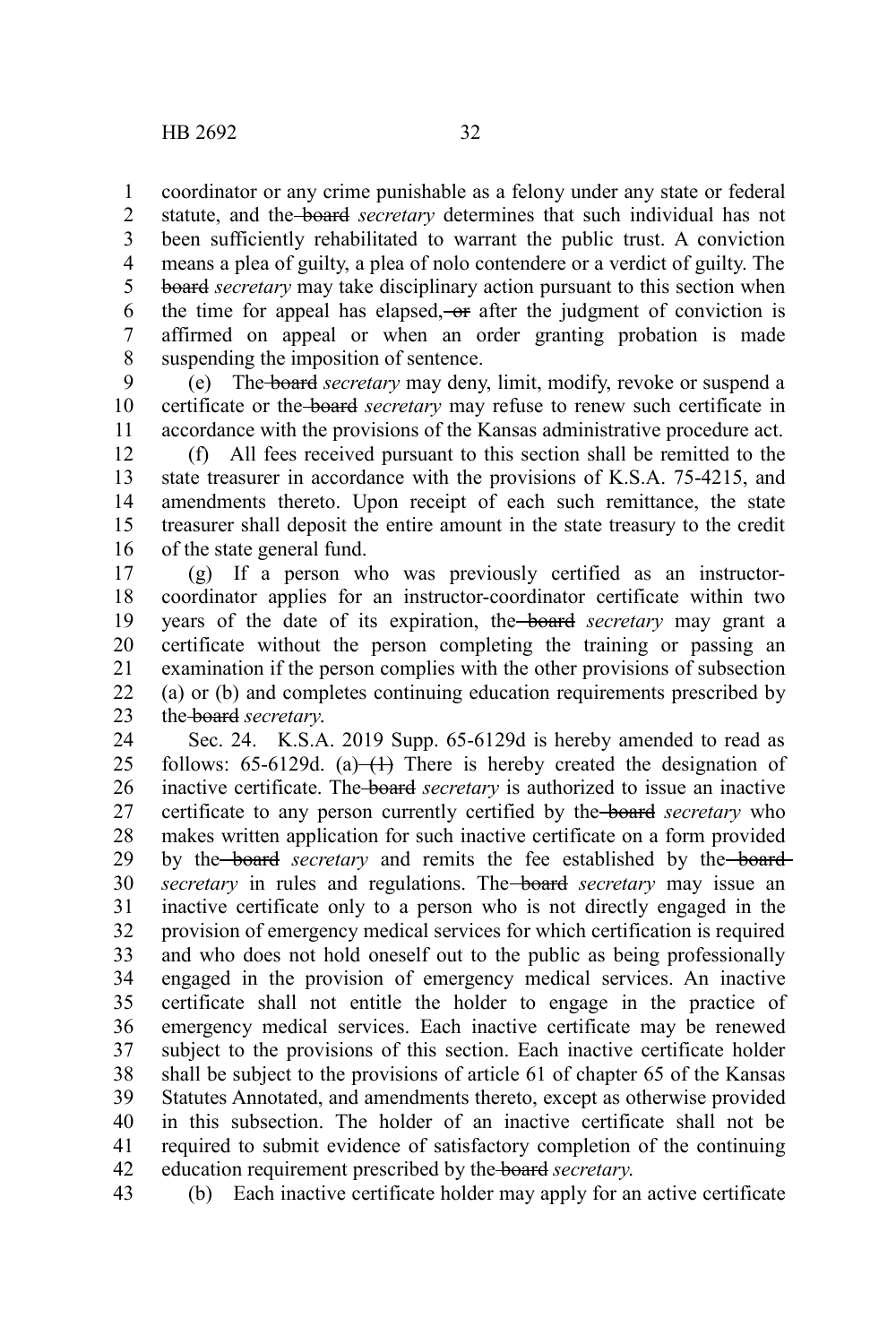upon filing a written application with the board *secretary*. The request shall be on a form provided by the board *secretary* and shall be accompanied by a fee prescribed by the board *secretary* in rules and regulations. The inactive certificate holder may be required to complete such additional testing, training or education as the board *secretary* may deem necessary to establish the inactive certificate holder's current ability to engage in the provision of emergency medical services with reasonable skill and safety. 1 2 3 4 5 6 7 8

(c) This section shall be a part of and supplemental to article 61 of chapter 65 of the Kansas Statutes Annotated, and amendments thereto. 9 10

Sec. 25. K.S.A. 2019 Supp. 65-6130 is hereby amended to read as follows: 65-6130. (a) The board *secretary* may inquire into the operation of ambulance services and the conduct of emergency medical service providers, and may conduct periodic inspections of facilities, communications services, materials and equipment at any time without notice. 11 12 13 14 15 16

(b) The board *secretary* may issue subpoenas in accordance with the provisions of K.S.A. 65-6111(d), and amendments thereto, to compel an operator holding a permit to make access to or for the production of records regarding services performed and to furnish such other information as the board *secretary* may require to carry out the provisions of this act to the same extent and subject to the same limitations as would apply if the subpoenas were issued or served in aid of a civil action in the district court. A copy of such records shall be kept in the operator's files for a period of not less than three years. 17 18 19 20 21 22 23 24 25

(c) The board also *secretary* may require operators to submit lists of personnel employed and to notify the board *secretary* of any changes in personnel or in ownership of the ambulance service. 26 27 28

Sec. 26. K.S.A. 65-6132 is hereby amended to read as follows: 65- 6132. (a) An operator's permit may be denied, revoked, limited, modified or suspended by the board *secretary* upon proof that such operator or any agent or employee thereof: 29 30 31 32

(1) Has been guilty of misrepresentation in obtaining the permit or in the operation of the ambulance service; 33 34

(2) has engaged or attempted to engage in, or represented themselves as entitled to perform, any ambulance service not authorized in the permit; 35 36

(3) has demonstrated incompetence as defined by rules and regulations adopted by the board *secretary* or has shown themselves otherwise unable to provide adequate ambulance service; 37 38 39

(4) has failed to keep and maintain the records required by the provisions of this act, or the rules and regulations adopted by the board *secretary*, or has failed to make reports when and as required; 40 41 42

(5) has knowingly operated faulty or unsafe equipment; 43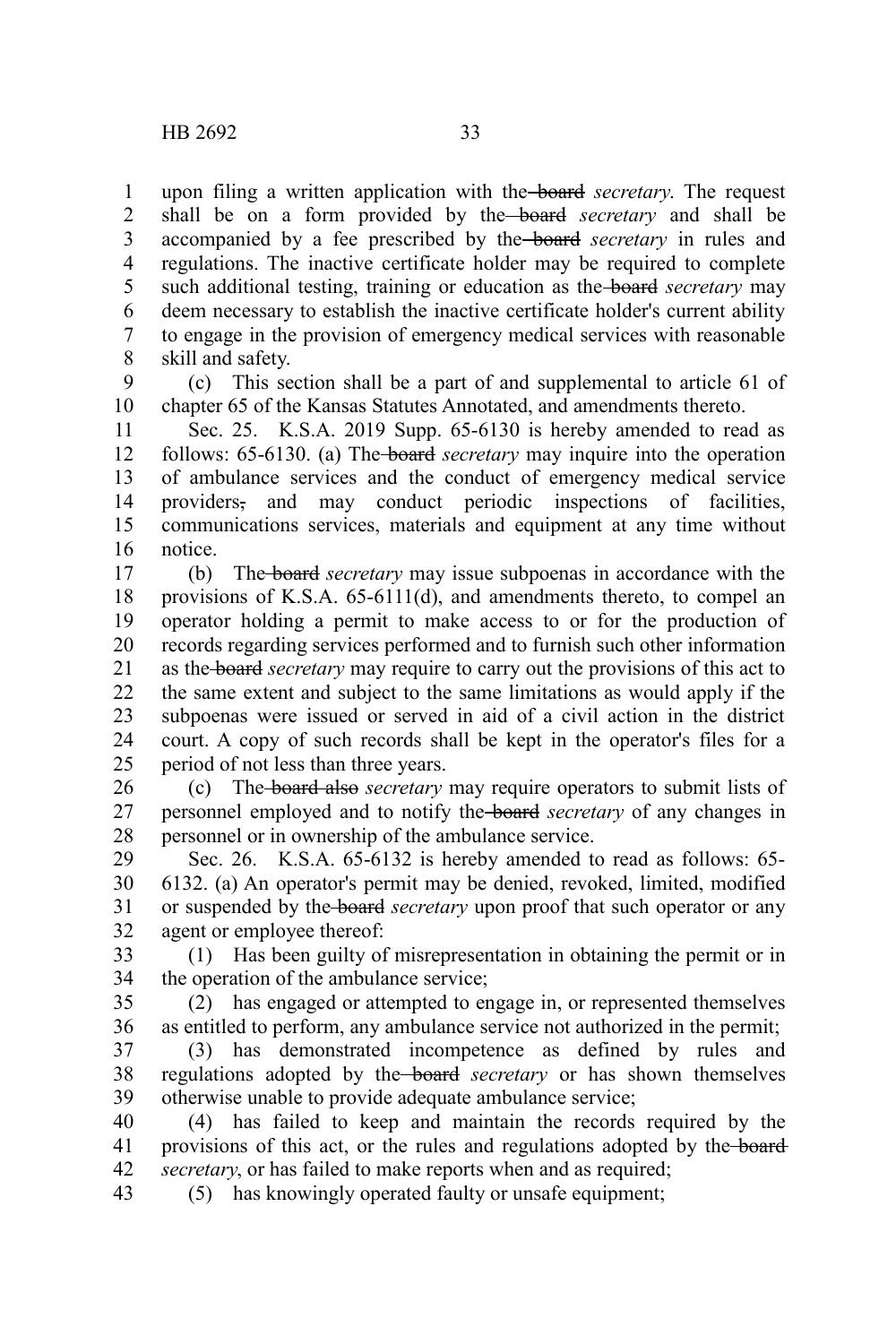(6) has violated or aided and abetted in the violation of any provision of this act or the rules and regulations adopted by the board *secretary*; or 1 2

(7) has engaged in unprofessional conduct as defined by rules and regulations adopted by the board *secretary*. 3 4

5

(b) The board shall *secretary* not limit, modify, revoke or suspend any operator's permit pursuant to this section without first conducting a hearing in accordance with the provisions of the *Kansas* administrative procedure act. 6 7 8

Sec. 27. K.S.A. 2019 Supp. 65-6133 is hereby amended to read as follows: 65-6133. (a) An emergency medical service provider certificate may be denied, revoked, limited, modified or suspended by the board *secretary* or the **board** *secretary* may refuse to renew such certificate upon proof that such individual: 9 10 11 12 13

(1) Has made intentional misrepresentations in obtaining a certificate or renewing a certificate; 14 15

(2) has performed or attempted to perform activities not authorized by statute at the level of certification held by the individual; 16 17

(3) has demonstrated incompetence as defined by rules and regulations adopted by the board *secretary* or has provided inadequate patient care as determined by the board *secretary*; 18 19 20

(4) has violated or aided and abetted in the violation of any provision of this act or the rules and regulations adopted by the board *secretary*; 21 22

(5) has been convicted of a felony and, after investigation by the board *secretary*, it is determined that such person has not been sufficiently rehabilitated to warrant the public trust; 23 24 25

(6) has demonstrated an inability to perform authorized activities with reasonable skill and safety by reason of illness, alcoholism, excessive use of drugs, controlled substances or any physical or mental condition; 26 27 28

(7) has engaged in unprofessional conduct, as defined by rules and regulations adopted by the board *secretary*; or 29 30

(8) has had a certificate, license or permit to practice emergency medical services as an emergency medical service provider denied, revoked, limited or suspended or has been publicly or privately censured, by a licensing or other regulatory authority of another state, agency of the United States government, territory of the United States or other country or has had other disciplinary action taken against the applicant or holder of a permit, license or certificate by a licensing or other regulatory authority of another state, agency of the United States government, territory of the United States or other country. A certified copy of the record or order of public or private censure, denial, suspension, limitation, revocation or other disciplinary action of the licensing or other regulatory authority of another state, agency of the United States government, territory of the United States or other country shall constitute prima facie evidence of such 31 32 33 34 35 36 37 38 39 40 41 42 43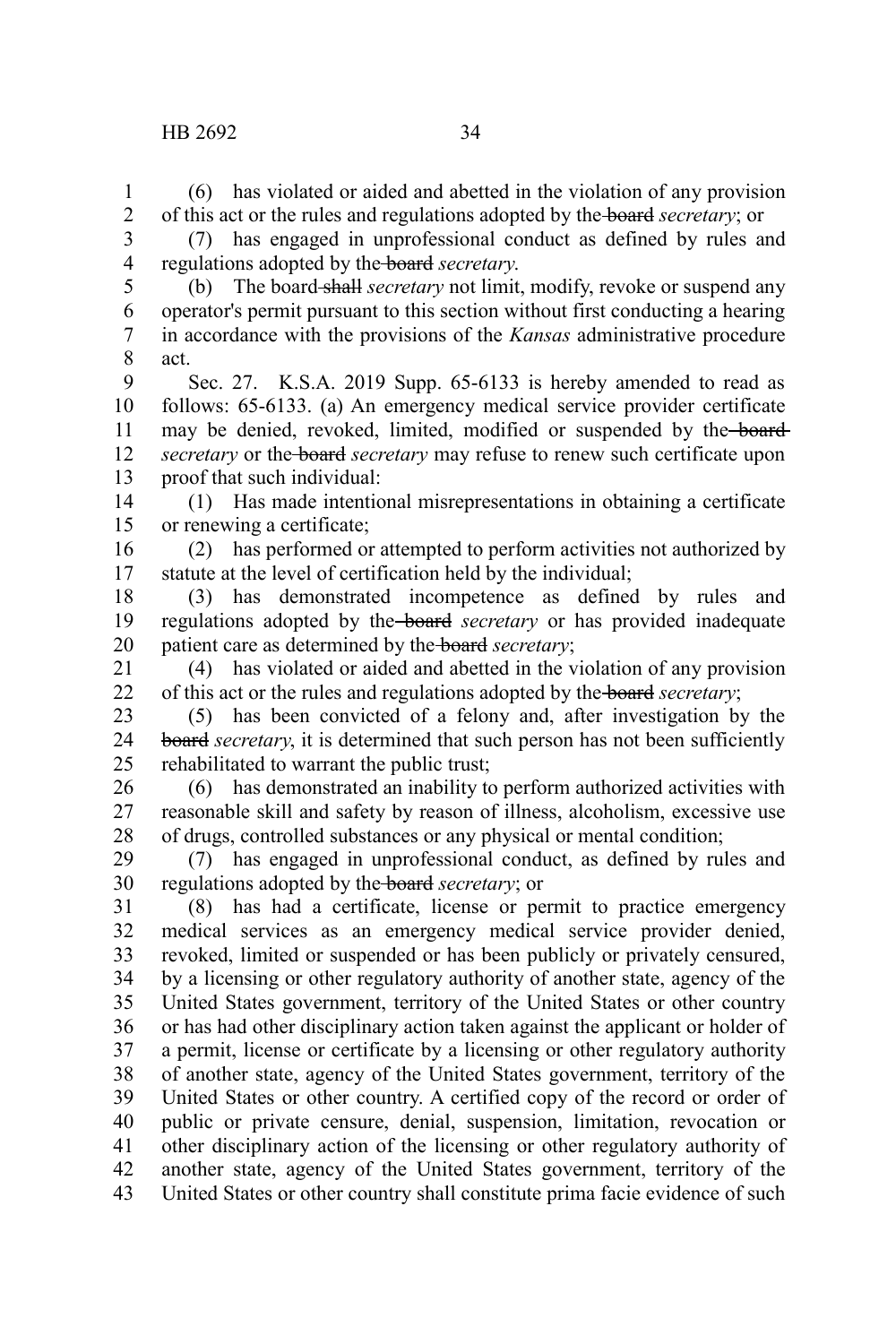a fact for purposes of this paragraph. 1

(b) The board *secretary* may deny, limit, modify, revoke or suspend an emergency medical service provider certificate or the board *secretary* may refuse to renew such certificate in accordance with the provisions of the Kansas administrative procedure act. 2 3 4 5

Sec. 28. K.S.A. 65-6134 is hereby amended to read as follows: 65- 6134. *(a)* An operator's permit may be temporarily limited or restricted by the board *secretary*, pending a hearing, upon receipt of a complaint indicating the public health, safety or welfare to be in imminent danger. If an inspection proves the complaint to be invalid, or that the cause therefor has been corrected, the limitation or restriction shall be terminated. 6 7 8 9 10 11

(b) Proceedings under this section may be initiated by the board*secretary* or by any person filing written charges with the board *secretary*. The board *secretary* shall not limit nor restrict any permit pursuant to this section without first conducting a hearing in accordance with the provisions of the Kansas administrative procedure act. 12 13 14 15 16

Sec. 29. K.S.A. 2019 Supp. 65-6135 is hereby amended to read as follows: 65-6135. (a) All ambulance services providing emergency care as defined by the rules and regulations adopted by the board *secretary* shall offer service 24 hours per day every day of the year. 17 18 19 20

(b) Whenever an operator is required to have a permit, at least one person on each vehicle providing emergency medical service shall be an emergency medical service provider certified pursuant to K.S.A. 65-6119, 65-6120 or 65-6121, and amendments thereto, a physician, a physician assistant, an advanced practice registered nurse or a professional nurse. 21 22 23 24 25

Sec. 30. K.S.A. 65-6136 is hereby amended to read as follows: 65- 6136. (a) Nothing in this act shall be construed: 26 27

28

(1) To prevent the operation of a police emergency vehicle;

(2) to affect any statute or regulatory authority vested in the department of transportation concerning automotive equipment and safety requirements; 29 30 31

(3) to prohibit any privately owned vehicles and aircraft not ordinarily used in the ambulance service business from transporting persons who are sick, injured, wounded or otherwise incapacitated or helpless; 32 33 34 35

(4) to prevent any vehicle from being pressed into service as an ambulance when the operator determines an emergency exists and provides written notification to the board *secretary* within 72 hours after the use of such vehicle; or 36 37 38 39

(5) to prohibit any ambulance lawfully operating under the laws of a state adjoining Kansas from providing emergency transportation of a patient from a municipality not otherwise served by an ambulance service located in Kansas to a location within or outside the state of Kansas when 40 41 42 43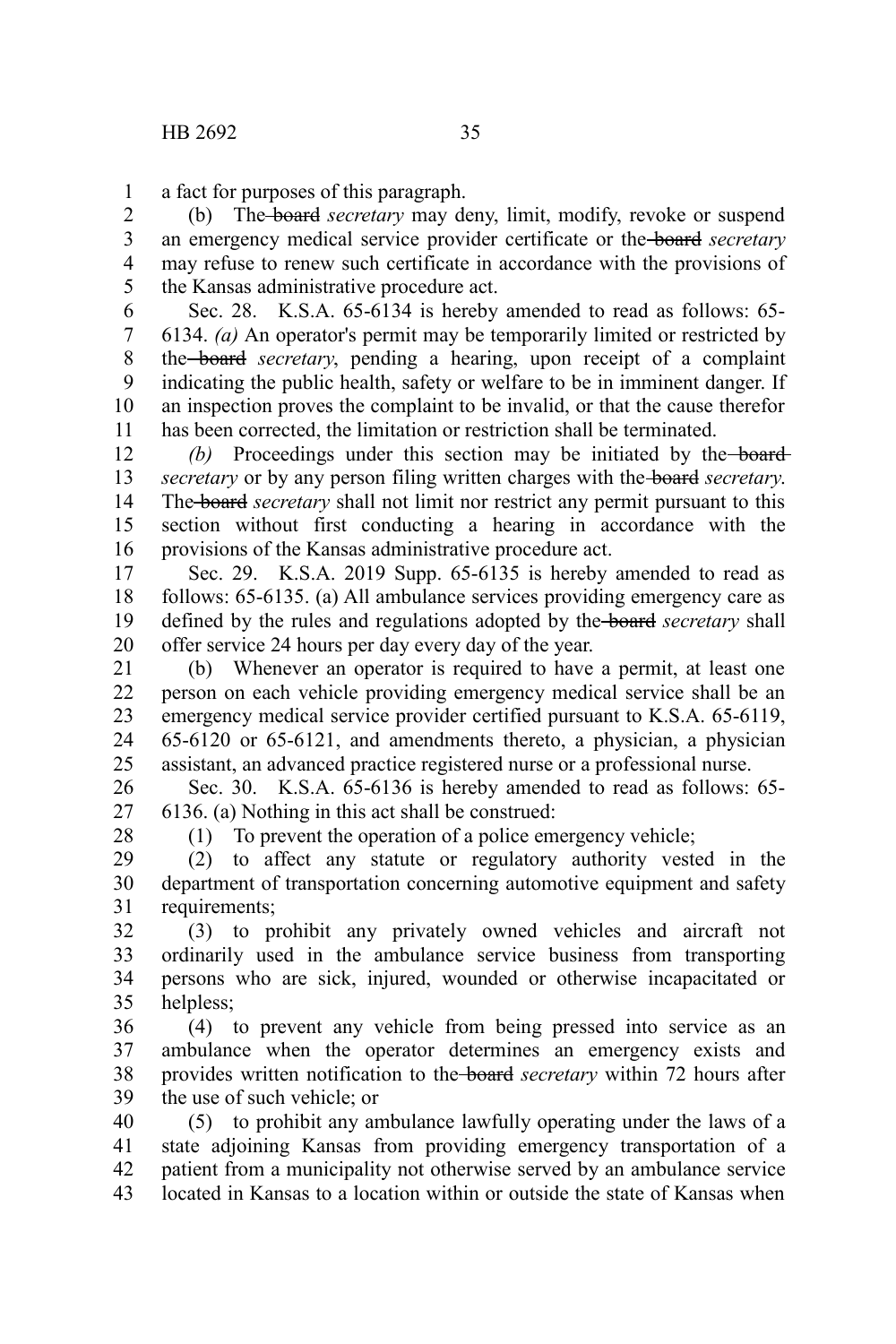the governing body of such municipality declares a hardship. The governing body or board shall notify the board *secretary* 30 days prior to the initiation of such out-of-state service. 1 2 3

(b) Ambulances owned and operated by an agency of the United States government shall be exempt from the provisions of this act. 4 5

(c) Any ambulance based outside of this state receiving a patient within the state for transportation to a location within this state or receiving a patient within this state for emergency transportation to a location outside this state shall comply with the provisions of this act except when such ambulance is rendering service in the case of a major catastrophe, such ambulance is making a prearranged hospital-to-hospital transfer or except as otherwise provided by rules and regulations adopted by the board *secretary*. 6 7 8 9 10 11 12 13

Sec. 31. K.S.A. 65-6138 is hereby amended to read as follows: 65- 6138. In order to provide adequate emergency medical care for the people of this state, the emergency medical services board *secretary* is hereby authorized to establish, maintain and operate an emergency medical services communications system, subject to approval by the executive chief information technology officer under K.S.A. 75-4709, and amendments thereto. The emergency medical services board *secretary* shall establish communication centers, to be known as medical communications centers, in various locations in the state to be determined by the emergency medical services board *secretary*, for the purposes of receiving requests for emergency medical assistance and for coordinating the activities of ambulances with medical care facilities and other emergency public safety agencies. Subject to approval by the executive chief information technology officer under K.S.A. 75-4709, and amendments thereto, the emergency medical services board *secretary* may provide mobile radio units to ambulance services, as hereinafter provided, which *that* will provide such ambulance services with direct communication to or from medical communication centers established for such purpose. 14 15 16 17 18 19 20 21 22 23 24 25 26 27 28 29 30 31 32

Sec. 32. K.S.A. 65-6139 is hereby amended to read as follows: 65- 6139. *(a)* For the purpose of establishing, operating and maintaining the emergency medical services communications system, the board *secretary* may enter into contracts with any state agency, and any such agency is authorized to contract for such purpose with the board *secretary*. The board *secretary* also may enter into contracts or other agreements with any city, county, township, fire district or hospital district, or any person, firm or corporation for the establishment of an emergency medical services communications system or the establishment or operation of any part thereof including placement, operation and maintenance of equipment. In accordance with the authority of the executive chief information 33 34 35 36 37 38 39 40 41 42 43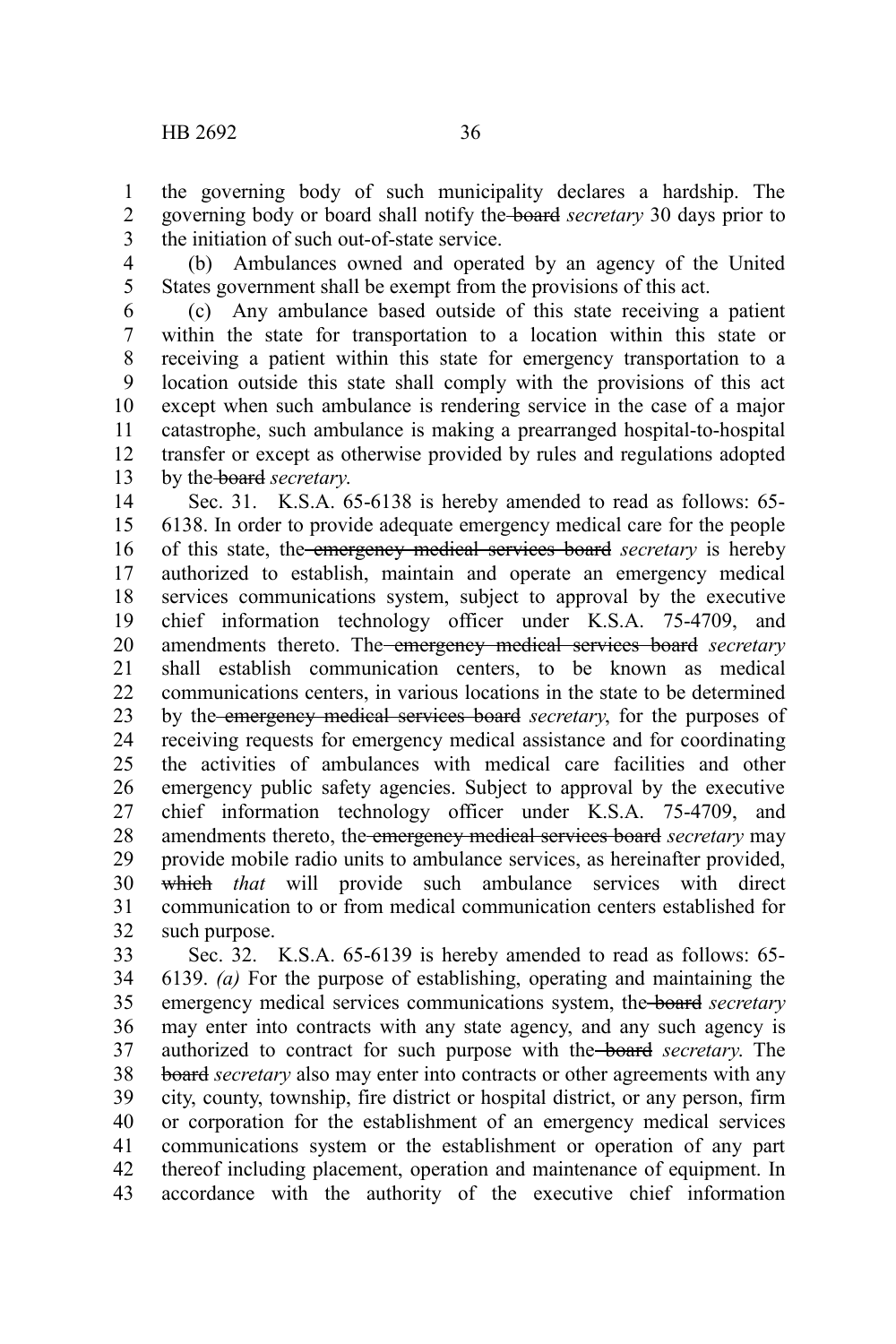technology officer under K.S.A. 75-4709, and amendments thereto, all contracts entered into by the board *secretary* under this section shall be subject to approval by the executive chief information technology officer. 1 2 3

*(b)* Any contract or agreement for the placement or operation of equipment with any ambulance service shall provide that the person, firm, corporation or municipality operating such ambulance service shall maintain such equipment in accordance with terms and conditions established by the board *secretary*. The contracts, agreements or contracts for the placement of equipment in medical communication centers shall provide that such equipment shall only be used for the purpose of operating the emergency medical services communications system and that the board *secretary* or the board's *secretary's* designated agent may inspect such equipment at any time. Ownership of any such equipment shall remain with the state and any contracts for the placement of such equipment may be withdrawn or canceled at any time, at the option of the board *secretary* and the executive chief information technology officer under K.S.A. 75-4709, and amendments thereto. 4 5 6 7 8 9 10 11 12 13 14 15 16 17

Sec. 33. K.S.A. 65-6140 is hereby amended to read as follows: 65- 6140. For the purposes of establishing, operating and maintaining an emergency medical services communications system, the emergencymedical services board *secretary* may accept any grant of money or property, including any federal moneys available therefor. Within the limits of appropriations available therefor and subject to approval by the executive chief information technology officer under K.S.A. 75-4709, and amendments thereto, the emergency medical services board *secretary* may acquire, in the name of the state, any equipment necessary for such communications system. 18 19 20 21 22 23 24 25 26 27

Sec. 34. K.S.A. 65-6144 is hereby amended to read as follows: 65- 6144.  $(a)$ -An emergency medical responder may perform any of the following interventions, by use of the devices, medications and equipment, or any combination thereof, after successfully completing an approved course of instruction, local specialized device training and competency validation and when authorized by medical protocols, or upon order when direct communication is maintained by radio, telephone or video conference is monitored by a physician, physician assistant when authorized by a physician, an advanced practice registered nurse when authorized by a physician or a professional nurse when authorized by a physician, upon order of such person: 28 29 30 31 32 33 34 35 36 37 38

- $(1)$ *(a)* Emergency vehicle operations; 39
- (2)*(b)* initial scene management; 40
- (3)*(c)* patient assessment and stabilization; 41
- (4)*(d)* cardiac arrest management through the use of cardiopulmonary 42
- resuscitation and the use of an automated external defibrillator; 43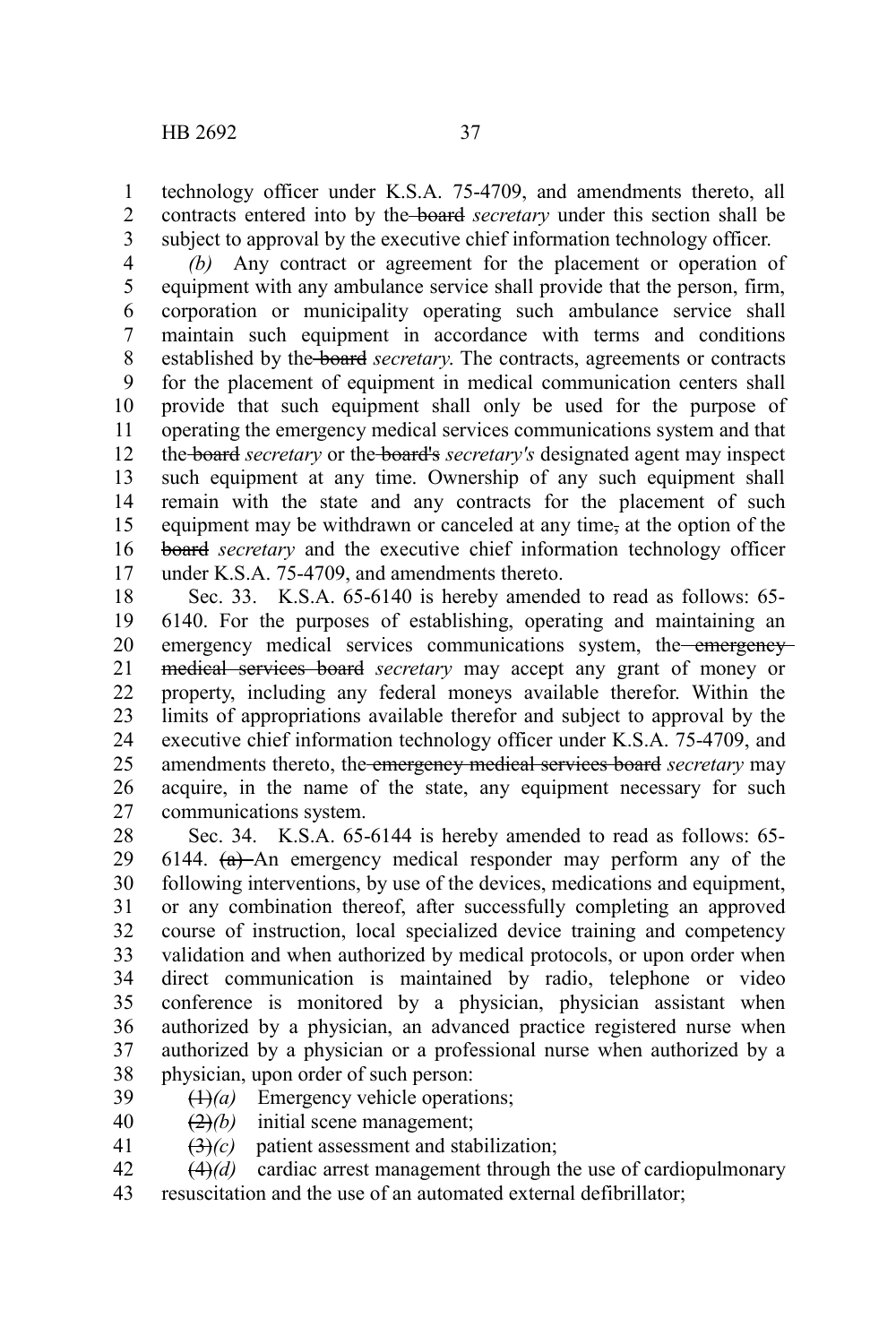$\left(\frac{\Theta}{f}\right)$  utilization of equipment for the purposes of acquiring an EKG rhythm strip; 2 3

 $(7)$ *(g)* control of bleeding; 4

(8)*(h)* extremity splinting; 5

 $(9)(i)$  spinal immobilization; 6

(10)*(j)* nebulizer therapy; 7 8

(11)*(k)* intramuscular injections with auto-injector;

 $(12)(l)$  administration of medications, as approved by the board*secretary,* by appropriate routes; 9 10

(13)*(m)* recognize and comply with advanced directives; 11

 $(14)$ *(n)* use of blood glucose monitoring; 12

(15)*(o)* assist with childbirth; 13

14

1

 $(16)(p)$  non-invasive monitoring of hemoglobin derivatives; and

(17)*(q)* other techniques and devices of preliminary care an emergency medical responder is trained to provide as approved by the board *secretary*. 15 16 17

Sec. 35. K.S.A. 65-6149a is hereby amended to read as follows: 65- 6149a. (a) (1) Any person who in good faith renders emergency care or treatment by the use of or provision of an automated external defibrillator shall not be held liable for any civil damages as a result of such care or treatment or as a result of any act or failure to act in providing or arranging further medical treatment where the person acts as an ordinary reasonably prudent person would have acted under the same or similar circumstances. 18 19 20 21 22 23 24

(2) No person or entity which owns, leases, possesses or otherwise controls an automated external defibrillator and provides such automated external defibrillator to others for use shall be held liable for any civil damages as a result of such use where the person or entity which owns, leases, possesses or otherwise controls the automated external defibrillator has developed, implemented and follows guidelines to ensure proper maintenance and operation of the device. 25 26 27 28 29 30 31

(3) No person licensed to practice medicine and surgery who pursuant to a prescription order authorizes the acquisition of an automated external defibrillator or participates in the development of usual and customary protocols for an automated external defibrillator by a person or entity which owns, leases, possesses or otherwise controls such automated external defibrillator and provides such automated external defibrillator for use by others shall be held liable for any civil damages as a result of such use. 32 33 34 35 36 37 38 39

(4) No person or entity which teaches or provides a training program for cardiopulmonary resuscitation that includes training in the use of automated external defibrillators shall be held liable for any civil damages as a result of such training or use if such person or entity has provided 40 41 42 43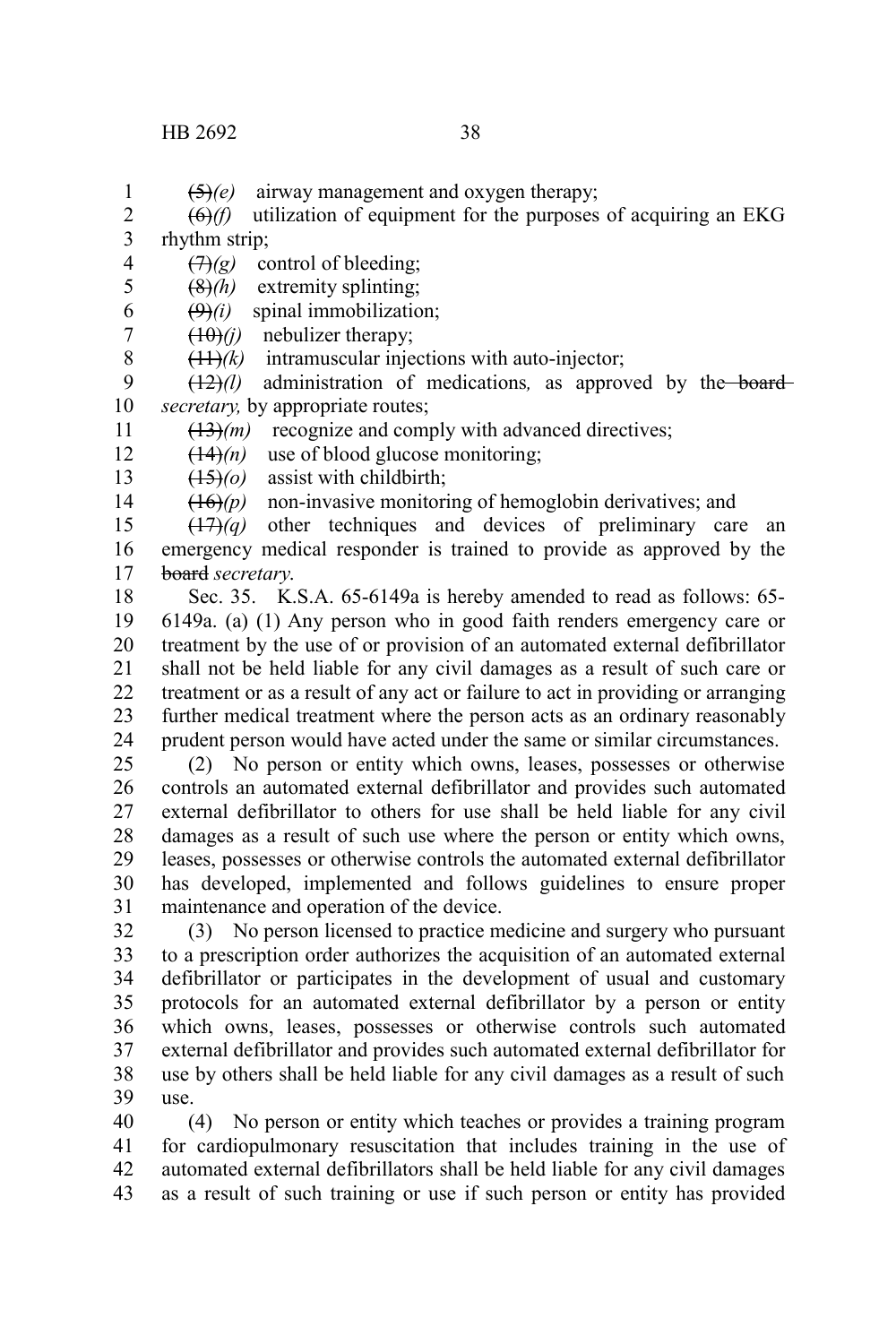19 20

such training in a manner consistent with the usual and customary standards for the providing of such training. 1 2

(b) Pursuant to the provisions of this subsection, persons or entities which purchase or otherwise acquire an automated external defibrillator shall notify the emergency medical service which operates in the geographic area of the location of the automated external defibrillator. Persons or entities acquiring an automatic electronic defibrillator shall notify the emergency medical service providing local service on forms developed and provided by the emergency medical services board*secretary*. 3 4 5 6 7 8 9 10

(c) The secretary of administration, in conjunction with the Kansas highway patrol, shall develop guidelines for the placement of automated external defibrillators in-state owned *state-owned* or occupied facilities. The guidelines shall include, but not be limited to: 11 12 13 14

(1) Which state owned or occupied facilities should have automated external defibrillators readily available for use; 15 16

(2) recommendations for appropriate training courses in cardiopulmonary resuscitation and automated external defibrillators use; 17 18

(3) integration with existing emergency response plans;

(4) proper maintenance and testing of the devices;

(5) coordination with appropriate professionals in the oversight of training; and 21  $22$ 

(6) coordination with local emergency medical services regarding placement and conditions of use. 23 24

*(d)* Nothing in this subsection *(c)* shall be construed to require the state to purchase automated external defibrillators. 25 26

Sec. 36. K.S.A. 65-6151 is hereby amended to read as follows: 65- 6151. There is hereby created in the state treasury an emergency medical services operating fund. Expenditures from the emergency medical services operating fund shall be made in accordance with appropriation acts upon warrants of the director of accounts and reports issued pursuant to vouchers approved by the chairperson of the emergency medicalservices board *secretary* or by a person or persons designated by-suchchairperson *the secretary*. 27 28 29 30 31 32 33 34

Sec. 37. K.S.A. 65-6153 is hereby amended to read as follows: 65- 6153. (a) Within the limits of appropriations therefor, the board of emergency medical services *secretary* shall develop and maintain a statewide data collection system to collect and analyze emergency medical services information, including, but not limited to, dispatch, demographics, patient data, assessment, treatment, disposition, financial and any other pertinent information that will assist the board *secretary* in improving the quality of emergency medical services. 35 36 37 38 39 40 41 42

(b) Each operator of an ambulance service shall collect and report to 43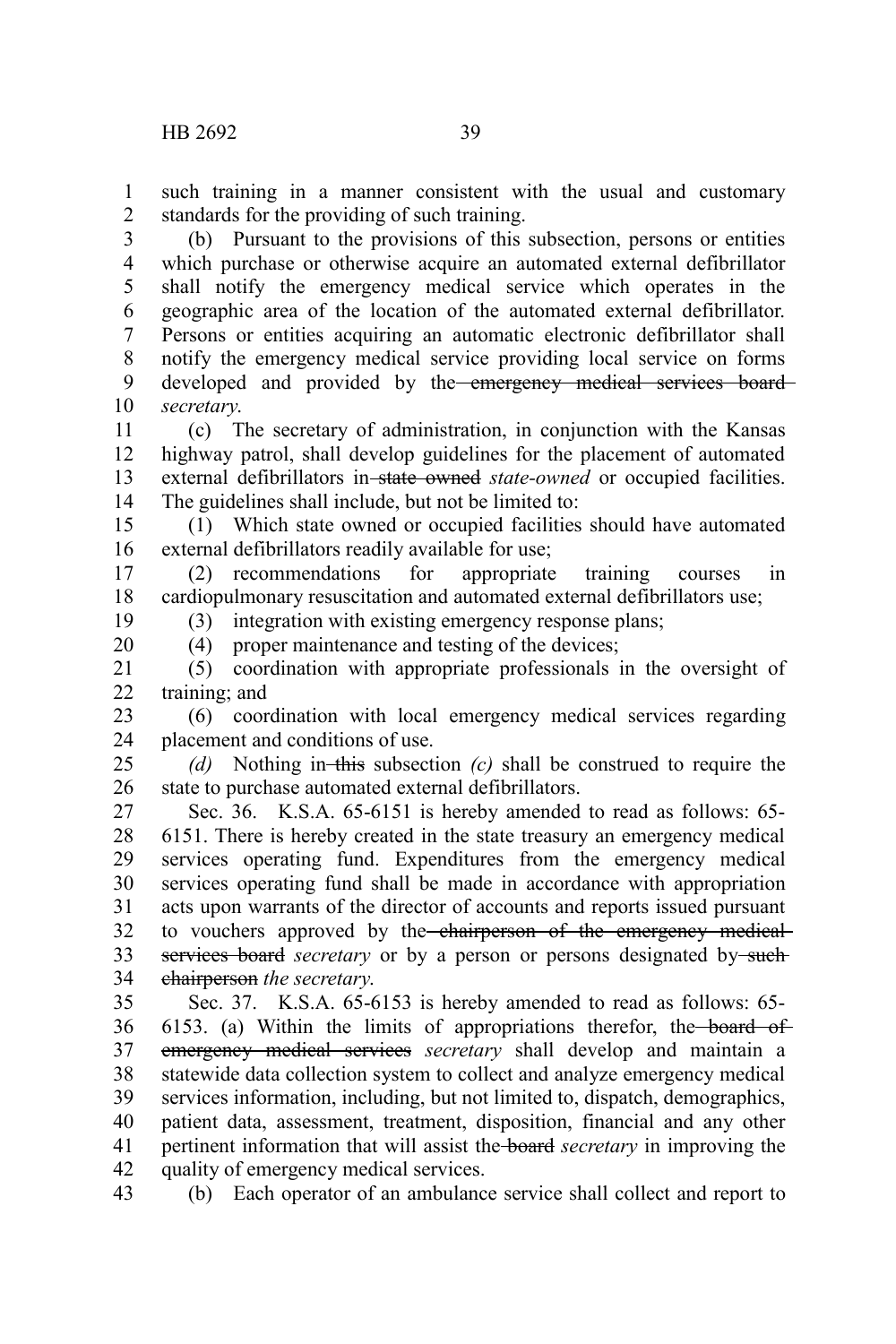the board emergency medical services *secretary* information pursuant to rules and regulations adopted by the board *secretary*. The board *secretary* shall adopt rules and regulations which *that* use the most efficient, least intrusive means for collecting emergency medical services information consistent with ensuring the quality, timeliness, completeness and confidentiality of the system. 1 2 3 4 5 6

Sec. 38. K.S.A. 65-6154 is hereby amended to read as follows: 65- 6154. (a) Any emergency medical services information provided to the board *secretary* shall be confidential and shall not be disclosed or made public, upon subpoena or otherwise, except such information may be disclosed if: 7 8 9 10 11

(1) No person can be identified in the information to be disclosed and the disclosure is for statistical purposes; 12 13

(2) all persons who are identifiable in the information to be disclosed consent in writing to its disclosure; or 14 15

(3) the disclosure is necessary, and only to the extent necessary, to protect the public health and does not identify specific persons, operators, as defined in K.S.A. 65-6112, and amendments thereto, or ambulance services. 16 17 18 19

(b) Except as provided in subsection (c), reports generated by the board *secretary* utilizing emergency medical services information shall be available in accordance with K.S.A. 45-215 et seq., and amendments thereto. 20 21 22 23

(c) Notwithstanding subsection (b), individually identifiable health information shall be confidential and shall not be disclosed*,* except that the board *secretary* may disclose such information to individuals, organizations or governmental agencies engaged in research that benefits the public's health, safety or welfare if the board *secretary* is satisfied that such information will remain confidential and adequately protected from disclosure. For purposes of this section, "individually identifiable health information" shall have the same meaning *means the same* as in 45 C.F.R. § 160.103. 24 25 26 27 28 29 30 31 32

Sec. 39. K.S.A. 65-6155 is hereby amended to read as follows: 65- 6155. Any operator who reports emergency medical services information, in good faith, and in accordance with the requirements of this act and the rules and regulations prescribed by the board *secretary*, shall have immunity from any liability, civil or criminal, which might otherwise be incurred or imposed in an action resulting from such information. Nothing in this section shall be construed to apply to the unauthorized disclosure of confidential information when such disclosure is due to gross negligence or willful misconduct. 33 34 35 36 37 38 39 40 41

Sec. 40. K.S.A. 65-6157 is hereby amended to read as follows: 65- 6157. There is hereby created in the state treasury the EMS revolving fund. 42 43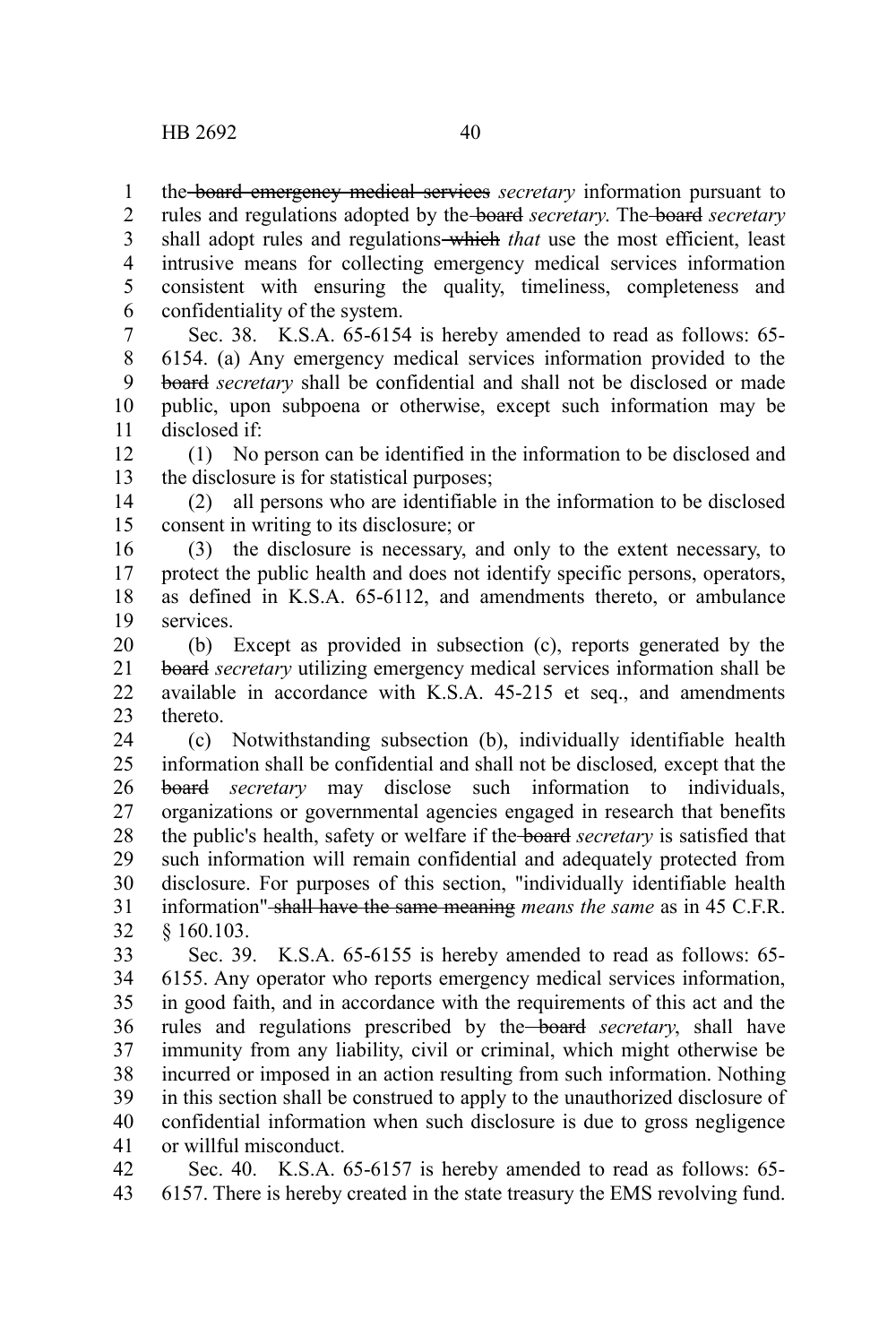All moneys credited to the EMS revolving fund shall be used by the emergency medical services board *secretary* to improve and enhance emergency medical services in the state. All expenditures from the EMS revolving fund shall be made in accordance with appropriation acts, upon warrants of the director of accounts and reports issued pursuant to vouchers approved by the chairperson of the emergency medical services board *secretary* or by a person or persons designated by such chairperson *the secretary's designee*. 1 2 3 4 5 6 7 8

Sec. 41. K.S.A. 74-120 is hereby amended to read as follows: 74-120. (a) Notwithstanding any other provision of law, any person, board, commission or similar body that determines the qualifications of individuals for licensure, certification or registration may consider any felony conviction of the applicant, but such a conviction shall not operate as a bar to licensure, certification or registration. 9 10 11 12 13 14

(b) (1) Within 180 days of the effective date of this section, any person, board, commission or similar body that determines the qualifications of individuals for licensure, certification or registration shall revise their existing requirements to list the specific civil and criminal records that could disqualify an applicant from receiving a license, certification or registration. Such person, board, commission or similar body may only list any disqualifying criminal records or civil court records that are directly related to protecting the general welfare and the duties and responsibilities for such entities and in no case shall non-specific terms, such as moral turpitude or good character, or any arrests that do not result in a conviction be used to disqualify an individual's application for licensure, certification or registration. 15 16 17 18 19 20 21 22 23 24 25 26

(2) If an individual has a criminal record or civil court record that would disqualify the individual from receiving a license, certification or registration, other than a conviction for a crime that is a felony or a class A misdemeanor or any conviction for which issuance of such license, certification or registration could conflict with federal law, and the individual has not been convicted of any other crime in the five years immediately preceding the application for licensure, certification or registration, such record shall not be used to disqualify the individual for licensure, certification or registration for more than five years after the person satisfied the sentence imposed. 27 28 29 30 31 32 33 34 35 36

(3) An individual with a civil or criminal record may petition the person, board, commission or similar body responsible for licensure, certification or registration at any time for an informal, written advisory opinion concerning whether the individual's civil or criminal record will disqualify the individual from obtaining such license, certification or registration. This petition shall include details of the individual's civil or criminal record. In response to such petition, the person, board, 37 38 39 40 41 42 43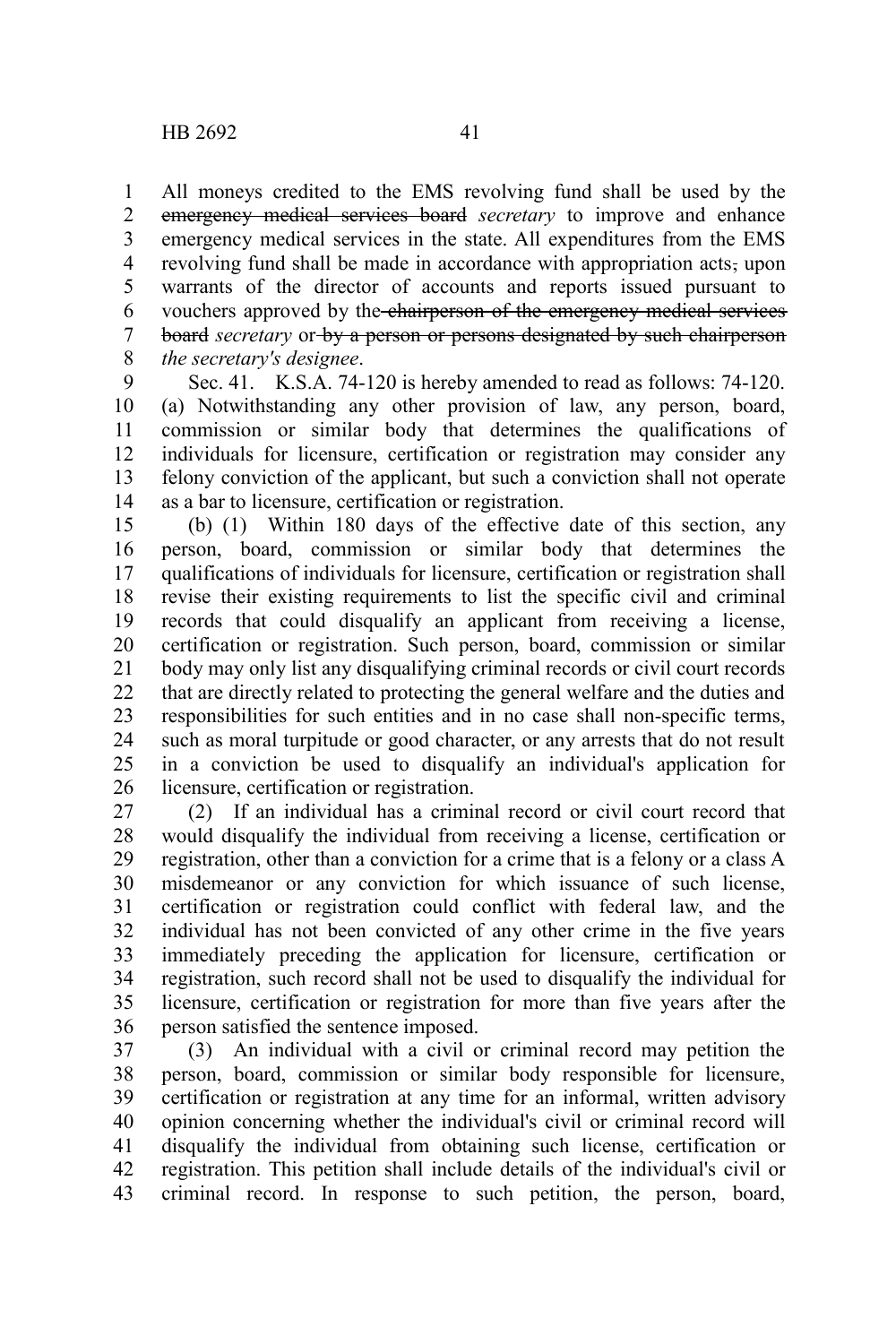commission or similar body responsible for licensure, certification or registration shall issue an informal, written advisory opinion which shall not be binding upon such person, board, commission or similar body. The person, board, commission or similar body responsible for licensure, certification or registration shall respond to such petition within 120 days of receiving the petition from the applicant and may charge up to \$50 for the review and issuance of an informal, written advisory opinion in response to such petition. 1 2 3 4 5 6 7 8

(4) All persons, boards, commissions or similar licensing bodies shall adopt and publicly maintain all necessary rules and regulations for the implementation of this section. 9 10 11

(c) The provisions of subsection (b) shall not apply to the: 12

(1) Kansas commission on peace officers' standards and training; 13

- (2) Kansas highway patrol; 14
- (3) board of accountancy; 15
- (4) behavioral sciences regulatory board; 16
- (5) state board of healing arts; 17
- (6) state board of pharmacy; 18

(7) emergency medical services board *secretary of health and environment with regard to powers, duties and functions transferred thereto by section 1, and amendments thereto*; 19 20 21

(8) board of nursing;  $22$ 

(9) Kansas real estate commission; 23

(10) office of the attorney general; 24

(11) department of insurance;  $25$ 

(12) any municipality as defined in K.S.A. 75-6102, and amendments thereto; and 26 27

(13) any profession that has an educational requirement for licensure that requires a degree beyond a bachelor's degree. 28 29

Sec. 42. K.S.A. 75-1508 is hereby amended to read as follows: 75- 1508. (a) For the purpose of maintaining the department of the state fire marshal and the payment of the expenses incident thereto, each fire insurance company doing business in this state shall pay to the commissioner of insurance, on or before March 15 each year, in addition to the taxes, fees and charges now required by law to be paid by it, such levy as may be made by the state fire marshal. The levy shall not be more than .80% for calendar year 2004, and each calendar year thereafter, of a sum equal to the gross cash receipts as premiums of such company on all fire business transacted by it in the state of Kansas during the calendar year next preceding, as shown by its annual statement under oath to the state insurance department. 30 31 32 33 34 35 36 37 38 39 40 41

(b) For the purposes of maintaining the *division of* emergency medical services board *of the department of health and environment* and 42 43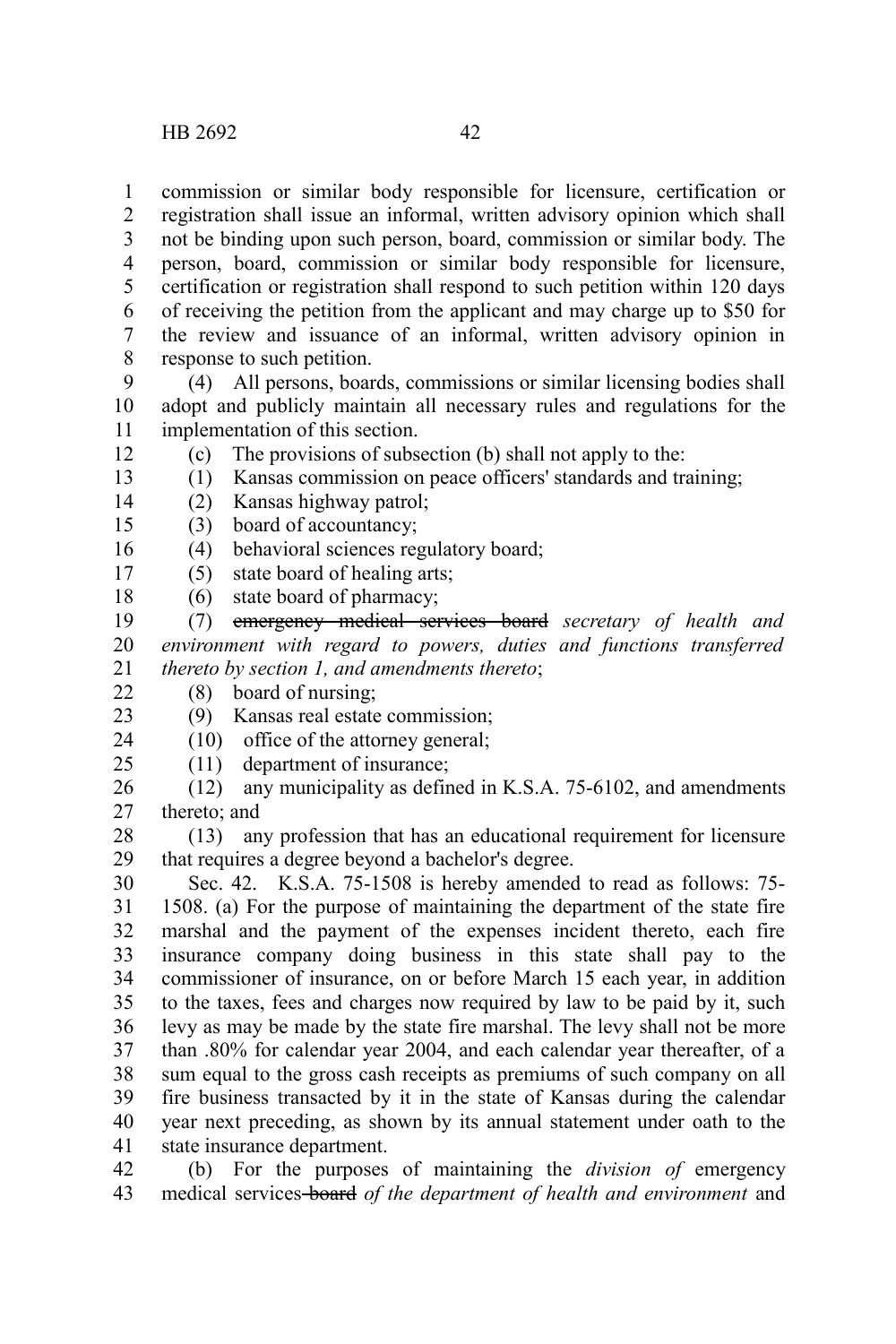the payment of the expenses incident thereto, each fire insurance company 1

doing business in this state shall pay to the commissioner of insurance, on or before March 15 each year, beginning with calendar year 2002 and each calendar year thereafter, in addition to the taxes, fees and charges now required by law to be paid by it, such levy as may be made by the emergency medical services board. The levy shall not be more than .25% of a sum equal to the gross cash receipts as premiums of such company on all fire business transacted by it in the state of Kansas during the calendar year next preceding, as shown by its annual statement to the state insurance department generated by or at the direction of its president and secretary or other chief officers under penalty of K.S.A. 2019 Supp. 21- 5824, and amendments thereto. 2 3 4 5 6 7 8 9 10 11 12

(c) For the purposes of maintaining the fire service training program of the university of Kansas and the payment of the expenses incident thereto, each fire insurance company doing business in this state shall pay to the commissioner of insurance, on or before March 15 each year, beginning with calendar year 2004, and each calendar year thereafter, in addition to the taxes, fees and charges now required by law to be paid by it, such levy as may be made by the Kansas fire service training commission. The levy shall not be more than .20% of a sum equal to the gross cash receipts as premiums of such company on all fire business transacted by it in the state of Kansas during the calendar year next preceding, as shown by its annual statement under oath to the state insurance department. 13 14 15 16 17 18 19 20 21 22 23 24

(d) The director of the fire service training program of the university of Kansas shall submit a report concerning expenditures and activities of the fire service training program of the university of Kansas to the house committee on appropriations on or before February 1, 2005, and each ensuing year thereafter. 25 26 27 28 29

Sec. 43. K.S.A. 75-1514 is hereby amended to read as follows: 75- 1514. (a) The commissioner of insurance shall remit all moneys received by the commissioner under subsection (a) of K.S.A. 75-1508*(a)*, and amendments thereto, to the state treasurer in accordance with the provisions of K.S.A. 75-4215, and amendments thereto. The state treasurer shall credit 10% of each such deposit to the state general fund and shall credit the remainder of each such deposit to the fire marshal fee fund. 30 31 32 33 34 35 36

(b) There is hereby created the fire marshal fee fund in the state treasury. All expenditures from the fire marshal fee fund shall be made in accordance with appropriation acts upon warrants of the director of accounts and reports issued pursuant to vouchers approved by the state fire marshal or a person or persons designated by the state fire marshal. 37 38 39 40 41

(c) The commissioner of insurance shall remit all moneys received by the commissioner under subsection (b) of K.S.A. 75-1508*(b)*, and 42 43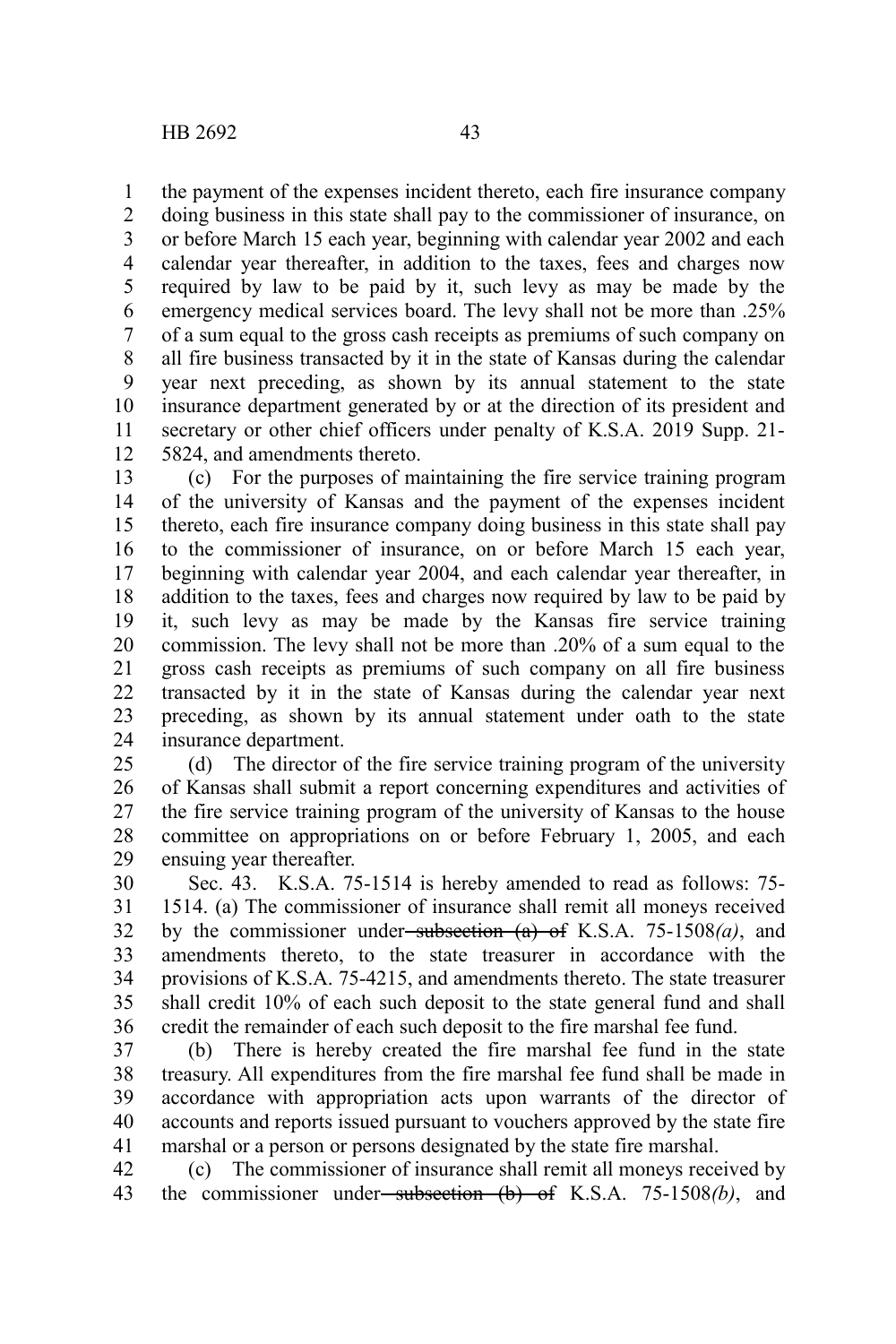1

amendments thereto, to the state treasurer in accordance with the provisions of K.S.A. 75-4215, and amendments thereto. Upon receipt of

each such remittance, the state treasurer shall deposit the entire amount in the state treasury to the credit of the emergency medical services-boardoperating fund. 2 3 4 5

(d) The commissioner of insurance shall remit all moneys received by the commissioner under subsection (c) of K.S.A. 75-1508*(c)*, and amendments thereto, to the state treasurer in accordance with the provisions of K.S.A. 75-4215, and amendments thereto. Upon receipt of each such remittance, the state treasurer shall deposit the entire amount in the state treasury to the credit of the fire service training program fund. 6 7 8 9 10 11

Sec. 44. K.S.A. 75-3036 is hereby amended to read as follows: 75- 3036. (a) The state general fund is exclusively defined as the fund into which shall be placed all public moneys and revenue coming into the state treasury not specifically authorized by the constitution or by statute to be placed in a separate fund, and not given or paid over to the state treasurer in trust for a particular purpose, which unallocated public moneys and revenue shall constitute the general fund of the state. Moneys received or to be used under constitutional or statutory provisions or under the terms of a gift or payment for a particular and specific purpose are to be kept as separate funds and shall not be placed in the general fund or ever become a part of it. 12 13 14 15 16 17 18 19 20 21 22

(b) The following funds shall be used for the purposes set forth in the statutes concerning such funds and for no other governmental purposes. It is the intent of the legislature that the following funds and the moneys deposited in such funds shall remain intact and inviolate for the purposes set forth in the statutes concerning such funds: Board of accountancy fee fund, K.S.A. 1-204 and 75-1119b, and amendments thereto, and special litigation reserve fund of the board of accountancy; bank commissioner fee fund, K.S.A. 9-1703, 16a-2-302 and 75-1308, and amendments thereto, bank investigation fund, K.S.A. 9-1111b, and amendments thereto, consumer education settlement fund and litigation expense fund of the state bank commissioner; securities act fee fund and investor education and protection fund, K.S.A. 17-12a601, and amendments thereto, of the office of the securities commissioner of Kansas; credit union fee fund, K.S.A. 17-2236, and amendments thereto, of the state department of credit unions; court reporters fee fund, K.S.A. 20-1a02, and amendments thereto, and bar admission fee fund, K.S.A. 20-1a03, and amendments thereto, of the judicial branch; fire marshal fee fund, K.S.A. 31-133a and 31-134, and amendments thereto, and boiler inspection fee fund, K.S.A. 44-926, and amendments thereto, of the state fire marshal; food service inspection reimbursement fund, K.S.A. 36-512, and amendments thereto, of the Kansas department of agriculture; wage claims assignment fee fund, 23 24 25 26 27 28 29 30 31 32 33 34 35 36 37 38 39 40 41 42 43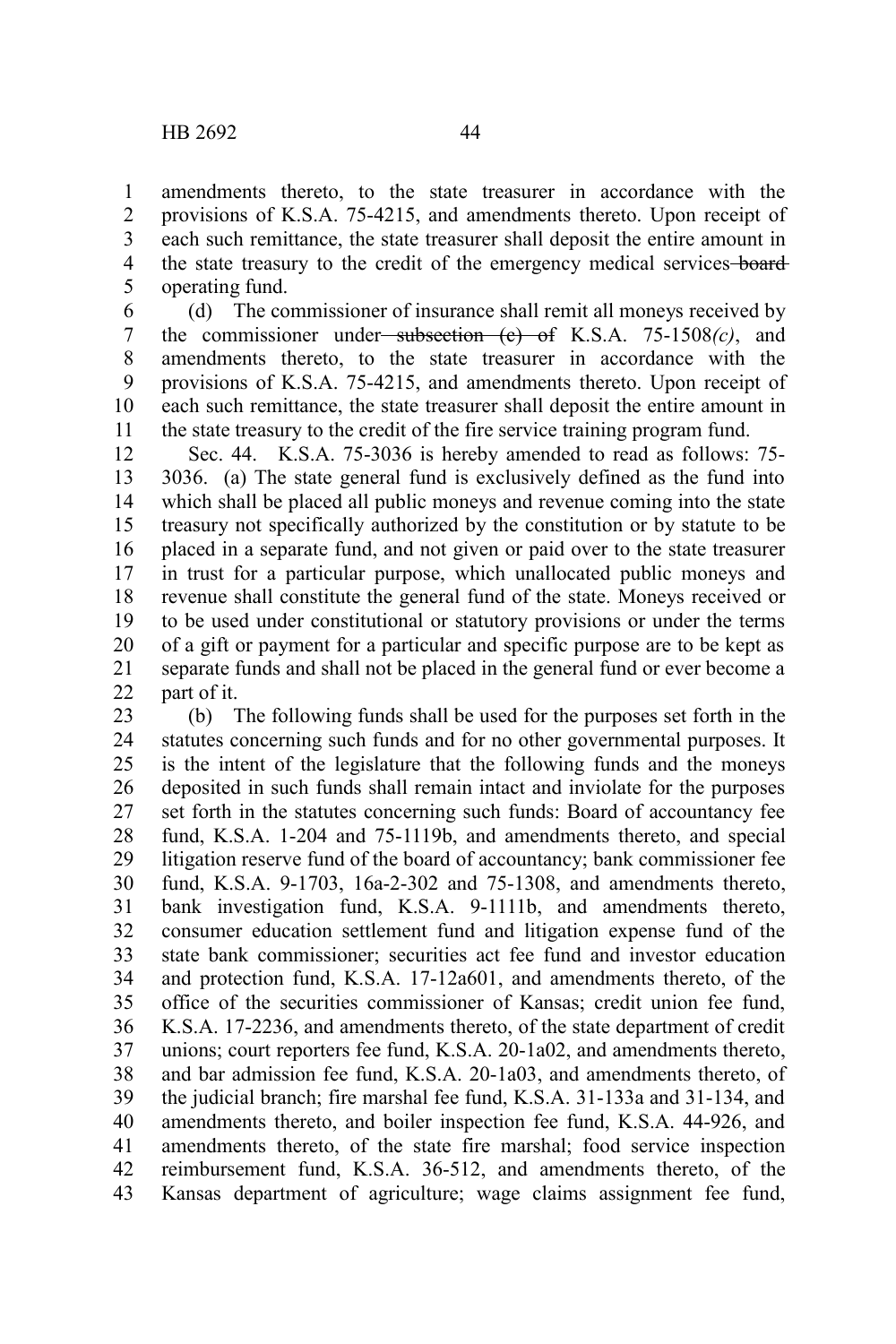K.S.A. 44-324, and amendments thereto, and workmen's compensation fee 1

fund, K.S.A. 74-715, and amendments thereto, of the department of labor; veterinary examiners fee fund, K.S.A. 47-820, and amendments thereto, of the state board of veterinary examiners; mined-land reclamation fund, K.S.A. 49-420, and amendments thereto, of the department of health and environment; conservation fee fund and well plugging assurance fund, K.S.A. 55-155, 55-176, 55-609, 55-711 and 55-901, and amendments thereto, gas pipeline inspection fee fund, K.S.A. 66-1,155, and amendments thereto, and public service regulation fund, K.S.A. 66-1503, and amendments thereto, of the state corporation commission; land survey fee fund, K.S.A. 58-2011, and amendments thereto, of the state historical society; real estate recovery revolving fund, K.S.A. 58-3074, and amendments thereto, of the Kansas real estate commission; appraiser fee fund, K.S.A. 58-4107, and amendments thereto, and appraisal management companies fee fund of the real estate appraisal board; amygdalin (laetrile) enforcement fee fund, K.S.A. 65-6b10, and amendments thereto; mortuary arts fee fund, K.S.A. 65-1718, and amendments thereto, of the state board of mortuary arts; board of barbering fee fund, K.S.A. 65-1817a, and amendments thereto, of the Kansas board of barbering; cosmetology fee fund, K.S.A. 65-1951 and 74- 2704, and amendments thereto, of the Kansas state board of cosmetology; healing arts fee fund, K.S.A. 65-2011, 65-2855, 65-2911, 65-5413, 65-5513, 65-6910, 65-7210 and 65-7309, and amendments thereto, and medical records maintenance trust fund, of the state board of healing arts; other state fees fund, K.S.A. 65-4024b, and amendments thereto, of the Kansas department for aging and disability services; board of nursing fee fund, K.S.A. 74-1108, and amendments thereto, of the board of nursing; dental board fee fund, K.S.A. 74-1405, and amendments thereto, and special litigation reserve fund, of the Kansas dental board; optometry fee fund, K.S.A. 74-1503, and amendments thereto, and optometry litigation fund, of the board of examiners in optometry; state board of pharmacy fee fund, K.S.A. 74-1609, and amendments thereto, and state board of pharmacy litigation fund, of the state board of pharmacy; abstracters' fee fund, K.S.A. 74-3903, and amendments thereto, of the abstracters' board of examiners; athletic fee fund, K.S.A. 74-50,188, and amendments thereto, of the department of commerce; hearing instrument board fee fund, K.S.A. 74-5805, and amendments thereto, and hearing instrument litigation fund of the Kansas board of examiners in fitting and dispensing of hearing instruments; commission on disability concerns fee fund, K.S.A. 74-6708, and amendments thereto, of the governor's department; technical professions fee fund, K.S.A. 74-7009, and amendments thereto, and special litigation reserve fund of the state board of technical professions; behavioral sciences regulatory board fee fund, K.S.A. 74-7506, and 2 3 4 5 6 7 8 9 10 11 12 13 14 15 16 17 18 19 20 21 22 23 24 25 26 27 28 29 30 31 32 33 34 35 36 37 38 39 40 41 42 43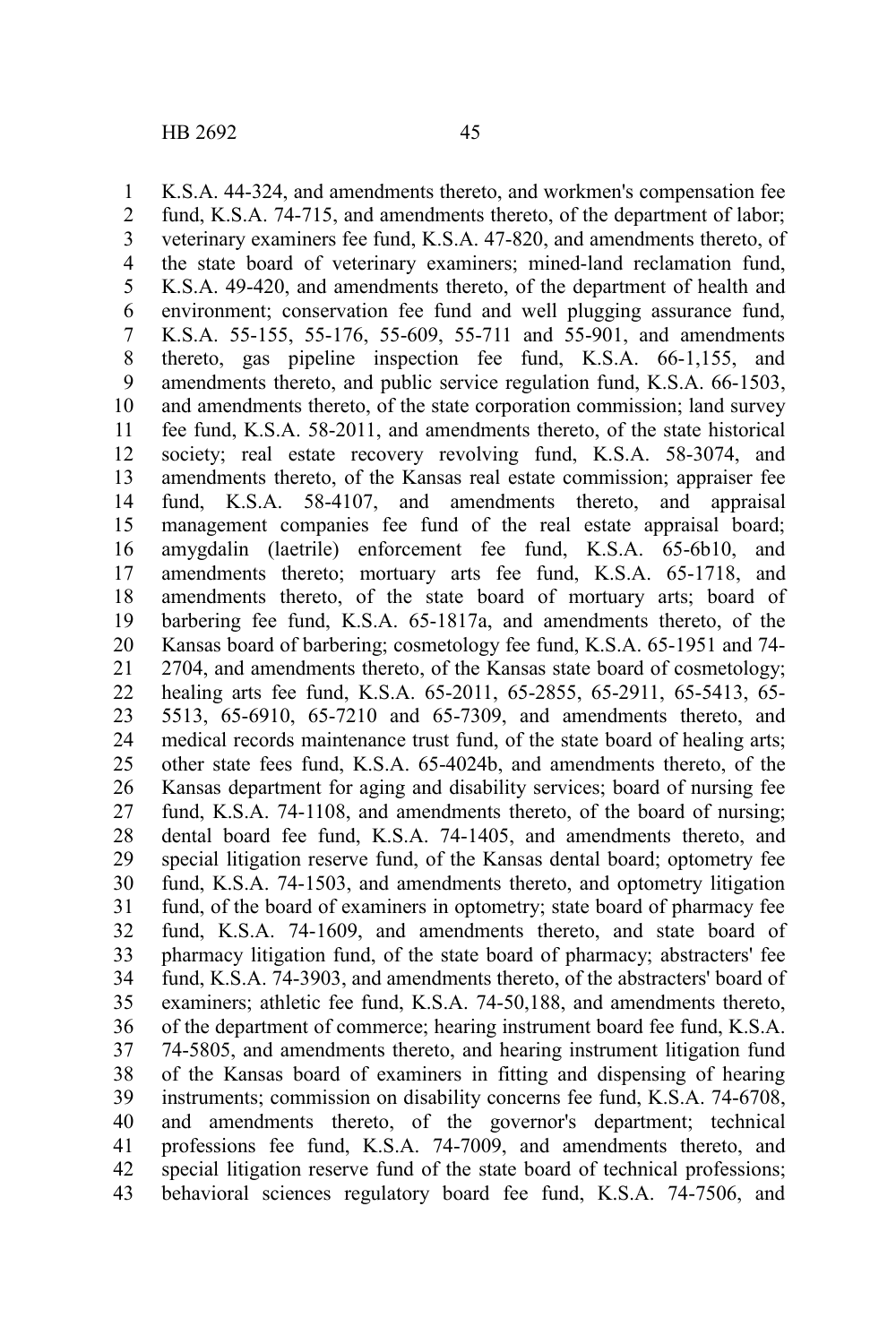amendments thereto, of the behavioral sciences regulatory board; governmental ethics commission fee fund, K.S.A. 25-4119e, and amendments thereto, of the governmental ethics commission; emergency medical services-board operating fund, K.S.A. 75-1514, and amendments thereto, of the emergency medical services board *department of health and environment*; fire service training program fund, K.S.A. 75-1514, and amendments thereto, of the university of Kansas; uniform commercial code fee fund, K.S.A. 75-448, and amendments thereto, of the secretary of state; prairie spirit rails-to-trails fee fund of the Kansas department of wildlife, parks and tourism; water marketing fund, K.S.A. 82a-1315c, and amendments thereto, of the Kansas water office; insurance department service regulation fund, K.S.A. 40-112, and amendments thereto, of the insurance department; state fair special cash fund, K.S.A. 2-220, and amendments thereto, of the state fair board; scrap metal theft reduction fee fund, K.S.A. 2019 Supp. 50-6,109a, and amendments thereto; and any other fund in which fees are deposited for licensing, regulating or certifying a person, profession, commodity or product. 1 2 3 4 5 6 7 8 9 10 11 12 13 14 15 16 17

(c) If moneys received pursuant to statutory provisions for a specific purpose by a fee agency are proposed to be transferred to the state general fund or a special revenue fund to be expended for general government services and purposes in the governor's budget report submitted pursuant to K.S.A. 75-3721, and amendments thereto, or any introduced house or senate bill, the person or business entity who paid such moneys within the preceding 24-month period shall be notified by the fee agency within 30 days of such submission or introduction: 18 19 20 21 22 23 24 25

(1) By electronic means, if the fee agency has an electronic address on record for such person or business entity. If no such electronic address is available, the fee agency shall send written notice by first class mail; or 26 27 28

(2) any agency that receives fees from a tax, fee, charge or levy paid to the commissioner of insurance shall post the notification required by this subsection on such agency's website. 29 30 31

(d) Any such moneys which are wrongfully or by mistake placed in the general fund shall constitute a proper charge against such general fund. All legislative appropriations which do not designate a specific fund from which they are to be paid shall be considered to be proper charges against the general fund of the state. All revenues received by the state of Kansas or any department, board, commission, or institution of the state of Kansas, and required to be paid into the state treasury shall be placed in and become a part of the state general fund, except as otherwise provided by law. 32 33 34 35 36 37 38 39 40

(e) The provisions of this section shall not apply to the 10% credited to the state general fund to reimburse the state general fund for accounting, auditing, budgeting, legal, payroll, personnel and purchasing services, and 41 42 43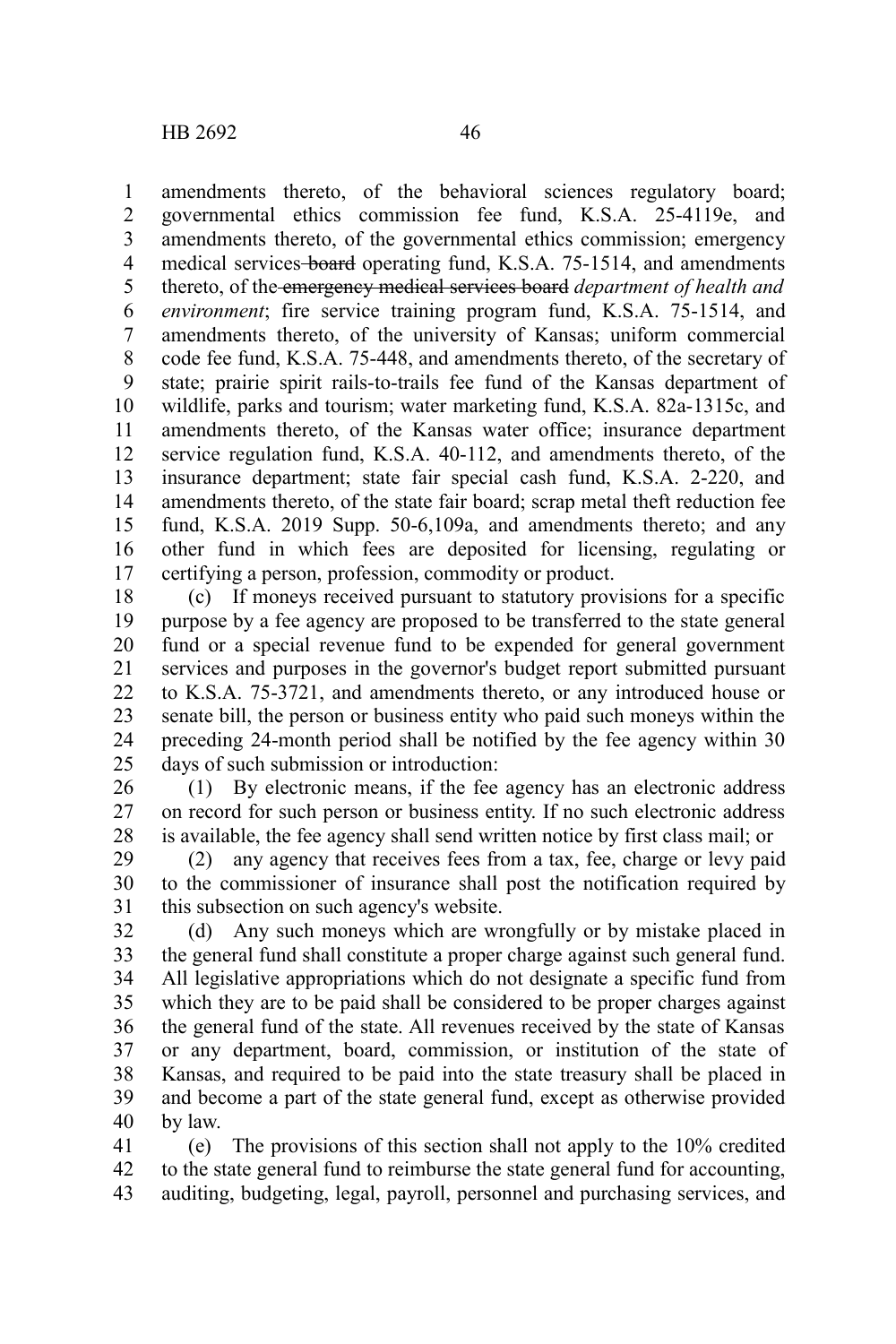(f) Beginning on January 8, 2018, the director of the budget shall prepare a report listing the unencumbered balance of each fund in subsection (b) on June 30 of the previous fiscal year and January 1 of the current fiscal year. Such report shall be delivered to the secretary of the senate and the chief clerk of the house of representatives on or before the first day of the regular legislative session each year. 3 4 5 6 7 8

(g) As used in this section, "fee agency" shall include *includes* the state agencies specified in K.S.A. 75-3717(f), and amendments thereto, and any other state agency that collects fees for licensing, regulating or certifying a person, profession, commodity or product. 9 10 11 12

Sec. 45. K.S.A. 75-37,121 is hereby amended to read as follows: 75- 37,121. (a) There is created the office of administrative hearings within the department of administration, to be headed by a director appointed by the secretary of administration. The director shall be in the unclassified service under the Kansas civil service act. 13 14 15 16 17

(b) The office may employ or contract with presiding officers, court reporters and other support personnel as necessary to conduct proceedings required by the Kansas administrative procedure act for adjudicative proceedings of the state agencies, boards and commissions specified in subsection (h). The office shall conduct adjudicative proceedings of any state agency which is specified in subsection (h) when requested by such agency. Only a person admitted to practice law in this state or a person directly supervised by a person admitted to practice law in this state may be employed as a presiding officer. The office may employ regular parttime personnel. Persons employed by the office shall be under the classified civil service. 18 19 20 21 22 23 24 25 26 27 28

(c) If the office cannot furnish one of its presiding officers within 60 days in response to a requesting agency's request, the director shall designate in writing a full-time employee of an agency other than the requesting agency to serve as presiding officer for the proceeding, but only with the consent of the employing agency. The designee must possess the same qualifications required of presiding officers employed by the office. 29 30 31 32 33 34

(d) The director may furnish presiding officers on a contract basis to any governmental entity to conduct any proceeding other than a proceeding as provided in subsection (h). 35 36 37

38

(e) The secretary of administration may adopt rules and regulations:

(1) To establish procedures for agencies to request and for the director to assign presiding officers. An agency may neither select nor reject any individual presiding officer for any proceeding except in accordance with the Kansas administrative procedure act; 39 40 41 42

(2) to establish procedures and adopt forms, consistent with the 43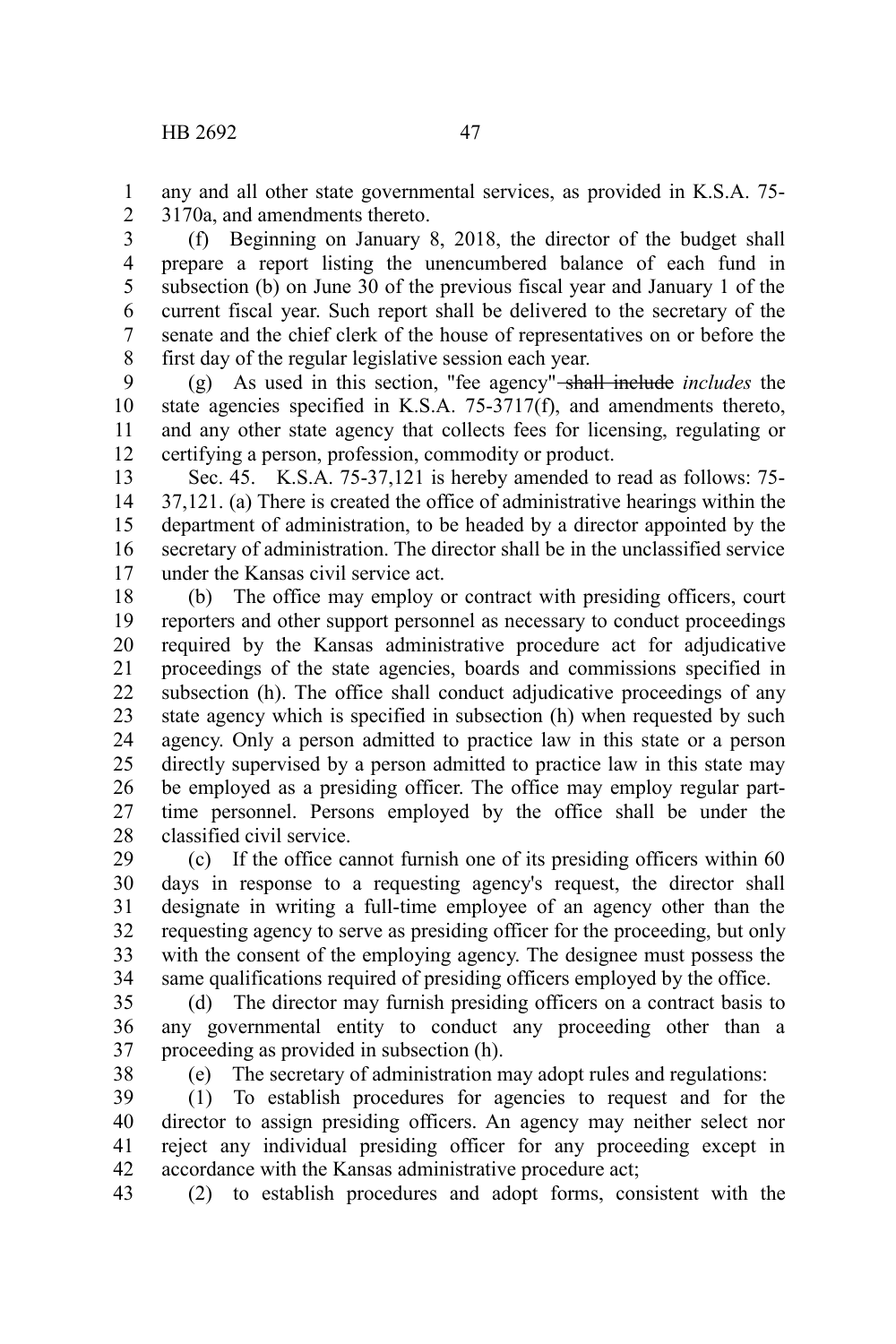Kansas administrative procedure act, the model rules of procedure, and other provisions of law, to govern presiding officers; and 1 2

(3) to facilitate the performance of the responsibilities conferred upon the office by the Kansas administrative procedure act. 3 4

(f) The director may implement the provisions of this section and rules and regulations adopted under its authority. 5 6

(g) The secretary of administration may adopt rules and regulations to establish fees to charge a state agency for the cost of using a presiding officer. 7 8 9

(h) The following state agencies, boards and commissions shall utilize the office of administrative hearings for conducting adjudicative hearings under the Kansas administrative procedure act in which the presiding officer is not the agency head or one or more members of the agency head: 10 11 12 13 14

(1) On and after July 1, 2005: Kansas department for children and families, juvenile justice authority, Kansas department for aging and disability services, department of health and environment, Kansas public employees retirement system, Kansas water office, Kansas department of agriculture division of animal health and Kansas insurance department. 15 16 17 18 19

(2) On and after July 1, 2006: Emergency medical services board, Emergency medical services council and Kansas human rights commission. 20 21 22

(3) On and after July 1, 2007: Kansas lottery, Kansas racing and gaming commission, state treasurer, pooled money investment board, Kansas department of wildlife, parks and tourism and state board of tax appeals. 23 24 25 26

(4) On and after July 1, 2008: Department of human resources, state corporation commission, Kansas department of agriculture division of conservation, agricultural labor relations board, department of administration, department of revenue, board of adult care home administrators, Kansas state grain inspection department, board of accountancy and Kansas wheat commission. 27 28 29 30 31 32

(5) On and after July 1, 2009, all other Kansas administrative procedure act hearings not mentioned in subsections (1), (2), (3) and (4). 33 34

(i) (1) Effective July 1, 2005, any presiding officer in agencies specified in subsection (h)(1) which conduct hearings pursuant to the Kansas administrative procedure act, except those exempted pursuant to K.S.A. 77-551, and amendments thereto, and support personnel for such presiding officers, shall be transferred to and shall become employees of the office of administrative hearings. Such personnel shall retain all rights under the state personnel system and retirement benefits under the laws of this state which had accrued to or vested in such personnel prior to the effective date of this section. Such person's services shall be deemed to 35 36 37 38 39 40 41 42 43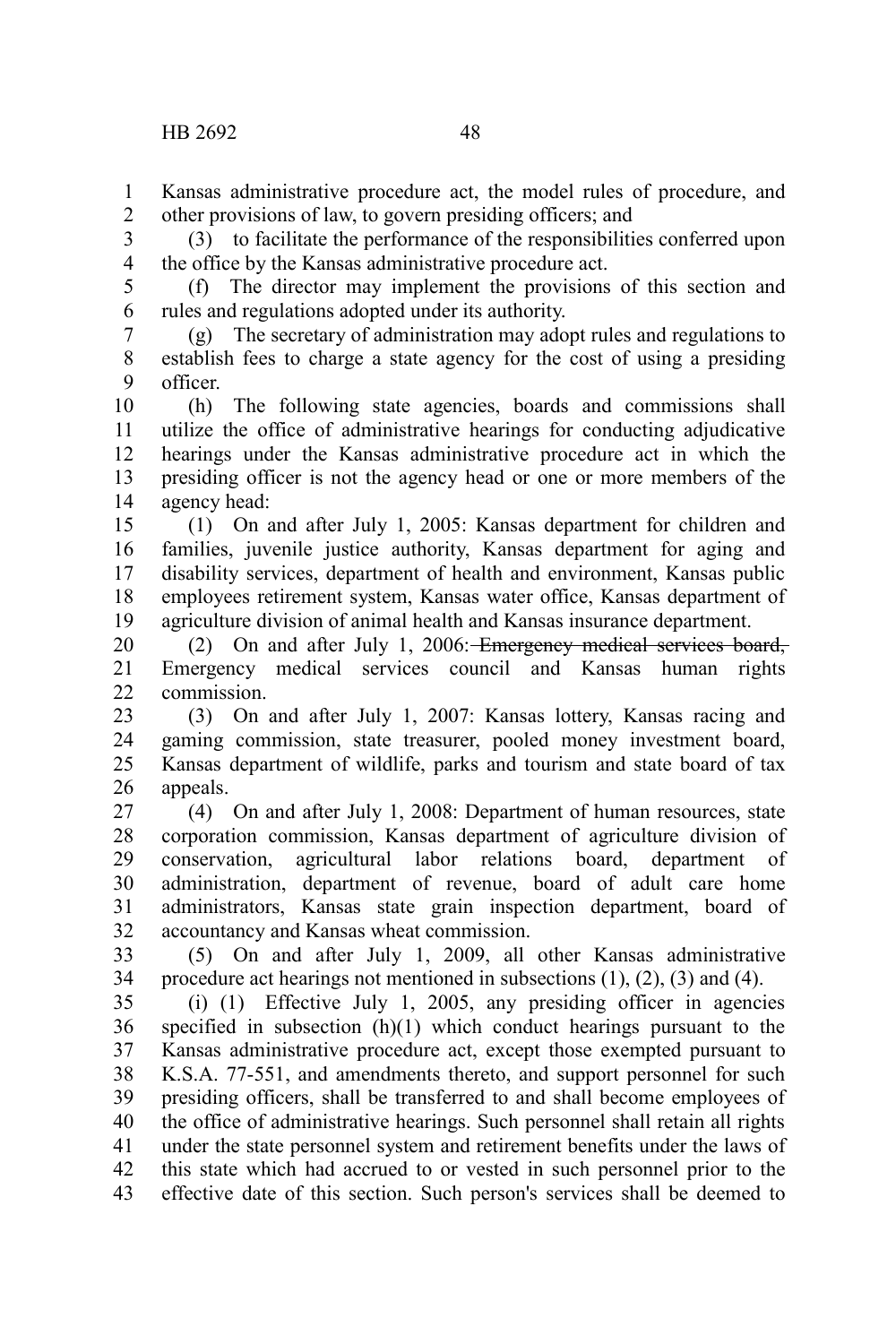have been continuous. All transfers of personnel positions in the classified service under the Kansas civil service act shall be in accordance with civil service laws and any rules and regulations adopted thereunder. This section shall not affect any matter pending before an administrative hearing officer at the time of the effective date of the transfer, and such matter shall proceed as though no transfer of employment had occurred. 1 2 3 4 5 6

(2) Effective July 1, 2006, any presiding officer in agencies specified in subsection (h)(2) which conduct hearings pursuant to the Kansas administrative procedure act, except those exempted pursuant to K.S.A. 77-551, and amendments thereto, and support personnel for such presiding officers, shall be transferred to and shall become employees of the office of administrative hearings. Such personnel shall retain all rights under the state personnel system and retirement benefits under the laws of this state which had accrued to or vested in such personnel prior to the effective date of this section. Such person's services shall be deemed to have been continuous. All transfers of personnel positions in the classified service under the Kansas civil service act shall be in accordance with civil service laws and any rules and regulations adopted thereunder. This section shall not affect any matter pending before an administrative hearing officer at the time of the effective date of the transfer, and such matter shall proceed as though no transfer of employment had occurred. 7 8 9 10 11 12 13 14 15 16 17 18 19 20 21

(3) Effective July 1, 2007, any presiding officer in agencies specified in subsection (h)(3) which conduct hearings pursuant to the Kansas administrative procedure act, except those exempted pursuant to K.S.A. 77-551, and amendments thereto, and support personnel for such presiding officers, shall be transferred to and shall become employees of the office of administrative hearings. Such personnel shall retain all rights under the state personnel system and retirement benefits under the laws of this state which had accrued to or vested in such personnel prior to the effective date of this section. Such person's services shall be deemed to have been continuous. All transfers of personnel positions in the classified service under the Kansas civil service act shall be in accordance with civil service laws and any rules and regulations adopted thereunder. This section shall not affect any matter pending before an administrative hearing officer at the time of the effective date of the transfer, and such matter shall proceed as though no transfer of employment had occurred. 22 23 24 25 26 27 28 29 30 31 32 33 34 35 36

(4) Effective July 1, 2008, any full-time presiding officer in agencies specified in subsection (h)(4) which conduct hearings pursuant to the Kansas administrative procedure act, except those exempted pursuant to K.S.A. 77-551, and amendments thereto, and support personnel for such presiding officers, shall be transferred to and shall become employees of the office of administrative hearings. Such personnel shall retain all rights under the state personnel system and retirement benefits under the laws of 37 38 39 40 41 42 43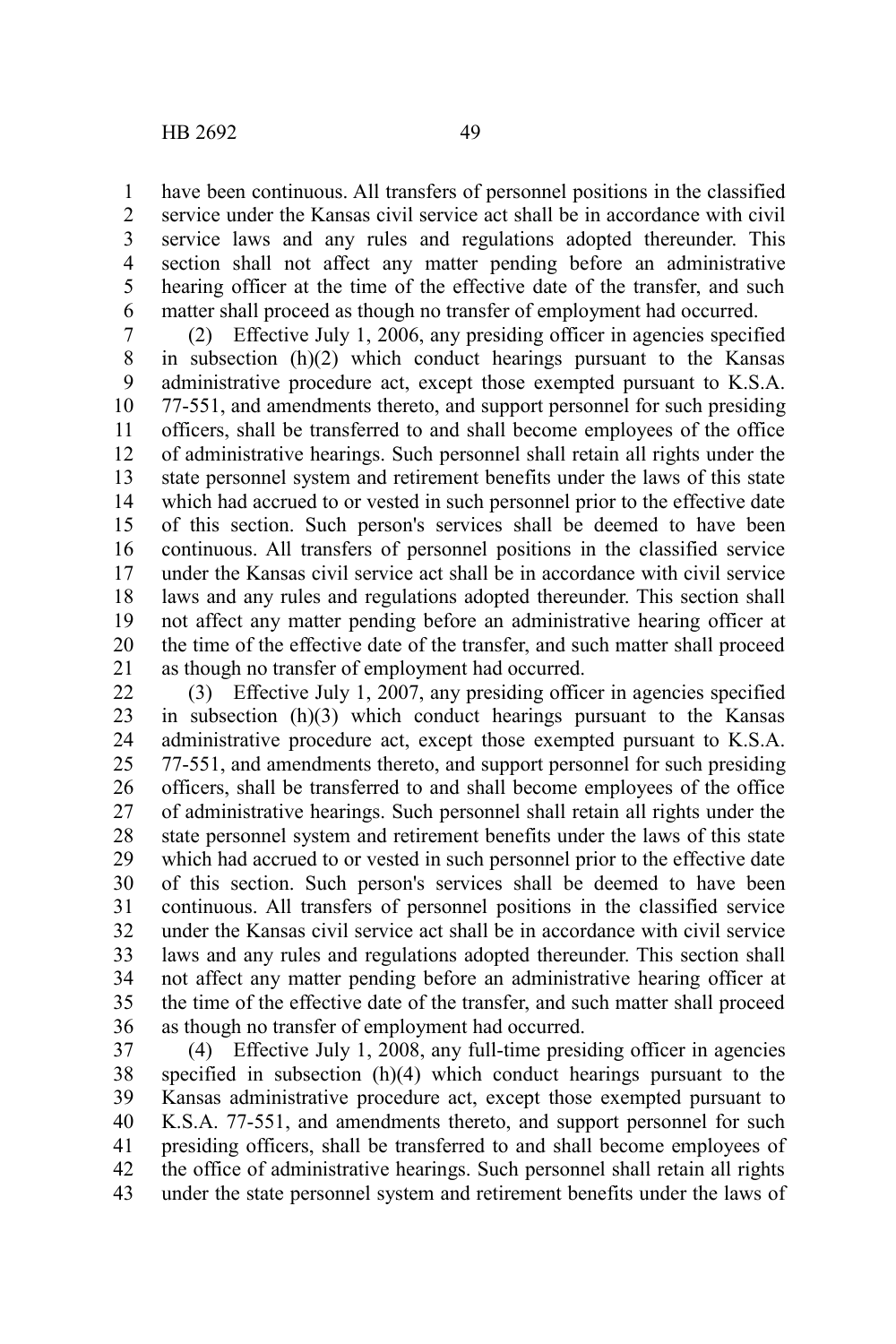this state which had accrued to or vested in such personnel prior to the effective date of this section. Such person's services shall be deemed to have been continuous. All transfers of personnel positions in the classified service under the Kansas civil service act shall be in accordance with civil service laws and any rules and regulations adopted thereunder. This section shall not affect any matter pending before an administrative hearing officer at the time of the effective date of the transfer, and such matter shall proceed as though no transfer of employment had occurred. 1 2 3 4 5 6 7 8

(5) Effective July 1, 2009, any full-time presiding officer in agencies specified in subsection (h)(5) which *that* conduct hearings pursuant to the Kansas administrative procedure act, except those exempted pursuant to K.S.A. 77-551, and amendments thereto, and support personnel for such presiding officers, shall be transferred to and shall become employees of the office of administrative hearings. Such personnel shall retain all rights under the state personnel system and retirement benefits under the laws of this state which had accrued to or vested in such personnel prior to the effective date of this section. Such person's services shall be deemed to have been continuous. All transfers of personnel positions in the classified service under the Kansas civil service act shall be in accordance with civil service laws and any rules and regulations adopted thereunder. This section shall not affect any matter pending before an administrative hearing officer at the time of the effective date of the transfer, and such matter shall proceed as though no transfer of employment occurred. 9 10 11 12 13 14 15 16 17 18 19 20 21 22 23

Sec. 46. K.S.A. 75-5664 is hereby amended to read as follows: 75- 5664. (a) There is hereby established an advisory committee on trauma. The advisory committee on trauma shall be advisory to the secretary of health and environment and shall be within the division of public health of the department of health and environment as a part thereof. 24 25 26 27 28

(b) On July 1, 2001, the advisory committee on trauma in existence immediately prior to July 1, 2001, is hereby abolished and a new advisory committee on trauma is created in accordance with this section. The terms of all members of the advisory committee on trauma in existence prior to July 1, 2001, are hereby terminated. On and after July 1, 2001, the advisory committee on trauma shall be composed of 24 members representing both rural and urban areas of the state appointed as follows: 29 30 31 32 33 34 35

(1) Two members shall be persons licensed to practice medicine and surgery appointed by the governor. At least 30 days prior to the expiration of terms described in this section, for each member to be appointed under this section, the Kansas medical society shall submit to the governor a list of three names of persons of recognized ability and qualification. The governor shall consider such list of persons in making appointments to the board under this paragraph. 36 37 38 39 40 41 42

(2) One member shall be licensed to practice osteopathic medicine 43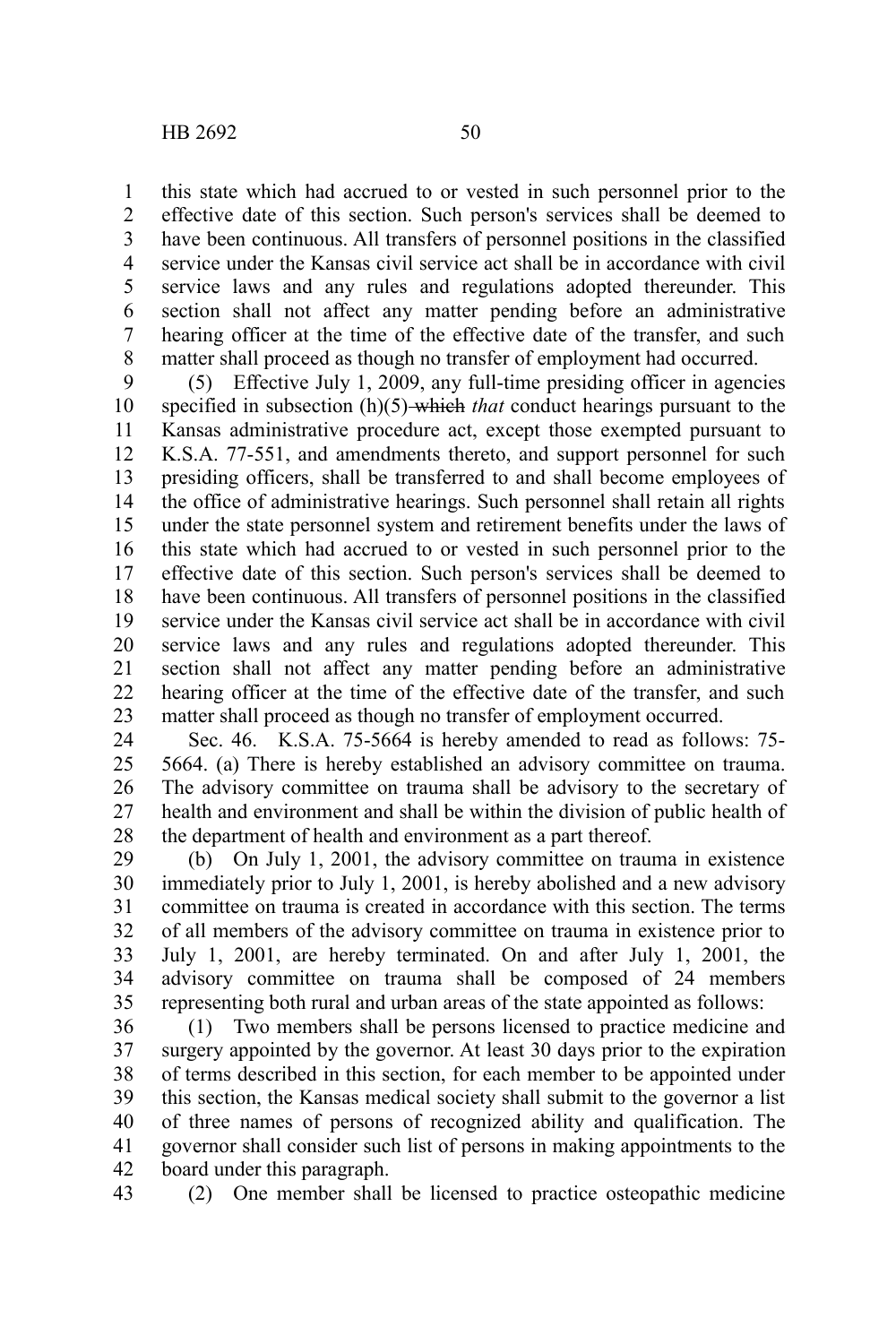appointed by the governor. At least 30 days prior to the expiration of the term of the member appointed under this section, the Kansas association of osteopathic medicine shall submit to the governor a list of three persons of recognized ability and qualification. The governor shall consider such list of persons in making appointments to the board under this paragraph. 1 2 3 4 5

(3) Three members shall be representatives of hospitals appointed by the governor. At least 30 days before the expiration of terms described in this section, for each member to be appointed under this section, the Kansas hospital association shall submit to the governor a list of three names of persons of recognized ability and qualification. The governor shall consider such list of persons in making appointments to the board under this paragraph. 6 7 8 9 10 11 12

(4) Two members shall be licensed professional nurses specializing in trauma care or emergency nursing appointed by the governor. At least 30 days before the expiration of terms described in this section, for each member to be appointed under this section, the Kansas state nurses association shall submit to the governor a list of three names of persons of recognized ability and qualification. The governor shall consider such list of persons in making appointments to the board under this paragraph. 13 14 15 16 17 18 19

(5) Two members shall be emergency medical service providers as defined in K.S.A. 65-6112, and amendments thereto, who are on the roster of an ambulance service permitted by the board of emergency medical services. At least 30 days prior to the expiration of one of these positions, the Kansas emergency medical services association shall submit to the governor a list of three persons of recognized ability and qualification. The governor shall consider such list of persons in making this appointment to the board. For the other member appointed under this section, at least 30 days prior to the expiration of the term of such member, the Kansas emergency medical technician association shall submit a list of three persons of recognized ability and qualification. The governor shall consider such list of persons in making appointments to the board under this paragraph. 20 21 22 23 24 25 26 27 28 29 30 31 32

(6) Two members shall be administrators of ambulance services, one rural and one urban, appointed by the governor. At least 30 days prior to the expiration of the terms of such members, the Kansas emergency medical services association and Kansas emergency medical technician association in consultation shall submit to the governor a list of four persons of recognized ability and qualification. The governor shall consider such list of persons in making this appointment to the board under this paragraph. 33 34 35 36 37 38 39 40

(7) Six members shall be representatives of regional trauma councils, one per council, appointed by the governor. At least 30 days prior to the expiration of one of these positions, the relevant regional trauma council 41 42 43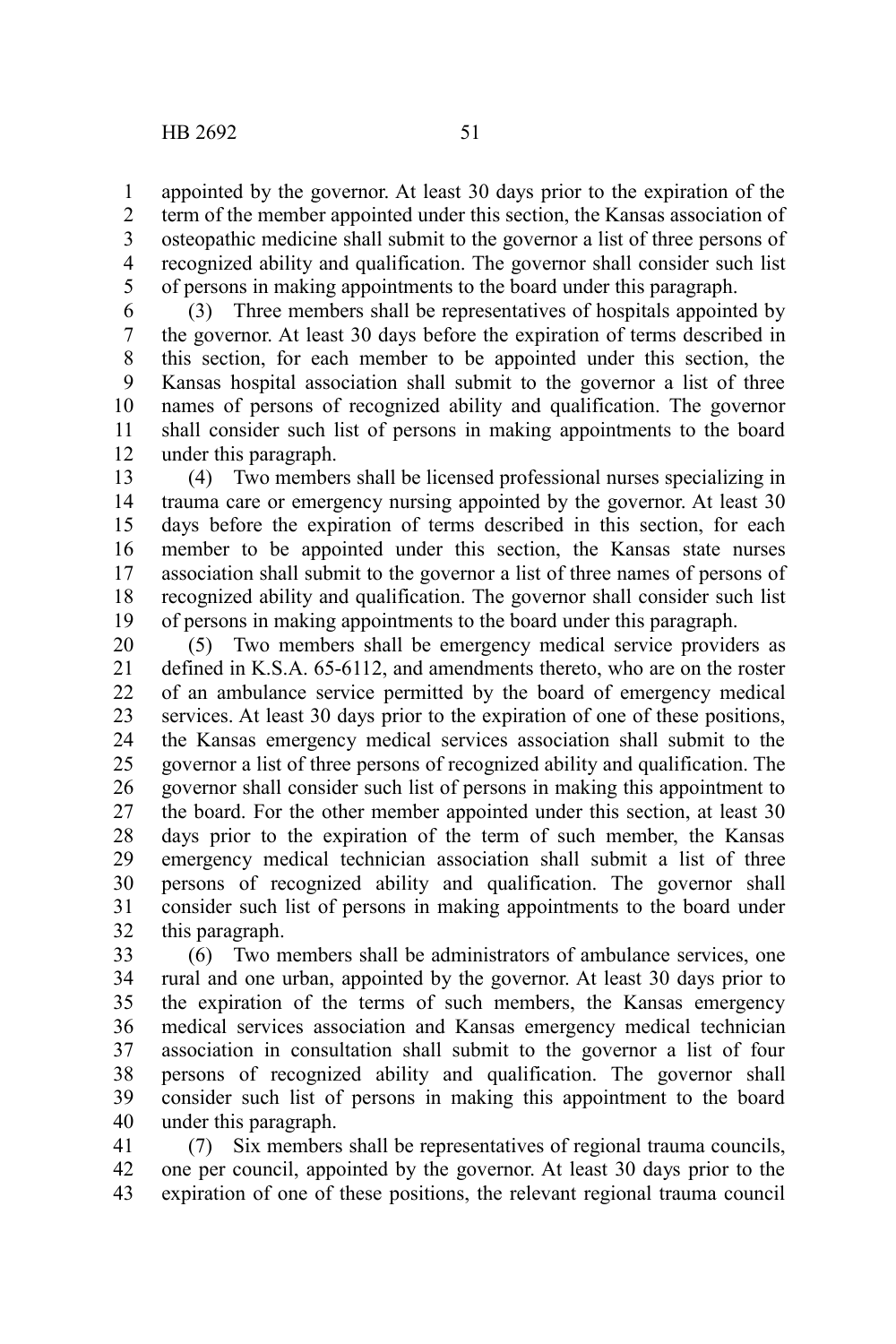shall submit to the governor a list of three persons of recognized ability and qualification. The governor shall consider such list of persons in making these appointments to the board. 1 2 3

(8) The secretary of health and environment or the secretary's designee of an appropriately qualified person shall be an ex officio representative of the department of health and environment. 4 5 6

(9) The chairperson of the emergency medical services board *director of emergency medical services of the department of health and environment* or the chairperson's *director's* designee shall be an ex officio member. 7 8 9 10

(10) Four legislators selected as follows shall be members: The chairperson and ranking minority member or their designees of the committee on health and human services of the house of representatives, and the chairperson and ranking minority member or their designees from the committee on public health and welfare of the senate shall be members. 11 12 13 14 15 16

(c) All members shall be residents of the state of Kansas. Particular attention shall be given so that rural and urban interests and geography are balanced in representation. Organizations that submit lists of names to be considered for appointment by the governor under this section shall insure that names of people who reside in both rural and urban areas of the state are among those submitted. At least one person from each congressional district shall be among the members. Of the members appointed under subsection  $(b)(1)$  through  $(b)(7)$ : Six shall be appointed to initial terms of two years; six shall be appointed to initial terms of three years; and six shall be appointed to initial terms of four years. Thereafter members shall serve terms of four years and until a successor is appointed and qualified. In the case of a vacancy in the membership of the advisory committee, the vacancy shall be filled for the unexpired term in like manner as that provided in subsection (b). 17 18 19 20 21 22 23 24 25 26 27 28 29 30

(d) The advisory committee shall meet quarterly and at the call of the chairperson or at the request of a majority of the members. At the first meeting of the advisory committee after July 1 each year, the members shall elect a chairperson and vice-chairperson who shall serve for terms of one year. The vice-chairperson shall exercise all of the powers of the chairperson in the absence of the chairperson. 31 32 33 34 35 36

(e) The advisory committee shall be advisory to the secretary of health and environment on all matters relating to the implementation and administration of this act. 37 38 39

(f) (1) Any meeting of the advisory committee or any part of a meeting of the advisory committee during which a review of incidents of trauma injury or trauma care takes place shall be conducted in closed session. The advisory committee and officers thereof when acting in their 40 41 42 43